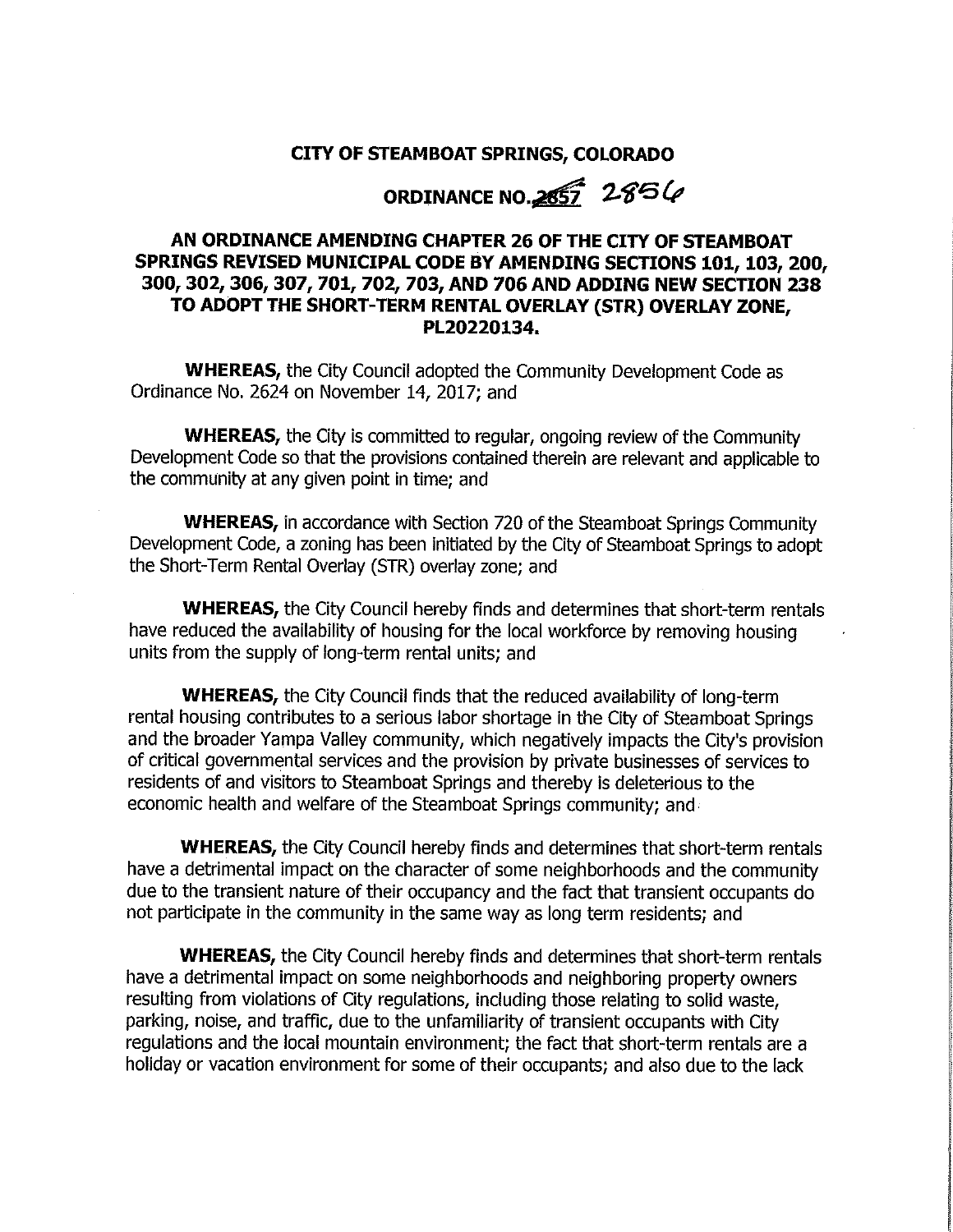of traditional neighborhood relationships between the occupants of short-term rentals and neighborhood residents; and

**WHEREAS, the City Council hereby finds and determines that short-term rentals** are an essential component of the City's visitor economy and lodging infrastructure; are a substantial contributor to the City's sales tax and property tax base; and operate in many neighborhoods with minimal impact to surrounding neighborhoods and property owners; and

**WHEREAS**, the City Council acknowledges that many owners of short-term rental property, having purchased, owned, and used their property for many years, have developed strong ties to the community and expect that they will be able to continue to be part time members of the community and/or transition to full time residence in the community and that in order to protect the expectations of such property owners the Short-Term Rental Overlay and licensing ordinances provide for the issuance of licenses to registered lawfully nonconforming short-term rental properties and permitted Vacation Home Rental properties notwithstanding licensing caps or prohibitions created by the Short-Term Rental Overlay and licensing ordinances: and

**WHEREAS**, the City Council hereby finds and determines that it is necessary to the public health; safety, and welfare to adopt a comprehensive requlatory plan to reduce the impacts of short-term rental uses, including tax policy, land use policy, and enhanced licensing and enforcement measures; and

**WHEREAS**, the City Council finds that it is necessary to the public health, safety, and welfare to regulate short-term rental uses in order to balance the City's interests in preserving neighborhood and the entire City's character and the existing stock of workforce housing with the City's interest in maintaining short-term lodging facilities adequate to serve the City's visitors; and

**WHEREAS, the City Council finds that the overlay zone created and** implemented by this ordinance will promote the City's goals by encouraging the concentration of short-term rental uses in resort and commercial areas that can more easily provide access to attractions, amenities, and services to visitors while restricting the location of short-term rental uses in traditional residential neighborhoods in order to manage and mitigate impacts to neighborhood character and to discourage the conversion of long-term rental housing to short-term rental uses; and

**WHEREAS, the City Council finds that permitting homeowners association** declarations, covenants, or other private agreements to supersede City zoning regulations would thwart the City's regulatory purposes as stated above; and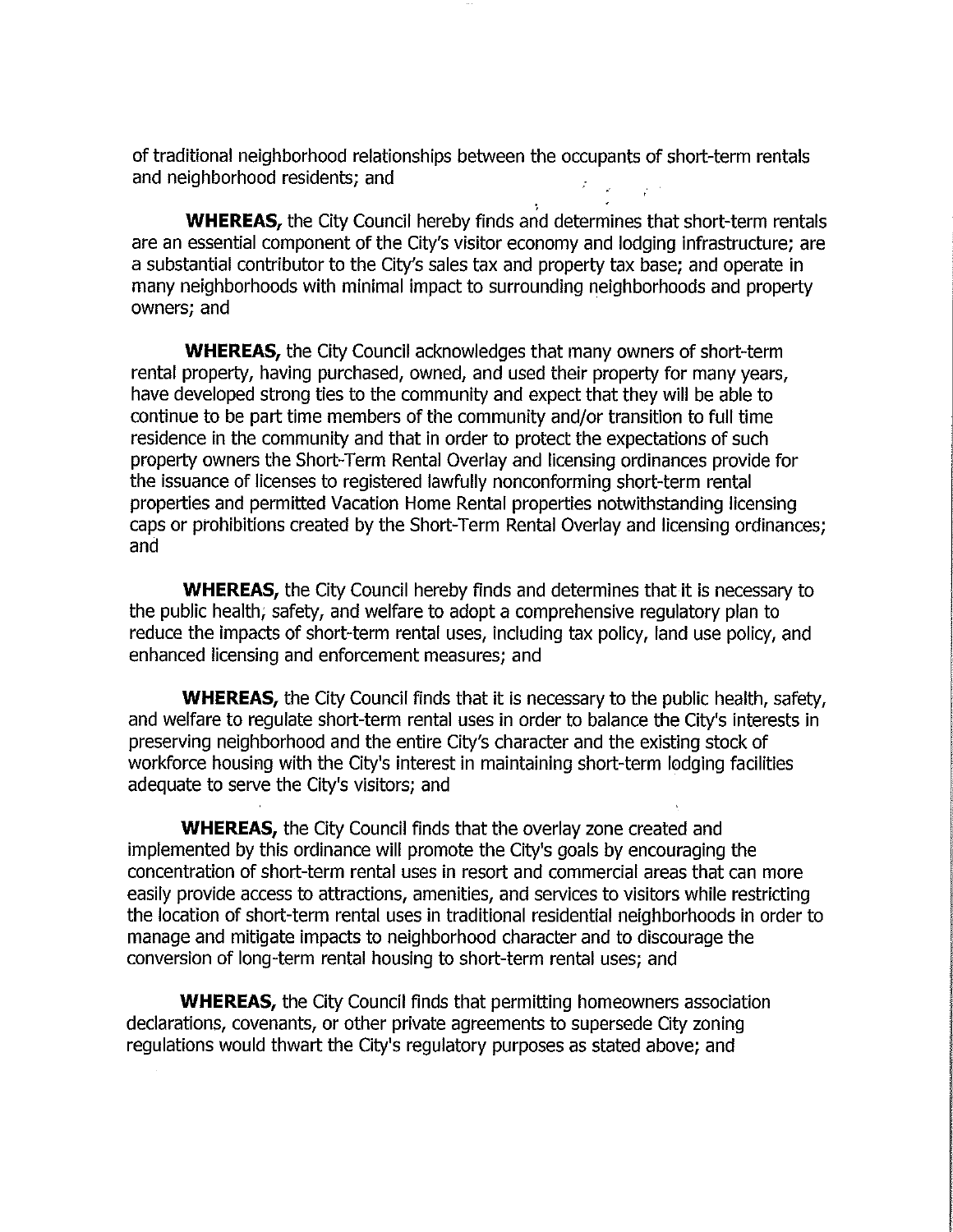**WHEREAS**, the Planning Commission of the City of Steamboat Springs considered the same at a public hearing held on April 28, 2022, found that the request is in compliance with all of the criteria of Section 723.B of the Community Development Code, and recommended approval of the proposed ordinance; and

**WHEREAS**, the City Council of the City of Steamboat Springs has considered the Planning Commission recommendation and finds that the request is in compliance with all of the criteria of Section 723.B of the Community Development Code.

### NOW, THEREFORE, BE IT ORDAINED BY THE CITY COUNCIL OF THE CITY OF STEAMBOAT SPRINGS, COLORADO, THAT:

**SECTION 1.** Amend Sections 101, 103, 200.C.4, 302.E, 306.D, 307.A, 701.A.1, and 706, and add new Section 238 as described in Exhibit A.

**SECTION 2.** Amend Tables 300-1, 300-2, and 300-3 as described in Exhibit B.

**SECTION 3.** Amend Table 702-1 as described in Exhibit C.

**SECTION 4.** Amend Table 703-1 as described in Exhibit D.

**SECTION 5.** That pursuant to Section 7-11 of the Charter of the City of Steamboat Springs, Colorado, the second publication of this ordinance may be by reference, utilizing the ordinance title.

**SECTION 6.** A public hearing on this ordinance shall be held on \_\_\_\_\_\_\_\_\_\_ at any time after the meeting is called to order at approximately 5:00 p.m. in the City Council Chambers at Centennial Hall, at the corner of 10<sup>th</sup> Street and Oak Street, Steamboat Springs, Colorado, or by remote attendance at https://us02web.zoom.us/j/985289877.

**SECTION 7.** All ordinances heretofore passed and adopted by the City Council of the City of Steamboat Springs, Colorado, are hereby repealed to the extent that said ordinances, or parts thereof, are in conflict herewith. Section 1-13(b) of the Revised Municipal Code shall apply to preserve any causes of action existing as of the effective date of this ordinance pursuant to any ordinance repealed by this Ordinance.

**SECTION 8.** If any section, subsection, clause, phrase or provision of this Ordinance is, or the application thereof to any person or circumstance, shall to any extent, be held by a court of competent jurisdiction to be invalid, void or unconstitutional, the remaining sections, subsections, clauses, phrases and provisions of this Ordinance, or the application thereof to any person or circumstance, shall remain in full force and shall in no way be affected, impaired or invalidated.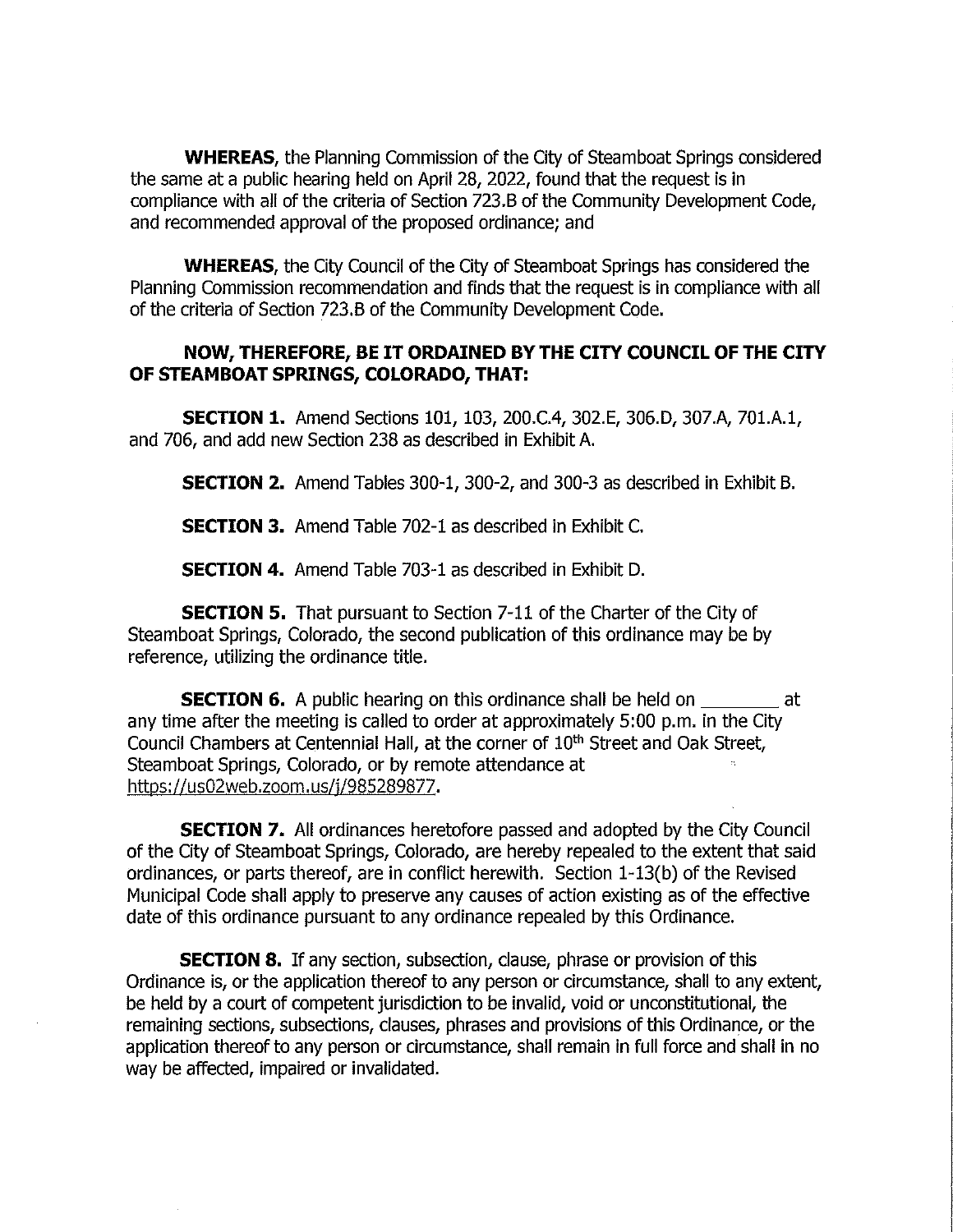**SECTION 9.** The City Council finds, determines, and declares that this ordinance is necessary for the immediate preservation of the public health, safety, and welfare.

**SECTION 10.** This Ordinance shall take five effect (5) days after its publication following final passage, as provided in Section 7.6 of the Steamboat Springs Home Rule Charter.

**INTRODUCED, READ, AND ORDERED PUBLISHED** as provided by law, by the City Council of the City of Steamboat Springs at its regular meeting held on May 17th, 2022.

Robin Crossan

Robin Crossan, City Council President

ATTEST:

Julie Franklin Digitally signed by Julie Franklin

Julie Franklin, CMC, City Clerk

FINALLY READ, PASSED, ADOPTED, AND APPROVED this 7th day of June, 2022.

in Crossan

Robin Crossan, City Council President

ATTEST:

 $\text{Julie} \; \mathsf{Franklin} \; \overset{\text{Digitally signed by Julie Franklin}}{\underset{_{\text{0600'}}}{\text{Data: 2022.06.15 08:19:41}}}$ 

 $\zeta_i$ 

Julie Franklin, CMC, City Clerk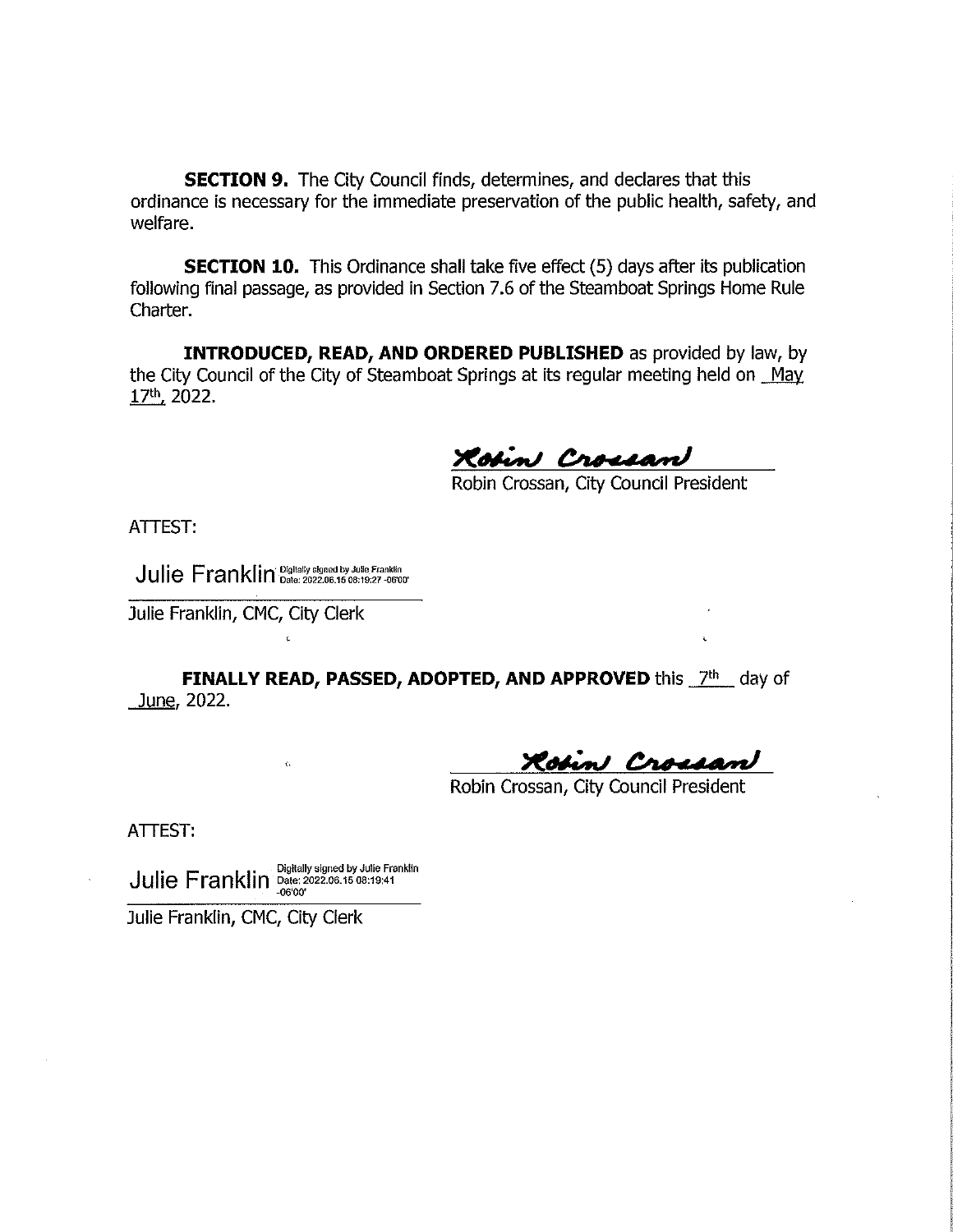## **Exhibit A. CDC Amendments**

### • **Amend Section 200.C.4 as follows:**

### 200 ZONE DISTRICTS ESTABLISHED

### 200.C Zone Districts

The following zone districts are established by this CDC:

### 4. Overlay Zones

- a. Skyline Overlay (SO)
- b. Large-Format Retail Overlay (LFR)
- c. Entry Corridor Overlay (EC)
- d. Airport Overlay (AO)

e. Short-Term Rental Overlay (STR)

### • **Add new Section 238, Overlay Zone: Short-Term Rental Overlay (STR), as follows:**

### 238 OVERLAY ZONE: SHORT-TERM RENTAL OVERLAY

### 238.A Purpose

The Short-Term Rental Overlay zone is intended to provide areas for short-term rental uses that are complementary to and supportive of the community's downtown and resort areas and minimize potential negative impacts of short-term rentals on the community's housing supply and residential neighborhoods.

### 238.B Subzones

The Short-Term Rental Overlay zone includes the following zones and subzones:

- 1. Zone A: Unrestricted
- 2. Zone B: Restricted
	- a. Subzone B1: Sunlight
	- b. Subzone B2: Fairway / Clubhouse
	- c. Subzone B3: Walton Creek / Whistler
	- d. Subzone B4: Shadow Run
	- e. Subzone B5: Walton Creek / Village / Columbine
	- f. Subzone B6: Alpenglow
- 3. Zone C: Prohibited

### 238.C Applicability

All property located within the Short-Term Rental Overlay zone is subject to the standards of the underlying zone district and the standards of this overlay zone.

### 238.D Standards

- 1. All short-term rentals and all hosted short-term rentals are subject to the Short-Term Rental License regulations set forth in Article IX, Chapter 12 of the Steamboat Springs Municipal Code.
- 2. In Zone A: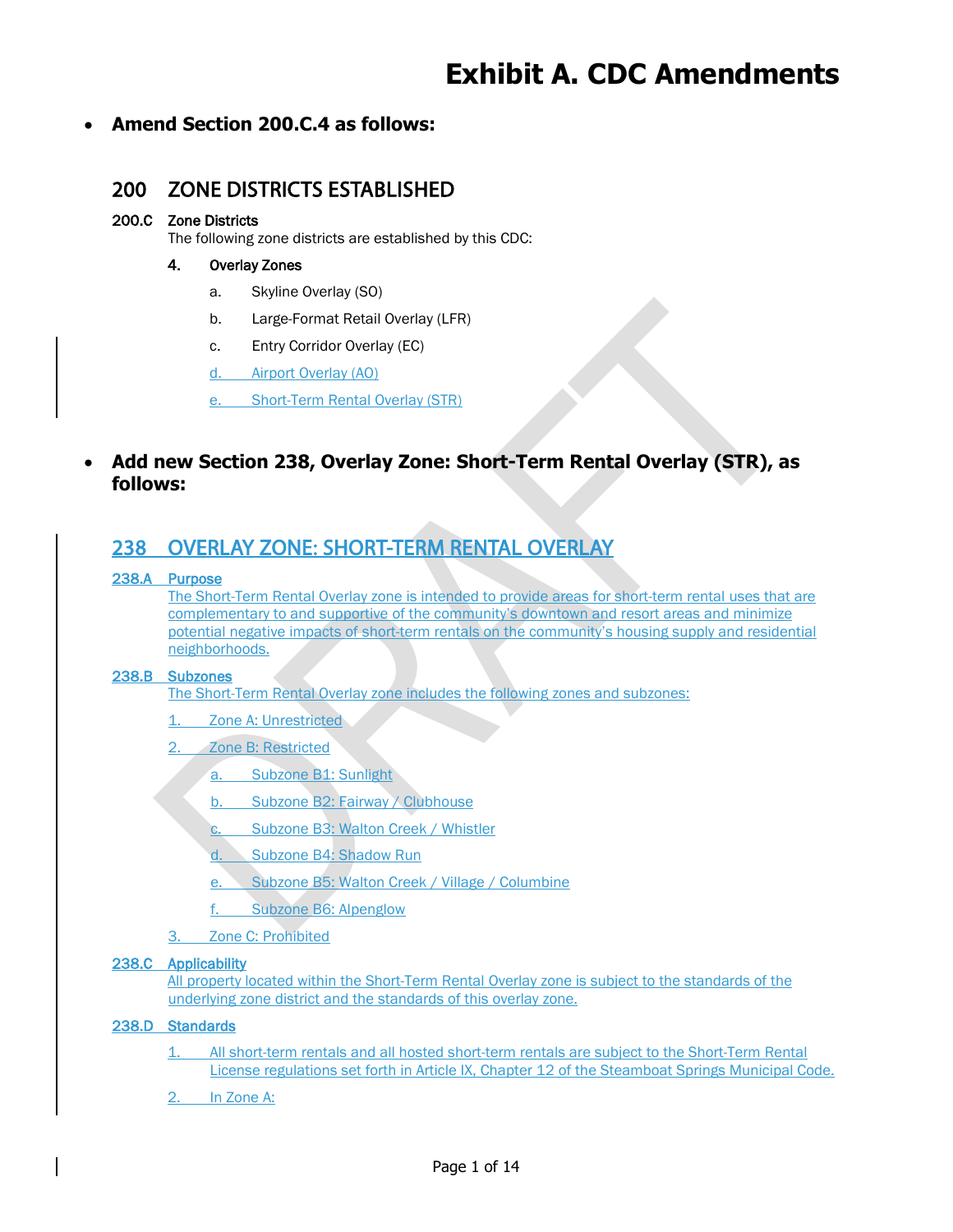- a. Short-term rentals are allowed as a By-Right Use.
- b. Hosted short-term rentals are allowed as a Limited Use subject to the use standard in Section 306.D.4.
- 2. In Zone B:
	- a. Short-term rentals are allowed as a By-Right Use subject to the Short-Term Rental License regulations set forth in Article IX, Chapter 12 the Steamboat Springs Municipal Code.
	- b. Hosted short-term rentals are allowed as a Limited Use subject to the use standard in Section 306.D.4 and are exempt from Subzone caps.
- 3. In Zone C:
	- a. Short-term rentals are prohibited.
	- b. Hosted short-term rentals are allowed as a Limited Use subject to the use standard in Section 306.D.4.
- **Amend Tables 300-1, 300-2, and 300-3 as noted in Exhibit B.**
- **Amend Section 302.E.4 and delete Section 302.E.5 as follows:**

### 302 COMMERCIAL PRINCIPAL USES

### 302.E Lodging Accommodations Category

Lodging Accommodations include sleeping or housing establishments intended to be occupied on a short-term, transient basis. Payment for occupancy is typically on a daily or weekly basis, and an average length of stay is 30 days or less.

### 4. Short-Term Rental

A dwelling unit offered, provided, used, or operated as a lodging accommodation to guests in exchange for remuneration for a period of less than 30 consecutive days while the owner or other permanent resident does not reside in the dwelling unit. The term short-term rental shall only apply to periods of time when the owner or other permanent resident is not residing in the dwelling unit.

### **Vacation Home Rental**

A single-family dwelling, excluding a manufactured home, or duplex unit used as a lodging establishment where the owner or other permanent resident does not reside in the dwelling unit. The term vacation home rental shall only apply to periods of time when the owner or other permanent resident is not residing in the dwelling unit. Vacation home rental does not include the permitted temporary use of a single-family dwelling or duplex unit as a short-term rental.

### *Use Standards:*

- **Overnight parking of vehicles outside of a garage shall:** 
	- i. Not exceed six vehicles; and
	- ii. Be located on an all-weather, drivable surface; and
	- Have sufficient maneuvering space available outside of the public right-of-way to accommodate arrival and departure of each vehicle; and
	- iv. Not be located within a public right of way or emergency access easement.
- b. Adequate snow storage area shall be provided to accommodate parking and maneuvering spaces.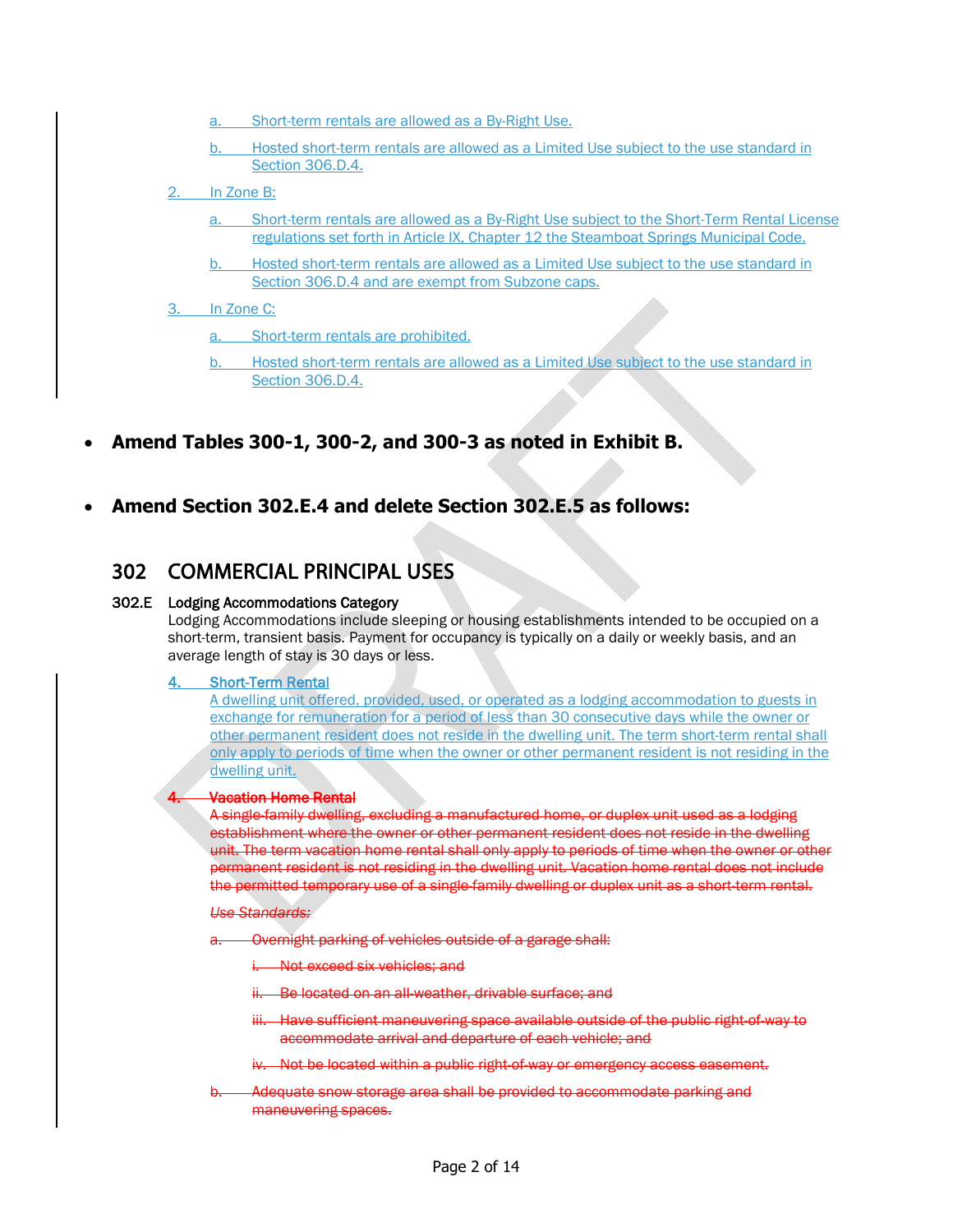| $\sim$ | The number of occupants staying at a vacation home rental shall not exceed one per 200                  |
|--------|---------------------------------------------------------------------------------------------------------|
|        | <del>c. — The number or occupants staying at a vacation nome rentarshall not exceed one per 200</del> . |
|        | square feet net floor area or 16 occupants, whichever is more restrictive.                              |

- The vacation home rental owner, operator, or manager shall:
	- i. Provide a copy of all vacation home rental rules and regulations to a renting party within ten days of reserving the vacation home rental; and
	- ii. Prominently display all vacation home rental rules and regulations on the property.
- A clearly visible and legible notice shall be posted within the vacation home rental, either on or adjacent to the front door, and shall contain the following information:
	- The name and 24-hour telephone contact number for the owner, operator, or manager.
	- The maximum number of occupants permitted to stay in the vacation home rental.
	- iii. The maximum number of vehicles allowed.
	- The location of all approved on-site parking spaces and the prohibition of parking within the right-of-way.
	- **Rules for snow removal.**
	- Rules and procedures for trash removal, including when trash may be left out and that wildlife-resistant containers are required.
- All vacation home rental advertisements shall include a reference to the approved City vacation home rental license number.
- The owner, operator, or manager shall assure that occupants and guests do not create unreasonable noise or disturbances, engage in disorderly conduct, or violate provisions of City code or state law pertaining to noise or disorderly conduct by notifying occupants of the rules and responding when notified that occupants are violating laws and rules regarding their occupancy. It is not the intent of this Section that the owner, operator, or manager act as a peace officer or place himself or herself in harm's way.
- Outdoor sleeping and tents are prohibited.
- i. Outdoor activities shall be limited to no more than twice the number of permitted occupants.
	- Commercial kitchens as approved by the Routt County Department of Environmental Health are prohibited.
- Food preparation shall be only for occupants and guests.

### **Vacation Rental**

A dwelling unit, in a multiple-family or mixed-use building, used as a lodging establishment where the owner does not reside in the dwelling unit. The term vacation rental shall only apply to periods of time when the owner is not residing in the dwelling unit.

### • **Amend Section 306.D.3 and add Section 306.D.4 as follows:**

### 306 ACCESSORY USES

### 306.D Uses Accessory to Residential Uses

3. Secondary Unit

A dwelling unit that is ancillary to and located on the same lot as a principal single-family dwelling. In the TND zone district, secondary unit shall include a dwelling unit that is ancillary to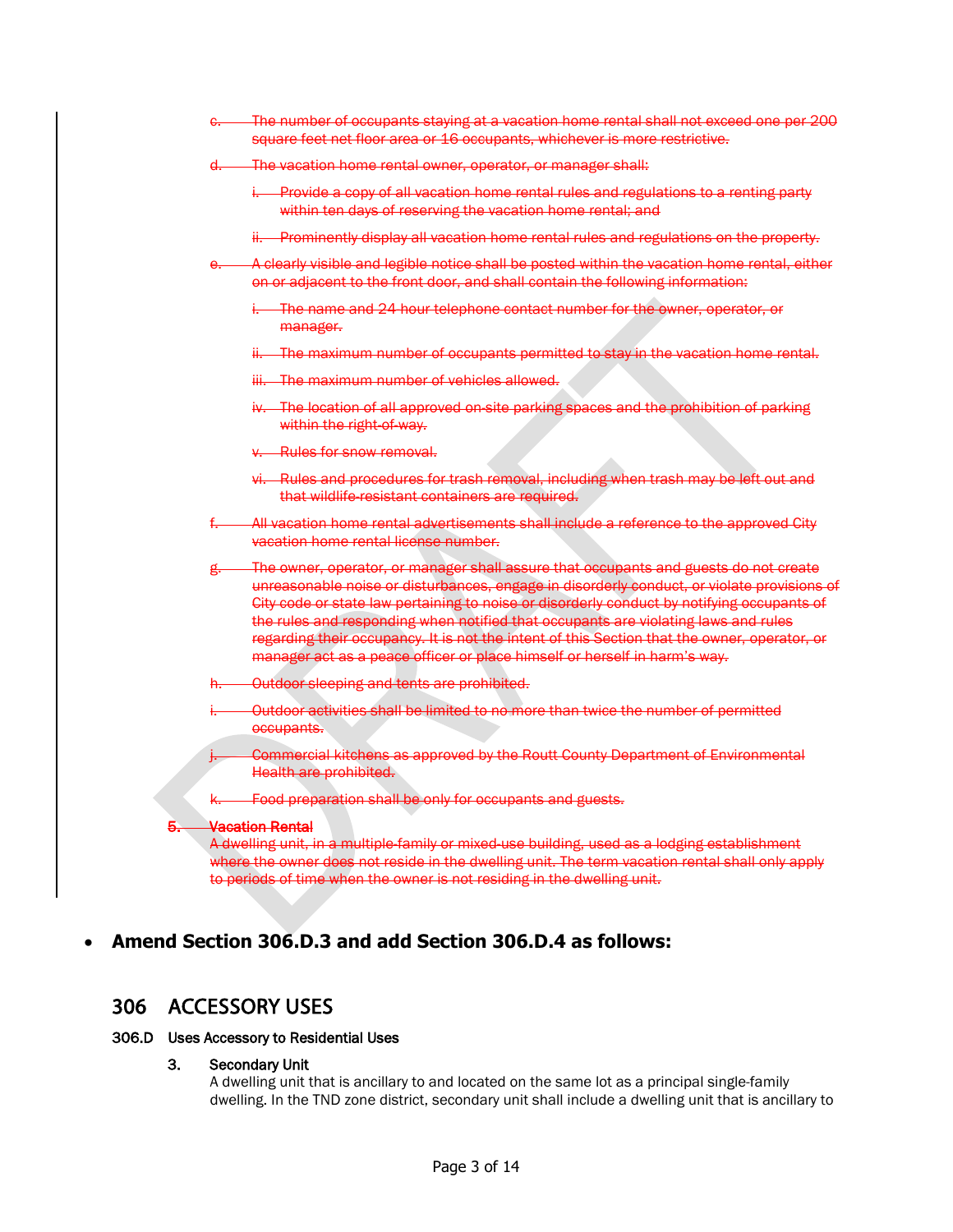and located in an accessory building on the same lot as a duplex. A secondary unit shall not be accessory to a manufactured home.

*Use Standards:*

- a. Secondary units shall not exceed 650 square feet net floor area, excluding stairways and mechanical rooms.
- b. A maximum of one secondary unit shall be permitted per lot.
- c. Secondary units may be located within the principal structure or an accessory structure.
- d. Vehicle access to the principal dwelling unit and secondary unit shall be shared, unless access to the secondary unit can be obtained via an alley. For lots that share a common access with another lot, proof of consent is required from all owners or easement holders of the shared access.
- e. When secondary units are located within a principal structure, the structure shall appear from the street to be a single-family dwelling and not a diplex duplex. There shall be one primary entrance door, with all other entrances appearing as secondary.
- f. The use of secondary units as vacation home rentalsshort-term rentals is prohibited. Long-term rentals are permitted.
- g. Certificates of Occupancy are required for all secondary units constructed after February 13, 2009. Certificates of Inspection by the Routt County Regional Building Department are required for all secondary units constructed prior to February 13, 2009.

### 4. Hosted Short-Term Rental

The use of one guestroom located within a dwelling unit offered, provided, used, or operated as a lodging accommodation to guests in exchange for remuneration for a period of less than 30 consecutive days while the owner or other permanent resident is residing and present in the dwelling unit.

*Use Standard:*

The guestroom shall not exceed 400 square feet net floor area.

### • **Delete Section 307.A.8 and renumber Section 307.A.9 as follows:**

### 307 TEMPORARY USES

### 307.A Definition of Temporary Uses

A use that is established for a fixed period of time with the intent to discontinue such use upon the expiration of the time period.

### **Short-Term Rental**

The temporary and limited use of a single-family dwelling or duplex unit as a lodging unit. A short-term rental does not constitute a vacation home rental.

### *Use Standards:*

The use of a single-family dwelling or duplex unit as a short-term rental shall not occur:

More than twice per year; and

More than 30 days per calendar year.

b. Owners of short-term rentals shall provide the Planning and Community Development Department with an up-to-date name, address, and telephone number of a contact person who can respond to the site within four hours to respond to problems.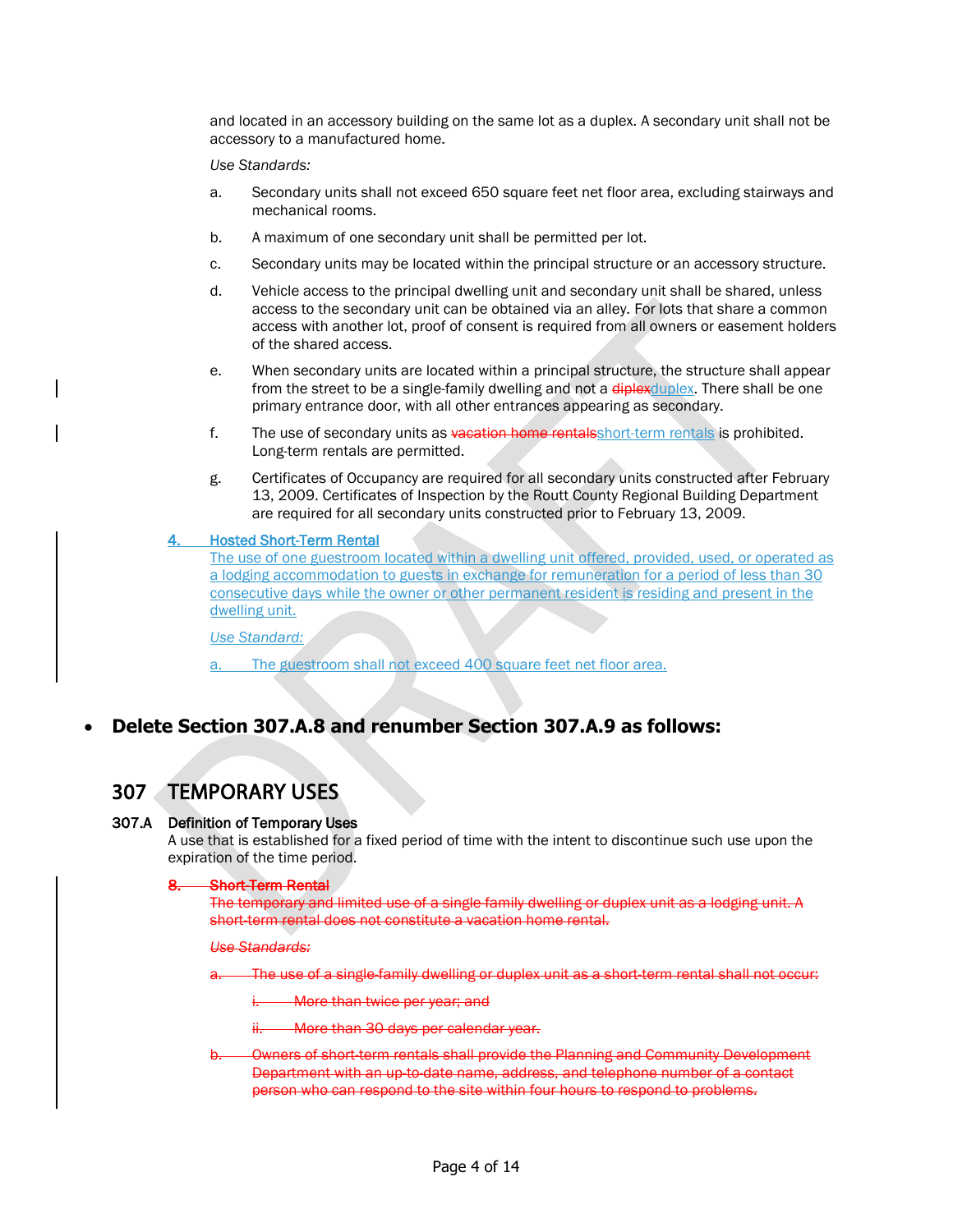### 98. Temporary Event

A temporary outdoor use, such as a festival or special sale, that takes place on private property or public property other than public parks and rights-of-way.

### • **Amend Section 701.A.1 as follows:**

### 701 BUILDING PERMIT REVIEW

### 701.A Residential Structures

- 1. The Routt County Regional Building Department shall refer all building permit applications for residential construction within the City to the Planning Director for review and approval. For purposes of this Section, residential structure means any single-family dwelling, duplex, or multiple-family residential structure, regardless of whether the structure is intended to be used as the owner's principal residence or leased or sold as a long-term rental, vacation home rentalshort-term rental, or timeshare.
- **Amend Table 702-1 as noted in Exhibit C.**
- **Amend Table 703-1 as noted in Exhibit D.**
- **Delete Section 706 and reserve as follows:**

### 706 VACATION HOME RENTAL PERMITRESERVED

### 706.A Applicability

A Vacation Home Rental Permit shall be required for any vacation home rental use located in a zone district that permits vacation home rentals as Limited Uses Requiring Permits (L-P).

### 706.B Procedures

Review shall be prior to operation of the use.

If a valid objection is filed with the Planning Director prior to approval of a Vacation Home Rental Permit, the Planning Director shall refer the application to City Council for review at a public hearing. City Council shall be the Decision Maker for any Vacation Home Rental Permit that is referred to public hearing due to a valid objection.

3. The Planning Director, after consultation with the City Manager and City Attorney, shall make the final determination of whether an objection qualifies as a valid objection. For the purpose of this Section, a valid objection shall be an objection filed by, or on behalf of, a surrounding property owner that is based on one of the following:

The applicant's failure to submit a complete application; or

The applicant's failure to meet any of the vacation home rental use standards.

If the Planning Director has reasonable grounds to believe that the information provided in the Vacation Home Rental Permit application is inaccurate, has become inaccurate, or that prohibited activities are occurring at the property, the Planning Director may require an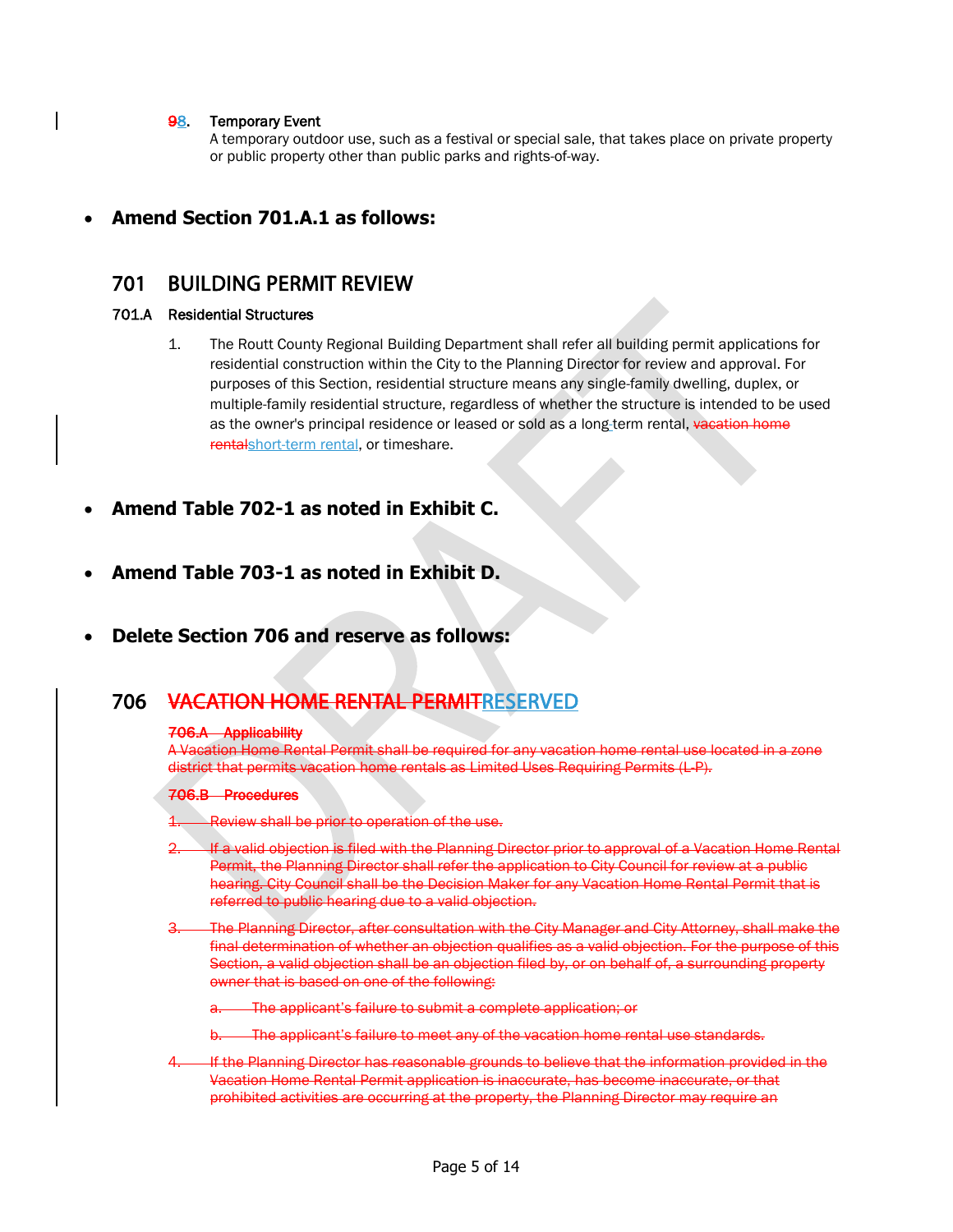inspection of the property with 24-hour advanced notice to the property owner, property management company, or other agent or local contact person for the property owner.

### 706.C Criteria for Approval

Vacation Home Rental Permits shall be approved upon a finding that the following criteria are met:

- 1. The proposed use complies with the specific vacation home rental use criteria listed in Article 3.
- 2. The proposed use complies with all other applicable requirements of this CDC.

### 706.D Term and Effect of Approval

- 1. Approval of a Vacation Home Rental Permit shall be final on the date of the Planning Director's signature on the permit.
- 2. Approval of a Vacation Home Rental Permit shall remain effective for one year from the date of approval.
- 3. Vacation Home Rental Permits may be renewed on an annual basis, upon payment of a renewal fee, subject to continued compliance with the criteria for approval. At the time of renewal, the applicant shall report the number of violations incurred within the preceding 12 months, if applicable. Violations shall include civil penalty violations, noise violations, nuisance violations, and failures to pay sales tax.

### 706.E Amendments

Amendments to a Vacation Home Rental Permit may be approved through the annual Vacation Home Rental Permit renewal process. Amendments may include change of ownership, interior or exterior modifications to the property, change in property management company, or any change in 24-hour contact information.

### 706.F Violations and Penalties

Violations of a Vacation Home Rental Permit or the application process shall be enforced and subject to penalties in accordance with Section 101.

### 706.G Suspension and Revocation

- Upon the occurrence of any of the following, City Council shall schedule a public hearing, and the owner shall be required to show cause why the Vacation Home Rental Permit should not be suspended or revoked:
	- a. The imposition of a civil penalty for a third violation within one calendar year; or
	- At the time of annual permit renewal, the City Manager determines that the combination of civil penalties and violations reported in accordance with Section 706.D.3 are sufficient to warrant a show cause hearing.
- 1f, after the public hearing, City Council determines that the operation of the vacation home rental has been more detrimental to the existing neighborhood character than it has been beneficial to the community in fostering its resort, business, and economic base, then City Council shall:
	- -Suspend the Vacation Home Rental Permit for such period as determined by City Council; or
	- **Revoke the Vacation Home Rental Permit.**
- If a Vacation Home Rental Permit is revoked, the owner shall not reapply for a Vacation Home Rental Permit at that location for two years.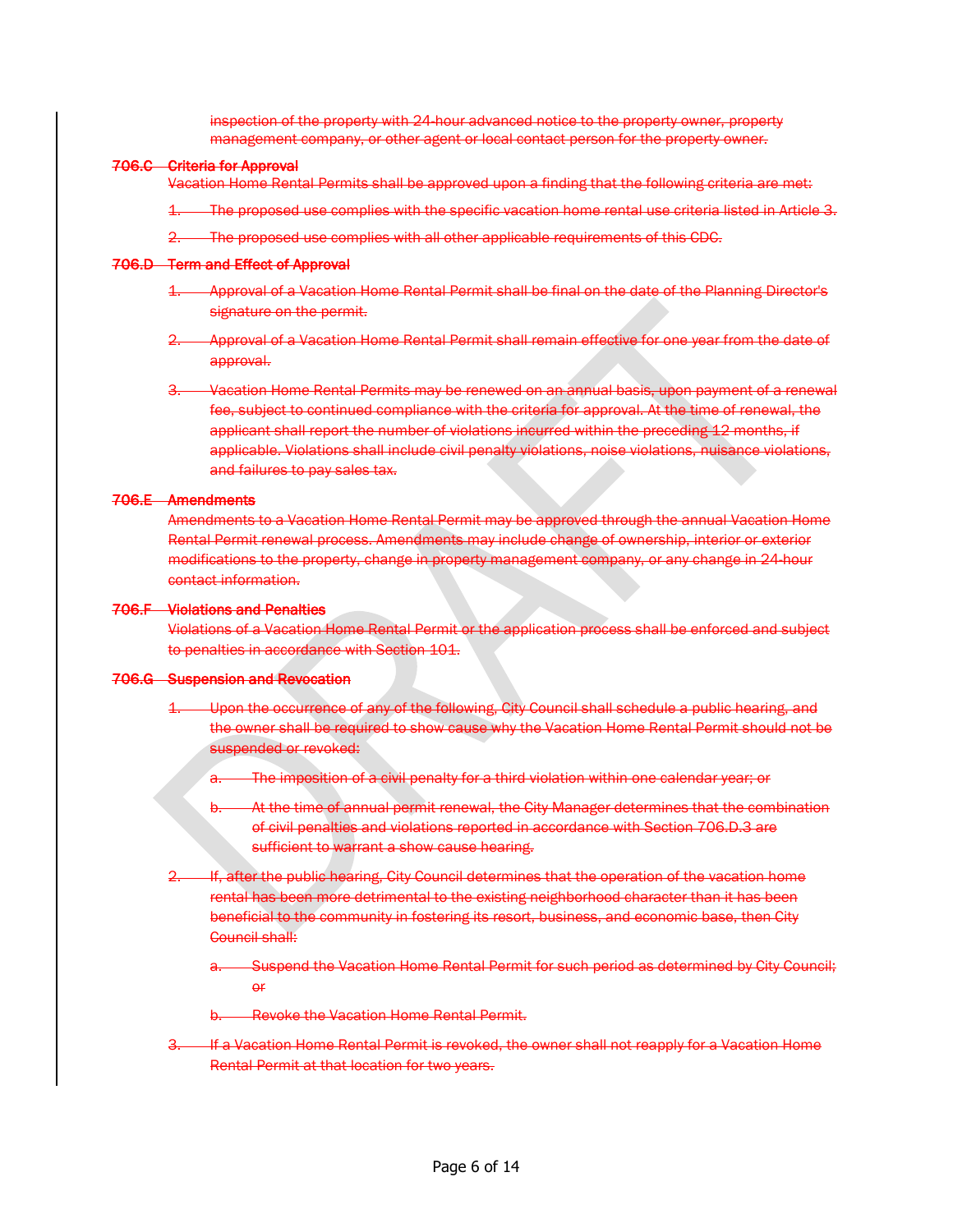### • **Amend Section 101.D as follows:**

### 101 VIOLATIONS AND ENFORCEMENT

### 101.D General Enforcement Procedures

The following enforcement procedures shall apply to violations to the provisions of this CDC except violations to the provisions of Article 5 Signs, violations related to the operation of vacation home rentals, and violations to open space maintenance requirements.

### 1. Non-Emergency Matters

- a. In the case of violations of this CDC that do not constitute an emergency or require immediate attention, written notice of the nature of the violation shall be given to the property owner, agent, occupant, or to the applicant for any relevant permit. Notice shall be given in person, or by U.S. Mail, or by posting notice on the premises and shall specify the following:
	- i. The CDC provisions allegedly being violated; and
	- ii. Unless a shorter time frame is allowed by this Section, that the individual has a period of 15 days from the date of the receipt of the notice in which to correct the alleged violations before further enforcement action shall be taken; and
	- iii. Any appeal or Variance procedures available pursuant to this CDC.
- b. Written notice given hereunder with respect to a particular owner, property, and violation shall satisfy the requirements of this Section with respect to any repeat violation by the same owner at the same property.
- c. The Planning Director may grant an extension of the time to cure an alleged violation upon a finding that, due to the nature of the alleged violation or other factors, it reasonably appears it cannot be corrected within 15 days.

### 2. Emergency Matters

In the case of violations of this CDC that constitute an emergency raising safety or public concerns, or violations that will create increased problems or costs if not remedied immediately, the Planning Director may use the enforcement powers available under this Article without prior notice. The Planning Director shall attempt to give notice simultaneously with beginning enforcement action or as soon thereafter as practicable. Notice may be provided to the property owner, agent, occupant, or to the applicant for any relevant permit.

### 3. Options Upon Noncompliance

In the event a person fails to comply with a notice of violation or stop work order, or to remedy the violation to the satisfaction of the Planning Director within the required time period, the Planning Director, in consultation with the City Attorney, shall determine whether to subject the violator to one or more of the enforcement methods listed in Section 101.C.

### 101.E Enforcement Procedures – Article 5 Signs

The following enforcement procedures shall apply to violations to the provisions of Article 5 of this CDC:

1. In the case of any sign in violation of the provisions of Article 5, written notice of the violation shall be given to the sign owner or owner of the property or business on which the sign is located.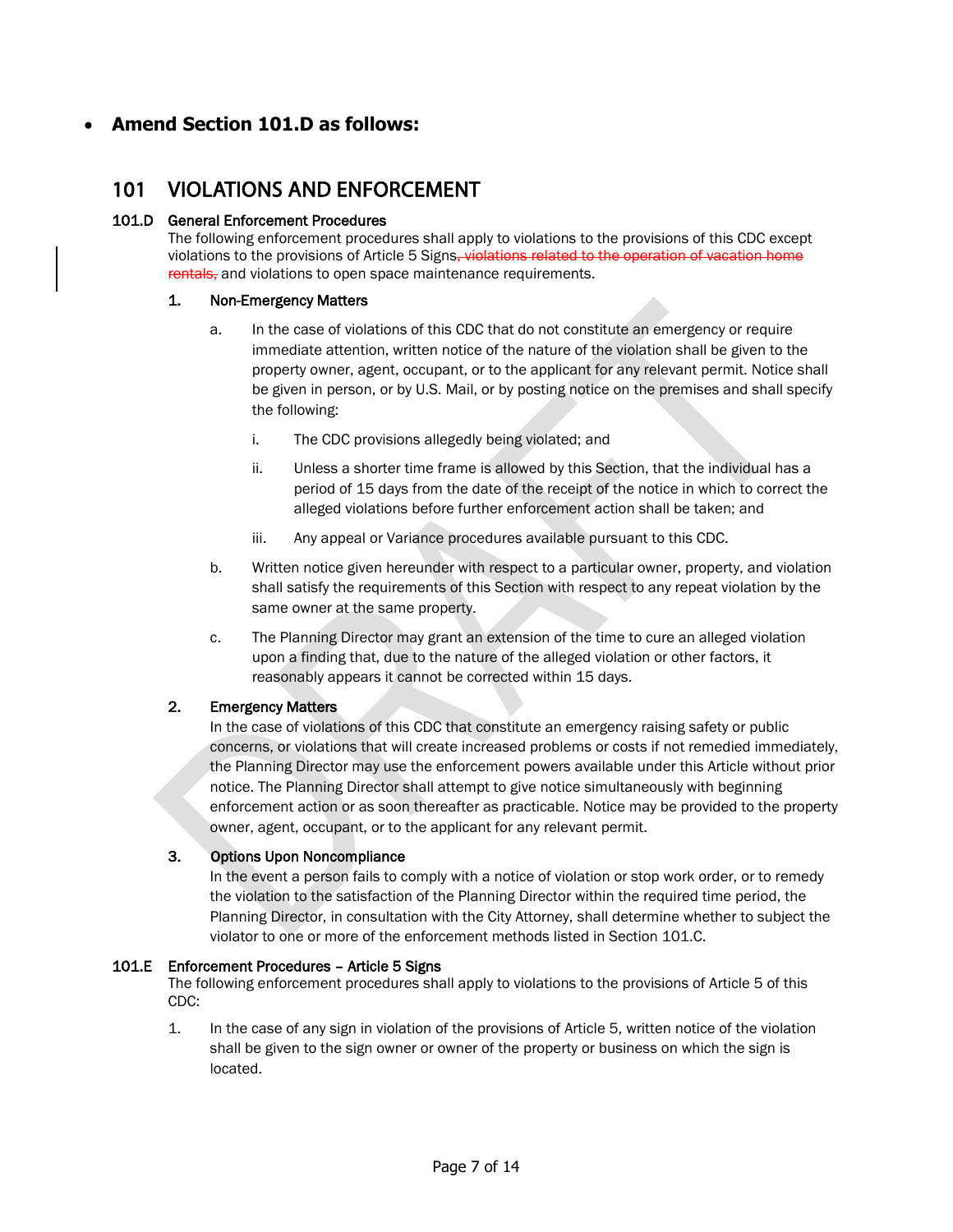- 2. Notice shall be given in person to the property, business or sign owner, or by U.S. Mail, postage prepaid, to the address for such owner as shown in the records of the Routt County Assessor. Notice mailed in accordance with this Section shall be conclusively presumed to have been properly delivered and received.
- 3. No written notice shall be required with respect to any violation of Article 5 which occurs within 12 months after the sign owner or property owner has once been given written notice of any violation of Article 5.
- 4. If such sign, business, or property owner fails to repair, alter, or remove the sign so as to comply with Article 5 within 72 hours after the mailing of the notice (if such notice is mailed), within 24 hours after service of such notice (if such notice is personally served), or within such other time as is specified in the notice, the Planning Director shall proceed with enforcement methods listed in Section 101.C.
- 5. Signs that are temporarily removed in response to a notice of violation and then re-installed in violation of this CDC shall be considered a continuation of the initial violation for purposes of enforcement.
- 6. The Planning Director may cause any sign located on public property, including street rights-ofway, that is not brought into compliance with this CDC after the service of the notice to be removed by City officials. Removal of signs by the City shall only be ordered after direct consultation between the Planning Director and City Attorney. Signs removed by the City from public property shall be deemed abandoned property and may be disposed of by the City. The City shall not be liable to the sign owner for damage to or loss of any sign removed pursuant to this Section.

### 101.F Enforcement Procedures – Vacation Home RentalsReserved

- 1. Any person with reason to believe a violation to this CDC exists related to a vacation home rental may file a complaint with the Steamboat Springs Police Department.
- If, after investigation of the complaint, there is probable cause to proceed, the owner, operator, or manager of the vacation home rental shall be summoned into Municipal Court to answer charges.
- The standard of proof for any prosecutions under this Section 101.F shall be a "preponderance" of the evidence" and shall result in a civil penalty upon conviction.

### 101.G Enforcement Procedures – Open Space Maintenance

- 1. City Council may serve written notice upon the party responsible for maintaining open space. Such notice shall include the following:
	- a. The manner in which the person has failed to maintain the open space in a reasonable condition; and
	- b. A demand that such deficiencies of maintenance be cured within 30 days; and
	- c. The time, date, and place of a public hearing to be held within 45 days of the date of notice.
- 2. At the hearing, City Council may modify the terms of the original notice as to deficiencies and may grant an extension of time within which the deficiencies must be cured.
- 3. If the deficiencies are not cured within the time period set, the City, in order to preserve the taxable values of the properties within the development or subdivision and to prevent the open space from becoming a public nuisance, may enter upon the open space and maintain the open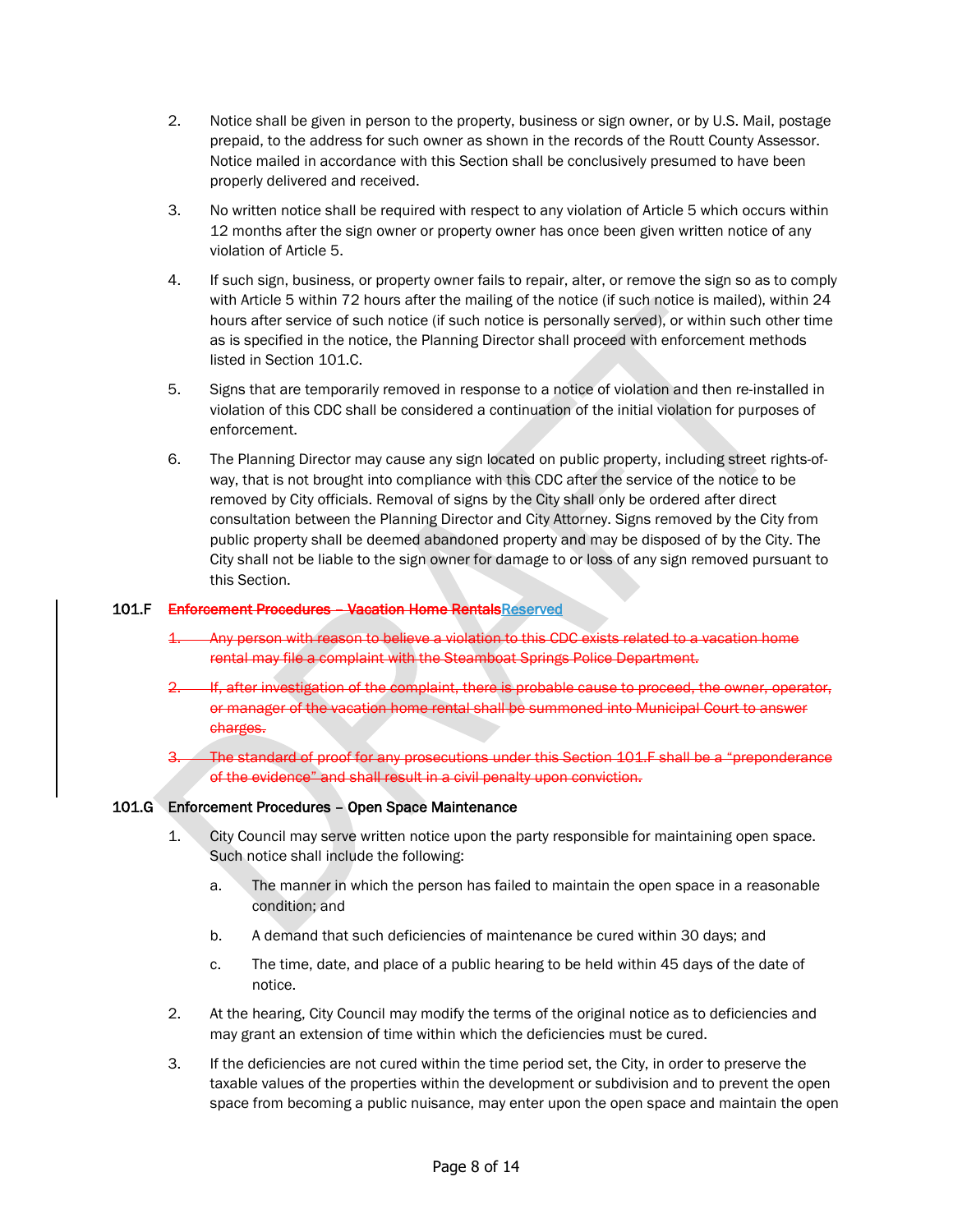space for a period of one year. Such entry and maintenance shall not vest in the public any rights to use the open space except if it is voluntarily dedicated to the City by the owners and accepted by the City in accordance with Section 602.L.2.c.

- 4. Prior to the expiration of the year of City maintenance, City Council shall schedule a public hearing and provide notice to the party responsible for the maintenance of the open space. At the hearing, the responsible party shall show cause why such maintenance by the City shall not continue for the succeeding year. If City Council determines that the responsible party is not ready and able to maintain the open space in a reasonable condition, the City, in its discretion, may continue to maintain the open space during the next succeeding year and, subject to a similar hearing and determination, in each year thereafter.
- 5. The cost of maintenance by the City shall be paid by the responsible party, and any unpaid assessment shall become a lien in the nature of general taxes on such properties. The City shall file a notice of such lien in the office of the Routt County Clerk and Recorder upon the properties affected by the lien and shall certify such unpaid assessments to the County Treasurer for collection, enforcement, and remittance of general property taxes.

### 101.H Penalties

- 1. Violations of this CDC shall be subject to the penalty provided by Chapter 1, Section 1-15 of the Municipal Code.
- 2. In cases of demolition or alterations to Historic Resources, Historic Landmarks, or Contributing Properties without approval or beyond the scope of an approved permit, or the failure of the owners of Eligible Resources to adhere to the required historic preservation review process, the City Council may impose one or more of the following penalties and sanctions in addition to the penalty provided by Chapter 1, Section 1-15 of the Municipal Code:
	- a. Moratorium on development or redevelopment of the Historic Resource, Historic Landmark, or Contributing Property for up to five years.
	- b. Requirement to reconstruct, repair, or rehabilitate the Historic Resource, Historic Landmark, or Contributing Property.
	- c. Charging up to triple the permit fees for future work on the Historic Resource, Historic Landmark, Contributing Property, or Eligible Resource.
	- d. Issuance of a stop work order or a court ordered injunction regarding the Historic Resource, Historic Landmark, Contributing Property, or Eligible Resource.
	- e. Assessment of the costs and expenses, including reasonable attorney's fees incurred by the City in enforcing the provisions of this CDC, against the owners of the Historic Resource, Historic Landmark, Contributing Property, or Eligible Resource.
- In cases of violations of Vacation Home Rental Permits, penalties shall be imposed in accordance with Table 101-1 in addition to any other penalties permitted by this CDC and the Municipal Code.

### Table 101-1. Penalties for Vacation Home Rental Violations

| <b>Violation Within Any 12 Month Period 4</b>          | <b>Donalty</b><br><b>LESSINGUIS</b>      |
|--------------------------------------------------------|------------------------------------------|
| <b>Eirct Violation</b><br><del>riist violation</del>   | \$250 fine                               |
| <b>Cocond Violation</b><br><del>occona violation</del> | $E_{\rm EOM}$ fine<br><del>oooomne</del> |
| <b>Third and any Subsequent Violation</b>              | \$1,000 fine                             |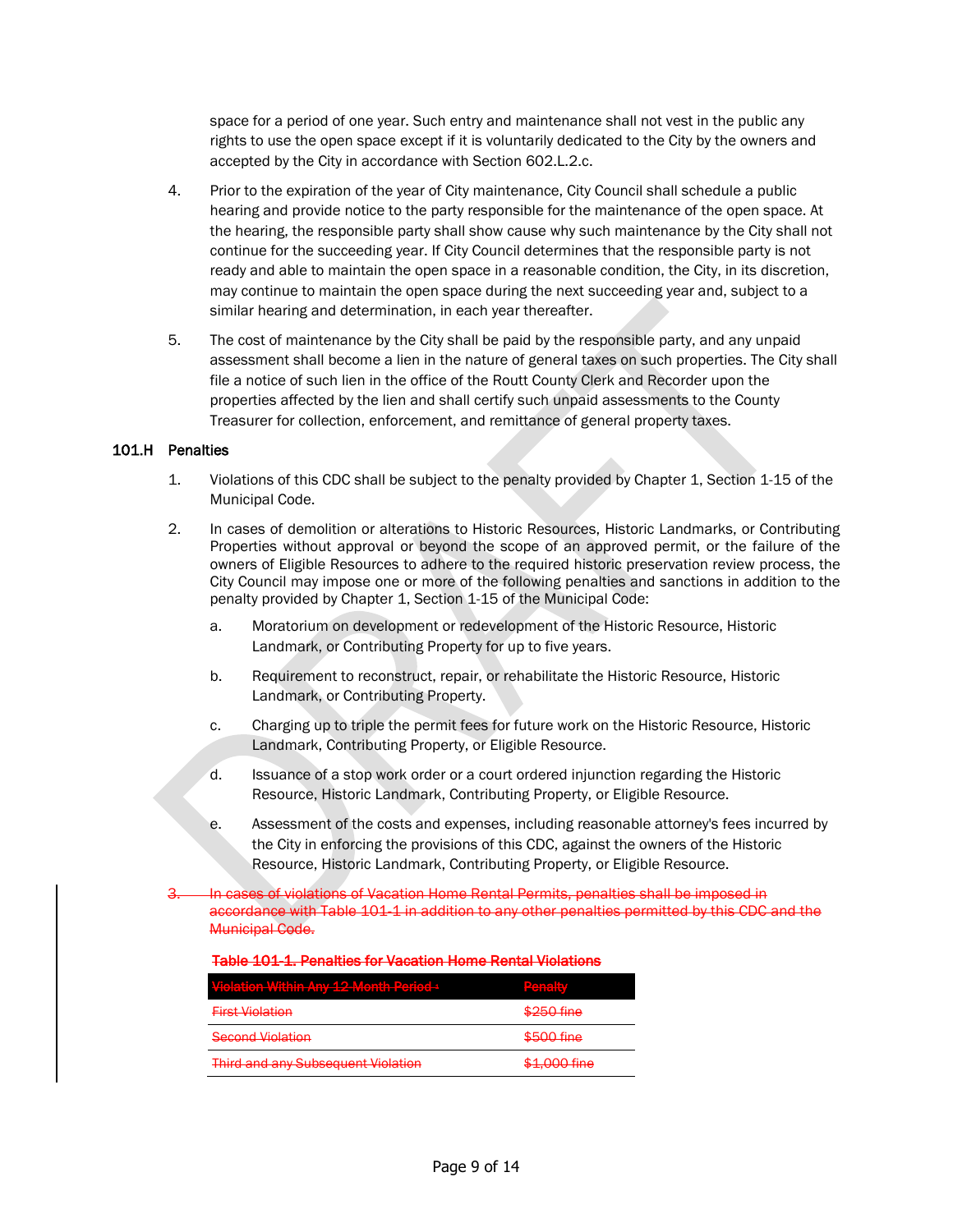$\pm$ Each calendar day that there is a failure to comply with additional criteria and each calendar day a prohibited activity takes place may be considered by the .<br>Municipal Court as

- 4. Any person operating a vacation home rental without a valid Vacation Home Rental Permit shall, upon conviction, be guilty of a misdemeanor resulting in the imposition of a fine of \$1,000 for each day of operation without a permit. The property being operated as a vacation home rental shall not be eligible for a Vacation Home Rental Permit for two years after conviction.
- **Amend Section 103 as follows:**

### 103 LEGAL NONCONFORMING USES

### 103.A Purpose and Intent

### 1. Purpose

- a. Limit the number and extent of nonconforming uses.
- b. Prohibit the enlargement of nonconforming uses.
- c. Prohibit re-establishment of nonconforming uses after abandonment.
- d. Further the goals and policies of the Community Plan and other adopted plans.

### 2. Intent

The intent of this Section is to apply standards that will eliminate legal nonconforming uses as speedily as possible.

### 103.B Determination of Legal Nonconforming Use

- 1. The Planning Director may determine that a nonconforming use is a legal nonconforming use and may allow the use to continue upon a finding that the use meets the following criteria:
	- a. The nonconforming use was lawfully established prior to the effective date of this CDC; or
	- b. The nonconforming use was lawfully established prior to the effective date of any amendment to this CDC that renders the use nonconforming; or
	- c. The nonconforming use was registered according to the requirements of the ordinances in effect prior to the effective date of this CDC; or
	- d. The use was lawfully authorized by a permit or regulation existing prior to the effective date of this CDC or the effective date of an amendment to this CDC, subject to the limitations as prescribed by the permit or regulation; and
	- e. Since the effective date of the ordinance that renders the use nonconforming, the use did not terminate under the provisions of Section 103.D.
- 2. The Planning Director's determination of whether or not a nonconforming use is legal shall be based on evidence submitted by the property owner.
- 3. The burden of proof for demonstrating that a nonconforming use is a legal nonconforming use shall be upon the property owner. All evidence and documentation that the property owner wishes to be considered shall be submitted to the Planning Director within one year of the effective date of the ordinance that made the use nonconforming, or within 60 days of written notification by the Planning Director concerning the status of the use as illegal or nonconforming, whichever date is later. Acceptable evidence and or documentation may include: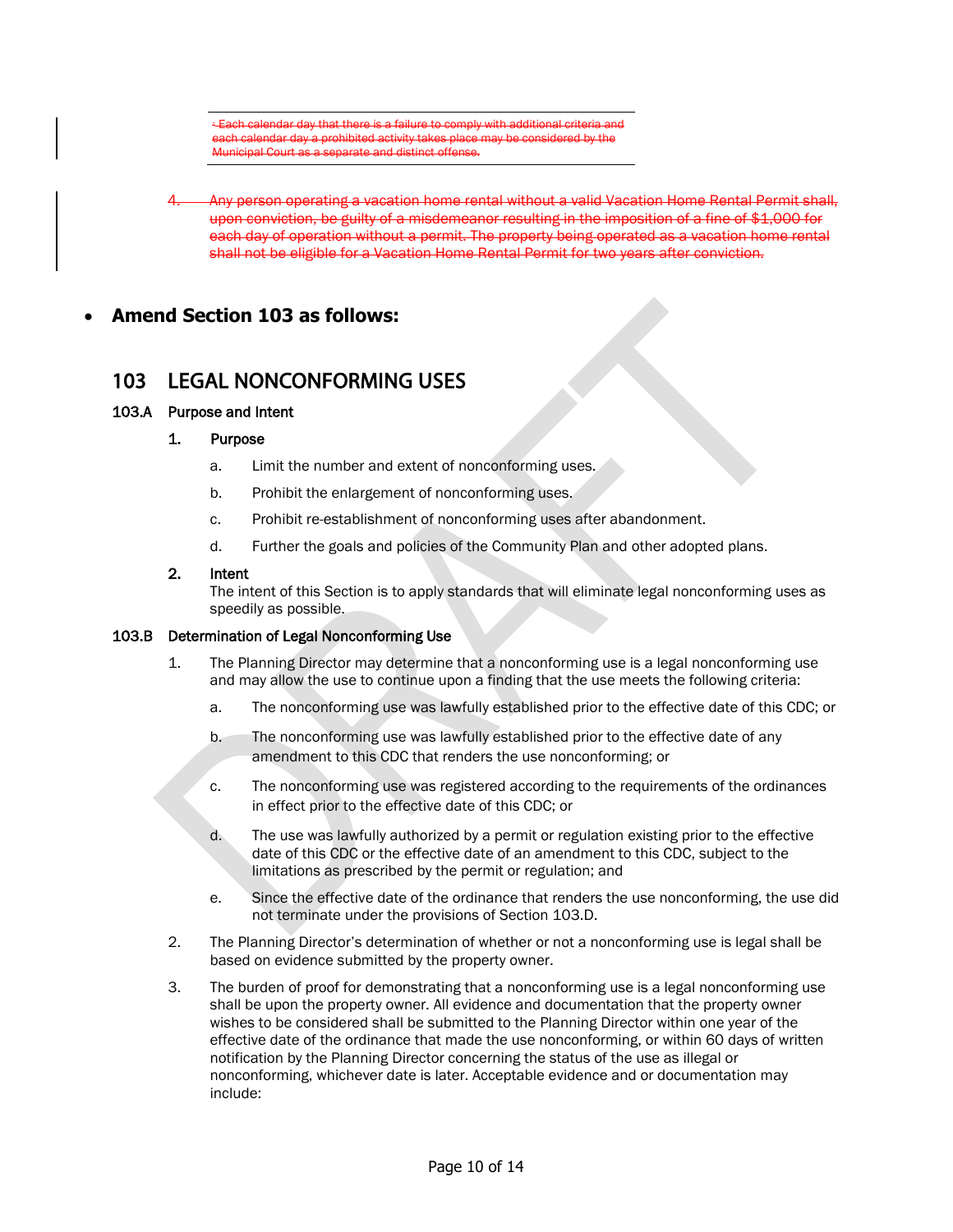- a. Public records such as sales tax receipts, property tax receipts, records from the County Assessor's office, and records from the Department of Planning and Community Development, aerial photography, and surveys.
- b. Signed and notarized letters from surrounding property owners containing information about the use.
- c. Any other evidence that documents the existence and the scope of the use at a given point in time, in a form acceptable to the City Attorney.
- 4. If the Planning Director determines that the use is legal nonconforming, the Planning Director shall document the scope of the use at the time the ordinance became effective rendering the use nonconforming. The Planning Director may require submission of a detailed site plan to document and define the scope of the use.

### 103.C Continuance

A legal nonconforming use shall be allowed to continue according to the following:

- $a1.$  The legal nonconforming use shall not be enlarged to occupy a greater site area or building floor area than it occupied on the effective date of the ordinance rendering the use nonconforming, except as provided in Section 103.E.
- $\frac{b2}{c}$ . The legal nonconforming use shall not be relocated in whole or in part to any other lot or portion of the lot where the use is located.
- $e3.$  The legal nonconforming use shall not be extended or enlarged by the addition of signs visible from any location off the premises.

### 103.D Termination

The legal nonconforming status of a use shall be terminated immediately upon any of the following:

- 1. A legal nonconforming use is replaced by a conforming use in the applicable zone district; or
- 2. A legal nonconforming use has been abandoned or discontinued for a period of six consecutive months regardless of any intent to resume operation of use, or a seasonal (six months or less) legal nonconforming use has been abandoned or discontinued for one season regardless of any intent to resume operation of use, or an intermittent legal nonconforming use has been abandoned or discontinued for a period of 12 consecutive months regardless of any intent to resume operation of use; or
- 3. The structure housing a legal nonconforming use has been officially condemned; or
- 4. The structure housing a legal nonconforming use is removed from its previous site or relocated on the same or any other site; or
- 5. The structure housing a legal nonconforming use is destroyed or damaged to an extent in excess of 50 percent of current reconstruction cost or such structure is damaged or destroyed and not restored within 12 months. The Planning Director may grant an extension to the 12 month time period if a structure is of a large scale and requires changes to become compliant with the Building Code. In such cases, the applicant must apply for a building permit within 12 months, and the only changes permitted to the structure shall be those necessary to bring the structure into compliance with the Building Code.

### 103.E Expansion

### 1. One-Family and Two-Family Residential Uses

Any structure used for a legal nonconforming one-family or two-family residential use may be enlarged or replaced with a similar structure of a larger size, so long as the enlargement or replacement does not create new nonconformities or increase the extent of existing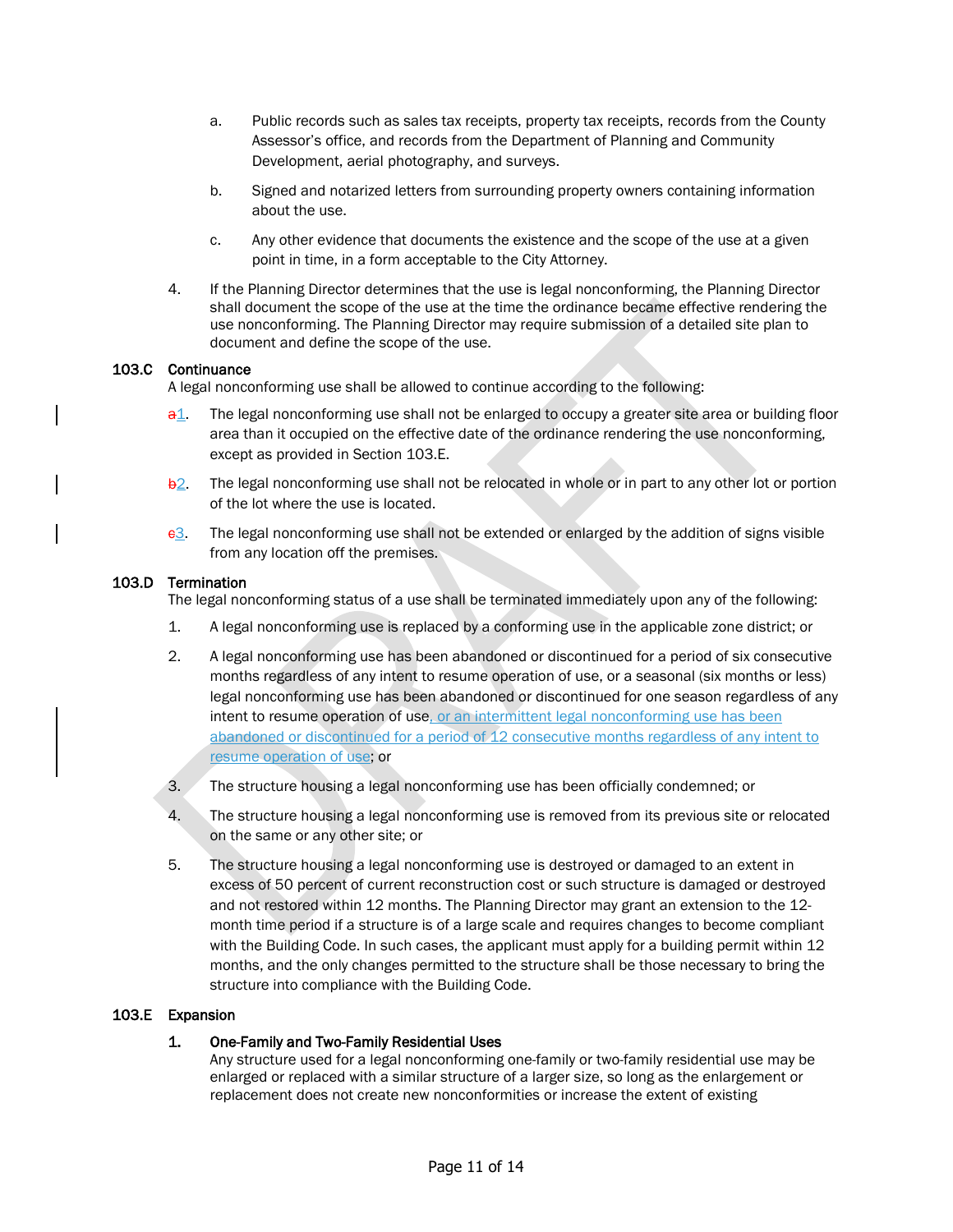nonconformities and is not located within Subzone D of the Airport Overlay zone. Such expansions are subject to the limitations stated in Section 103.D.

### 2. Multiple-Family Residential and Nonresidential Uses

- a. In Subzone D of the Airport Overlay zone, any nonresidential use or a structure used for a legal nonconforming multiple-family residential or nonresidential use may only be enlarged or increased in accordance with Section 709.A.3.a.
- b. With the exception of properties located within Subzone D of the Airport Overlay zone, any legal nonconforming multiple-family residential or nonresidential use or structure used for a legal nonconforming multiple-family residential or nonresidential use may be enlarged or increased with approval of a Development Plan and Conditional Use upon a finding by City Council that:
	- i. The use will not expand beyond the lot owned or leased by the legal nonconforming use as of the date it became nonconforming; and
	- ii. The proposed modification will not result in further infringement of the provisions of this CDC and will comply with all standards (other than use standards), including but not limited to lot coverage, floor area ratio, setbacks, height, open space, and parking requirements, unless varied by City Council; and
	- iii. The use is not an industrial use in a residential zone district.
	- iv. The use is permitted in the Airport Overlay zone, if applicable.

### 103.F Change to Different Nonconforming Use

A nonconforming use shall not be changed to another nonconforming use except where the new nonconforming use is approved as a Conditional Use upon a finding by City Council that:

- 1. The new nonconforming use more closely meets the intent of this CDC; and
- 2. The impacts of the new nonconforming use to the surrounding properties is less than that of the existing nonconforming use.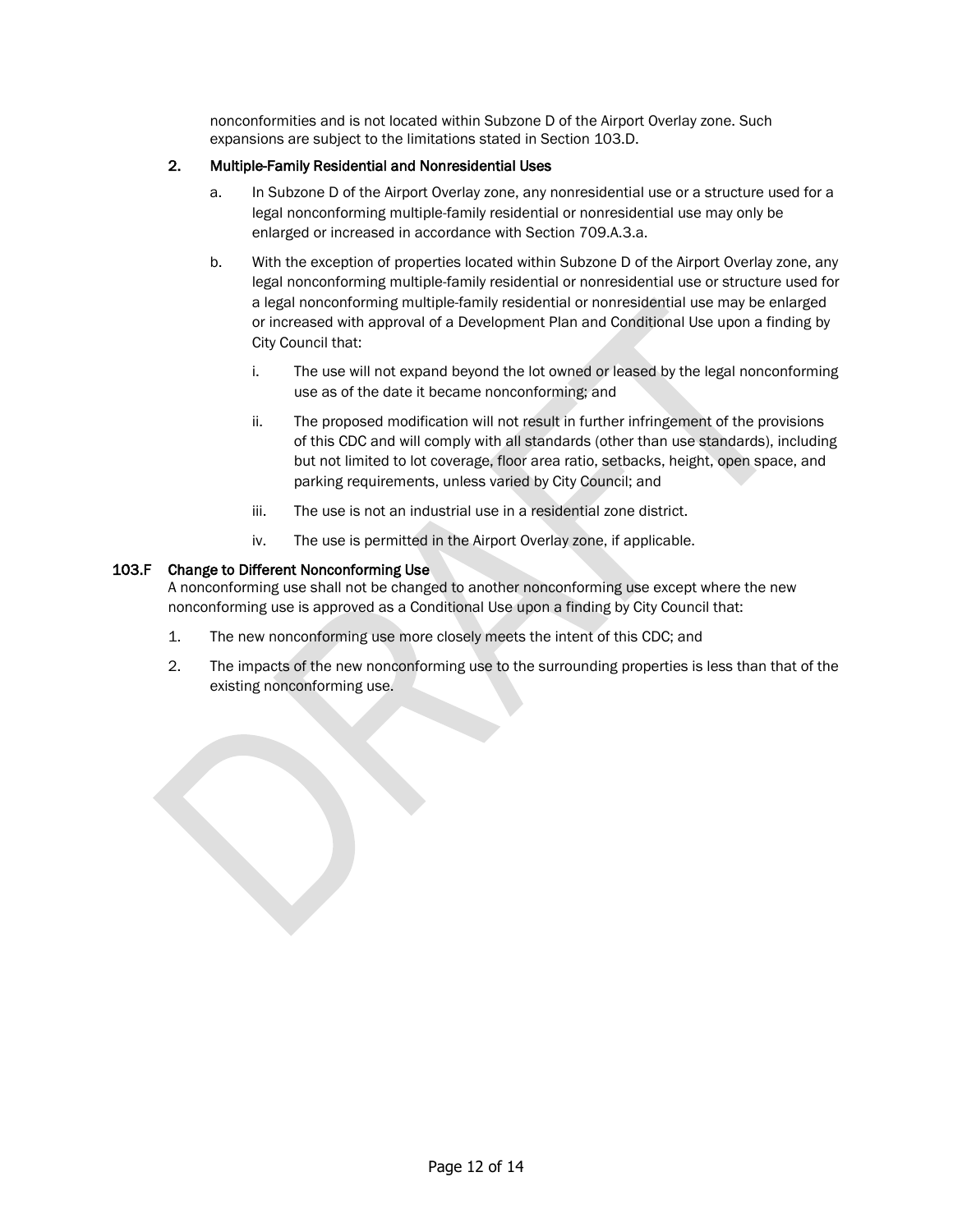# **Exhibit B. Tables 300-1, 300-2, 300-3 Amendment**

| Table 300-1. Permitted Use Matrix - Principal Uses |                                                                                                                        |           |                               |                          |                          |               |                          |               |                |                |                |                                            |                           |                |                |                           |               |                           |                      |              |                           |  |
|----------------------------------------------------|------------------------------------------------------------------------------------------------------------------------|-----------|-------------------------------|--------------------------|--------------------------|---------------|--------------------------|---------------|----------------|----------------|----------------|--------------------------------------------|---------------------------|----------------|----------------|---------------------------|---------------|---------------------------|----------------------|--------------|---------------------------|--|
| Use Category                                       |                                                                                                                        |           |                               |                          |                          |               |                          |               | Zone Districts |                |                |                                            |                           |                |                |                           |               |                           | <b>TND Transects</b> |              |                           |  |
| Specific Use                                       | Required Parking 12<br>(spaces)                                                                                        | <b>OR</b> | <b>RN</b><br>RE               | RO                       | <b>RR</b>                | $\frac{1}{2}$ | $\overline{\mathbf{M}}$  | $G-1$ $G-2$   |                | $\infty$       | ς              | ĞК<br>$\mathbf{a}$<br><u>ረ</u> ኛ<br>4      | $\overline{5}$            | 8              | 8              | Π                         | <u>한 뿐</u>    | <b>13-13-<br/>NG1 NG2</b> |                      | 년<br>오       | SD<br>ե<br>5              |  |
| Residential Use Classification                     |                                                                                                                        |           |                               |                          |                          |               |                          |               |                |                |                |                                            |                           |                |                |                           |               |                           |                      |              |                           |  |
| Household Living                                   |                                                                                                                        |           |                               |                          |                          |               |                          |               |                |                |                |                                            |                           |                |                |                           |               |                           |                      |              |                           |  |
| Manufactured Home Park                             | 2 per du                                                                                                               |           |                               |                          |                          | ┙             |                          |               |                |                |                |                                            |                           |                |                |                           |               |                           |                      |              |                           |  |
|                                                    | per du <sup>3</sup><br>>3 bds: 2+(1 per bedroom>3)<br>1 bds: 1.5 per du <sup>3</sup><br>2-3 bds: 2 per du <sup>3</sup> |           |                               |                          |                          |               |                          |               |                |                |                |                                            |                           |                |                |                           |               |                           |                      |              |                           |  |
| Multiple-Family Residential                        | 2,000-3,000 sf: 2 per du 3<br>>3,000 sf: 2.5 per du 3<br><2,000 sf: 1.5 per du 3<br>CO, CY, CK, CN                     |           | $\circ$                       | $\circ$                  | Œ                        |               | Œ                        | ┙             | ┙              | ┙              | ┙              | ┙<br>┙                                     | ┙                         | ┙              | $\circ$        | ┙                         |               | ┙                         | ┙                    | ┙            | $\overline{\phantom{a}}$  |  |
|                                                    | Above-ground parking: 1 per du<br>Underground parking: 0.75 per du<br>RR-1                                             |           |                               |                          |                          |               |                          |               |                |                |                |                                            |                           |                |                |                           |               |                           |                      |              |                           |  |
|                                                    | Above-ground parking: 1 per du<br>Underground parking: 0.5 per du<br>RR-2, G                                           |           |                               |                          |                          |               |                          |               |                |                |                |                                            |                           |                |                |                           |               |                           |                      |              |                           |  |
| One-Family Residential                             | 2 per du 3                                                                                                             |           | $\simeq$<br>œ                 | œ                        | $\circ$                  | œ             | $\circ$                  |               |                |                | $\circ$        | œ<br>œ                                     | œ                         |                |                |                           | $\simeq$      | œ                         | œ                    |              |                           |  |
| Two-Family Residential                             | 2 per du 3                                                                                                             |           | œ                             | œ                        | ပ                        |               | ပ                        | ပ             |                |                | ပ              | œ<br>œ                                     | œ                         |                |                |                           | œ             | œ                         | œ                    | ပ            |                           |  |
|                                                    | 1 per du                                                                                                               |           |                               |                          |                          |               |                          |               |                |                |                |                                            |                           |                |                |                           |               |                           |                      |              |                           |  |
| Workforce Unit                                     | 1 per du (2 spaces waived)<br>CO, CY, CK, CN                                                                           | $\circ$   |                               |                          | $\overline{\mathcal{L}}$ | $\mathbb{L}$  | $\overline{a}$           | $\frac{1}{2}$ | $\mathbb{L}^2$ | $\mathbb{L}^2$ | $\mathbb{L}^2$ | $\overline{\mathcal{L}}$<br>$\mathbb{L}^2$ | $\mathbb{L}$              | $\overline{a}$ | $\overline{a}$ | $\mathbb{L}^{\mathsf{D}}$ |               |                           |                      | $\mathbf{r}$ | ٩L                        |  |
| Group Living                                       |                                                                                                                        |           |                               |                          |                          |               |                          |               |                |                |                |                                            |                           |                |                |                           |               |                           |                      |              |                           |  |
| Dormitory                                          | 1 per 4 residents                                                                                                      |           |                               |                          |                          |               | ပ                        | ပ             |                | ပ              |                |                                            |                           | ပ              | ပ              | $\overline{\phantom{a}}$  |               |                           |                      | ပ            | ပ                         |  |
| Group Home for Older Adults                        | $2+(1$ per 4 residents)                                                                                                |           | $\mathbf{r}$<br>$\frac{a}{b}$ | Ľ                        |                          |               | $\mathbb{R}$             |               |                |                | $\tilde{a}$    | $\frac{\rho}{\Box}$<br>$\frac{\rho}{\Box}$ | Ľ                         |                |                |                           | $\frac{a}{b}$ | $\frac{a}{b}$             | $\frac{a}{b}$        | Ľ            | ٹ                         |  |
| Nursing Care Facility                              | 1 per 4 residents                                                                                                      |           |                               |                          |                          |               | O                        |               |                |                |                | ပ<br>ပ                                     | ပ                         | œ              |                |                           | ပ             | ပ                         | ပ                    | ပ            | O<br>ပ                    |  |
| Residential Care Facility,<br>Large                | 1 per 4 residents                                                                                                      |           |                               |                          |                          |               | ပ                        |               |                |                |                | ပ<br>ပ                                     | ပ                         | œ              |                |                           | ပ             | ပ                         | ပ                    | ပ            | ပ<br>ပ                    |  |
| Residential Care Facility,<br>Small                | $2+(1$ per 4 residents)                                                                                                |           | $\frac{a}{b}$<br>$\mathbb{L}$ | ٩                        |                          |               | $\tilde{\mathbb{F}}$     |               |                |                | م<br>ت         | $\overline{a}$<br>$\tilde{\mathcal{L}}$    | $\mathbb{L}^{\mathsf{D}}$ |                |                |                           | $\frac{1}{2}$ | $\frac{1}{2}$             | $\mathbb{R}$         | $\mathbb{L}$ | $\mathbb{L}^{\mathsf{D}}$ |  |
| Shelter House                                      | 2+(1 per 4 adult residents)                                                                                            |           | $\circ$                       | $\overline{\mathcal{L}}$ |                          |               | $\overline{\mathcal{L}}$ |               |                |                |                |                                            |                           |                |                |                           | O             | O                         | ပ                    | O            | O                         |  |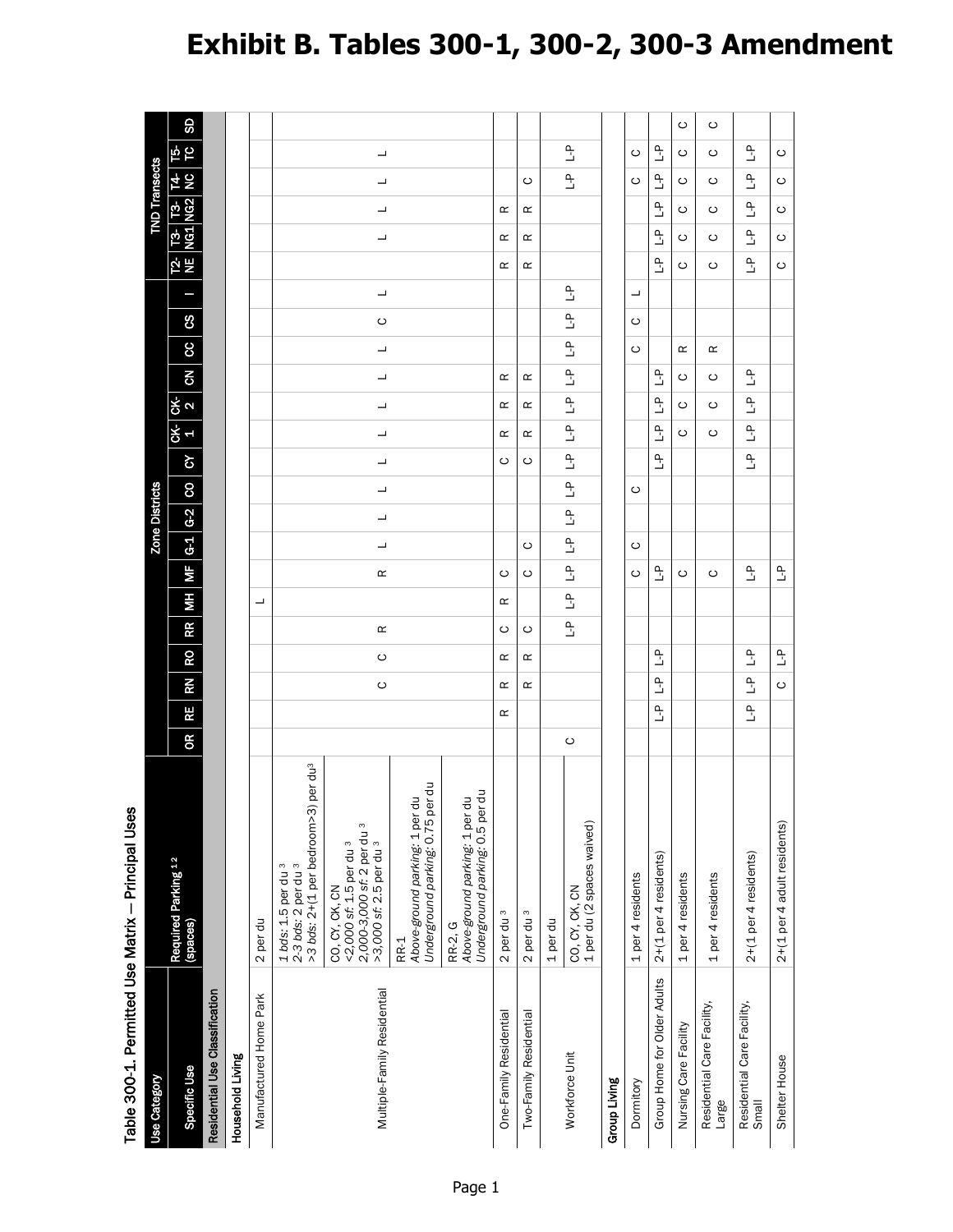|                                     | Table 300-1. Permitted Use Matrix — Principal Uses (continued) |                                       |                 |                               |         |                           |                           |              |          |                           |                           |                               |                      |    |                         |          |          |          |
|-------------------------------------|----------------------------------------------------------------|---------------------------------------|-----------------|-------------------------------|---------|---------------------------|---------------------------|--------------|----------|---------------------------|---------------------------|-------------------------------|----------------------|----|-------------------------|----------|----------|----------|
| <b>Use Category</b>                 |                                                                |                                       |                 |                               |         | Zone Districts            |                           |              |          |                           |                           |                               |                      |    | <b>TND Transects</b>    |          |          |          |
| Specific Use                        | Required Parking 12<br>(spaces)                                | ΚŊ<br>RE <sub>.</sub><br>$\mathbf{g}$ | <b>RR</b><br>RO | $\overline{\mathbf{z}}$<br>ĦМ |         | $G-1$ $G-2$               | 8                         | ς            | <u>ች</u> | _<br>გ<br>2               | $\overline{6}$            | 8<br>8                        |                      | 안분 | <b>13</b> 13<br>NG1 NG2 | 4 g      | ե<br>Ե   | <b>G</b> |
| Commercial Use Classification       |                                                                |                                       |                 |                               |         |                           |                           |              |          |                           |                           |                               |                      |    |                         |          |          |          |
| <b>Adult-Oriented Business</b>      | ern, etc.)<br>Per business type (retail, tav                   |                                       |                 |                               |         |                           |                           |              |          |                           |                           |                               | ပ                    |    |                         |          |          |          |
| Arts, Recreation, and Entertainment |                                                                |                                       |                 |                               |         |                           |                           |              |          |                           |                           |                               |                      |    |                         |          |          |          |
| Amusement, Indoor                   | $1$ per 300 sf                                                 | ပ                                     | ပ               | ပ                             | ပ       | œ                         | œ                         |              | ပ        | ┙                         | ┙                         | ပ<br>œ                        |                      |    |                         | $\simeq$ | œ        | œ        |
|                                     | Bowling alley: 2 per lane                                      |                                       |                 |                               |         |                           |                           | ┙            |          |                           |                           |                               |                      |    |                         |          |          |          |
| Amusement, Outdoor                  | $10+(20)$ per acre >0.5 acre)                                  | ပ                                     |                 |                               | ပ       | ပ                         |                           | ပ            | ပ        | ပ                         | ပ                         | ပ<br>ပ                        | ပ                    |    |                         |          |          | œ        |
| Campground                          | 1 per campsite                                                 | ပ                                     |                 |                               |         |                           |                           |              |          |                           |                           |                               |                      |    |                         |          |          |          |
| Golf Course                         | 6 per golf hole                                                | $\circ$                               |                 |                               |         |                           |                           |              |          |                           |                           |                               |                      |    |                         |          |          |          |
| <b>Health and Recreation Center</b> | $1per$ 200 sf                                                  | ပ                                     |                 | ပ                             | ပ       | ပ                         | ပ                         |              |          |                           |                           | ပ<br>ပ                        |                      |    |                         | œ        | œ        |          |
| Membership Organization             | 1 per 4 persons of max. capacity                               |                                       |                 |                               | ပ       | ပ                         | ပ                         | ပ            | œ        | œ                         | $\simeq$                  | ┙<br>┙                        |                      |    |                         | œ        | $\simeq$ |          |
| Movie Theater                       | 1 per 4 seats                                                  |                                       |                 |                               |         | ┙                         | ┙                         |              |          |                           |                           |                               |                      |    |                         | ┙        | ┙        |          |
| Performance Venue                   | 1 per 4 seats                                                  | ပ                                     |                 |                               | œ       | œ                         | œ                         | œ            | œ        | Œ                         | œ                         | $\propto$<br>œ                |                      |    |                         | œ        | œ        |          |
| Stadium <sup>7</sup>                | 1 per 6 seats                                                  | ပ                                     |                 |                               | ပ       |                           |                           |              |          |                           |                           | ပ<br>ပ                        | ပ                    |    |                         |          |          |          |
| Studio, Instruction                 | $1$ per 300 sf                                                 |                                       |                 |                               | œ       | œ                         | œ                         | œ            | œ        | œ                         | œ                         | Œ<br>Œ                        | œ                    |    |                         | œ        | œ        |          |
| Studio, Production                  | 1 per 500 sf                                                   |                                       |                 |                               | œ       | œ                         | œ                         | œ            | œ        | œ                         | œ                         | œ<br>œ                        | œ                    |    |                         | $\simeq$ | $\simeq$ |          |
| Eating and Drinking Establishments  |                                                                |                                       |                 |                               |         |                           |                           |              |          |                           |                           |                               |                      |    |                         |          |          |          |
|                                     | $1per 150$ sf                                                  |                                       |                 |                               |         |                           |                           |              |          |                           |                           |                               |                      |    |                         |          |          |          |
| Brewpub                             | G-2, CO, CY, CK, CN<br>1 per 900 sf                            |                                       |                 |                               | ပ       | ┙                         | ┙                         | ┙            | ပ        | ┙                         | ┙                         | ┙<br>┙                        |                      |    |                         | ┙        | ┙        |          |
| Mobile Food Unit                    | Per Section 302.D.2                                            | ပ                                     | ပ               |                               | ပ       | $\mathbb{L}^{\mathsf{D}}$ | $\mathbb{L}^{\mathsf{D}}$ | $\mathbb{L}$ | ပ        | $\mathbb{L}^{\mathsf{D}}$ | $\mathbb{L}^{\mathsf{D}}$ | ٩L<br>$\mathbb{L}$            | $\tilde{\mathbb{F}}$ |    |                         | ပ        | ᡱ        |          |
|                                     | $1per 150$ sf                                                  |                                       |                 |                               |         |                           |                           |              |          |                           |                           |                               |                      |    |                         |          |          |          |
| Restaurant/Tavern                   | G-2, CO, CY, CK, CN<br>1 per 900 sf                            |                                       |                 |                               | ပ       | ┙                         | ┙                         | ┙            | ပ        | ┙                         | ┙                         | ᆜ<br>┙                        | ပ                    |    |                         | ┙        | ┙        |          |
| Restaurant, Drive-Through           | $1$ per $150$ sf                                               |                                       |                 |                               |         |                           |                           |              |          |                           |                           | $\overline{\phantom{a}}$<br>┙ |                      |    |                         |          | ပ        |          |
|                                     | 4+(1 per 100 sf >400 sf)                                       |                                       |                 |                               |         |                           |                           |              |          |                           |                           |                               |                      |    |                         |          |          |          |
| Restaurant, Take-Out                | G-2, CO, CY, CK, CN<br>n/a                                     |                                       |                 |                               | $\circ$ | ┙                         | ┙                         | ┙            |          | ┙                         | ┙                         | ┙<br>┙                        | $\circ$              |    |                         | ┙        | ┙        |          |

Table 300-1. Permitted Use Matrix - Principal Uses (continued)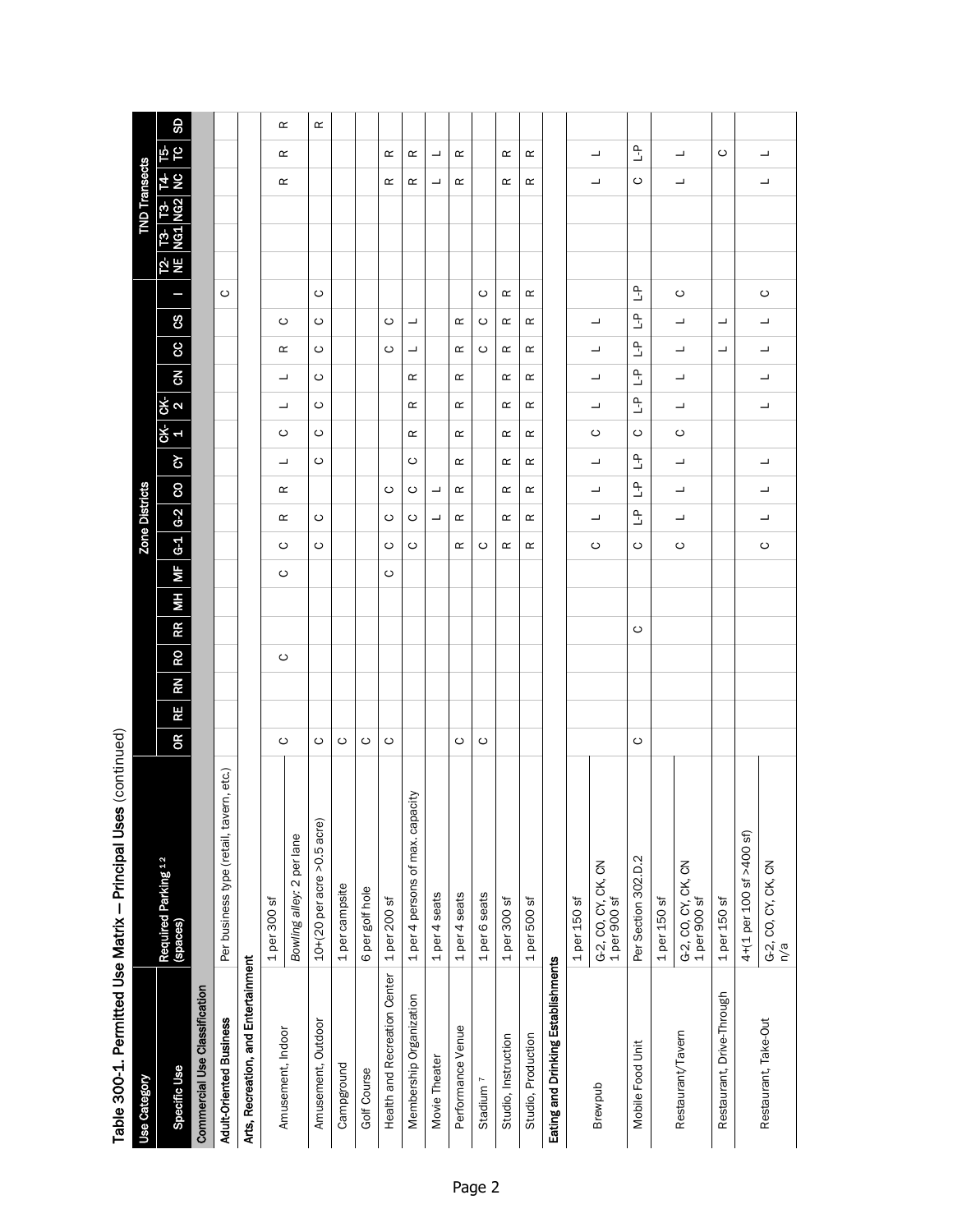|                                           | Table 300-1. Permitted Use Matrix - Principal Uses (continued)                               |   |               |                                    |           |          |                         |                       |                          |                          |               |                                |                          |                      |          |   |                          |                         |                          |                 |                          |    |
|-------------------------------------------|----------------------------------------------------------------------------------------------|---|---------------|------------------------------------|-----------|----------|-------------------------|-----------------------|--------------------------|--------------------------|---------------|--------------------------------|--------------------------|----------------------|----------|---|--------------------------|-------------------------|--------------------------|-----------------|--------------------------|----|
| <b>Use Category</b>                       |                                                                                              |   |               |                                    |           |          |                         | <b>Zone Districts</b> |                          |                          |               |                                |                          |                      |          |   |                          |                         | <b>TND Transects</b>     |                 |                          |    |
| Specific Use                              | Required Parking <sup>12</sup><br>(spaces)                                                   | Œ | RE            | RO<br>RN                           | <b>RR</b> | $\equiv$ | $\overline{\mathbf{z}}$ | $G-1$ $G-2$           |                          | $\infty$                 | ζÀ            | ር¥-<br>2<br>.<br>상<br>1        | $\overline{6}$           | <b>CC</b>            | 8        | Ξ | 일                        | <b>13</b> 13<br>NG1 NG2 |                          | <u>4일</u>       | ե<br>Ե                   | SD |
| Commercial Use Classification (continued) |                                                                                              |   |               |                                    |           |          |                         |                       |                          |                          |               |                                |                          |                      |          |   |                          |                         |                          |                 |                          |    |
| <b>Lodging</b>                            |                                                                                              |   |               |                                    |           |          |                         |                       |                          |                          |               |                                |                          |                      |          |   |                          |                         |                          |                 |                          |    |
| Bed and Breakfast                         | 1 per guestroom                                                                              |   | ပ             | ပ<br>ပ                             |           |          |                         | ပ                     |                          |                          | ᆜ             | ᆜ<br>ᆜ                         | $\overline{\phantom{a}}$ |                      |          |   | $\overline{\phantom{a}}$ | ᆜ                       | $\overline{\phantom{a}}$ |                 |                          |    |
| Hostel                                    | 1 per 4 beds                                                                                 |   |               |                                    | ┙         |          |                         | ┙                     | ပ                        | ပ                        | ┙             | ┙<br>ပ                         | ┙                        |                      |          |   |                          |                         |                          | ပ               | $\overline{\phantom{a}}$ |    |
|                                           | 1 per guestroom                                                                              |   |               |                                    |           |          |                         |                       |                          |                          |               |                                |                          |                      |          |   |                          |                         |                          |                 |                          |    |
| Hotel                                     | Underground parking: 0.75 per<br>guestroom<br>RR-1                                           |   |               |                                    | $\circ$   |          |                         | $\circ$               | $\simeq$                 | $\circ$                  | $\circ$       | $\circ$                        | $\circ$                  | $\circ$              | $\circ$  |   |                          |                         |                          | $\circ$         | $\simeq$                 |    |
|                                           | Underground parking: 0.5 per<br>guestroom<br>RR-2, G                                         |   |               |                                    |           |          |                         |                       |                          |                          |               |                                |                          |                      |          |   |                          |                         |                          |                 |                          |    |
| Vacation Home Rental                      | <b>CN</b>                                                                                    |   | $\frac{9}{4}$ | $\frac{a}{\pm}$<br>$\frac{a}{\pm}$ | ≃         |          | $\frac{\alpha}{\pi}$    | ≃                     |                          |                          | $\frac{9}{4}$ | $\frac{9}{4}$<br>$\frac{9}{4}$ | $\frac{a}{\pi}$          | $\frac{\alpha}{\pi}$ |          |   | $\frac{a}{\pi}$          | $\frac{a}{\pm}$         | $\frac{a}{\pm}$          | $\frac{a}{\pm}$ |                          |    |
| Short-Term Rental                         |                                                                                              |   |               |                                    |           |          |                         |                       |                          | Per Section 238          |               | <b>STR</b>                     | Overlay zone             |                      |          |   |                          |                         |                          |                 |                          |    |
|                                           | >3 bds: 2+(1 per bedroom>3) per du<br>1-bds: 1.5-per du<br>2-3 bds: 2 per du                 |   |               |                                    |           |          |                         |                       |                          |                          |               |                                |                          |                      |          |   |                          |                         |                          |                 |                          |    |
| Vacation Rental                           | 2,000-3,000-sf: 2 per du<br><2,000 sf: 1.5 per du<br>>3,000 sf: 2.5 per du<br>CO, CY, CK, CN |   |               | œ<br>¢                             | ¢         |          | ¢                       | œ                     | ¢                        | œ                        | ¢             | ¢<br>œ                         | ¢                        | ¢                    | ¢        |   |                          | ¢                       | ¢                        | ¢               | ¢                        |    |
|                                           | Underground parking: 0.75 per du<br>Above-ground parking: 1 per du<br>RR-1                   |   |               |                                    |           |          |                         |                       |                          |                          |               |                                |                          |                      |          |   |                          |                         |                          |                 |                          |    |
|                                           | Underground parking: 0.5 per du<br>Above ground parking: 1 per du<br><b>RR-2-6</b>           |   |               |                                    |           |          |                         |                       |                          |                          |               |                                |                          |                      |          |   |                          |                         |                          |                 |                          |    |
| Mobile Vending                            | n/a                                                                                          | ┙ | ┙             | ┙<br>┙                             | ┙         | ┙        | ┙                       | ပ                     | ပ                        | ပ                        | ပ             | ပ<br>ပ                         | ပ                        | ပ                    | ပ        | ┙ | ┙                        | ┙                       | ┙                        | ┙               | ┙                        | ᆜ  |
| Office                                    |                                                                                              |   |               |                                    |           |          |                         |                       |                          |                          |               |                                |                          |                      |          |   |                          |                         |                          |                 |                          |    |
|                                           | $1per$ 300 sf                                                                                |   |               |                                    |           |          |                         |                       |                          |                          |               |                                |                          |                      |          |   |                          |                         |                          |                 |                          |    |
| Office, General                           | G-2, CO, CY, CK, CN<br>1 per 900 sf                                                          |   |               |                                    |           |          |                         | ပ                     | $\overline{\phantom{a}}$ | ┙                        | œ             | œ<br>$\simeq$                  | œ                        | œ                    | œ        | ပ |                          |                         |                          | œ               | $\simeq$                 |    |
|                                           | 1 per 200 sf                                                                                 |   |               |                                    |           |          |                         |                       |                          |                          |               |                                |                          |                      |          |   |                          |                         |                          |                 |                          |    |
| Office, Medical/Dental                    | G-2, CO, CY, CK, CN<br>1 per 900 sf                                                          |   |               |                                    |           |          |                         | $\circ$               | $\circ$                  | $\overline{\phantom{a}}$ | ┙             | œ<br>œ                         | œ                        | œ                    | $\simeq$ |   |                          |                         |                          | œ               | $\simeq$                 |    |

# Table 300-1. Permitted Use Matrix - Principal Uses (continued)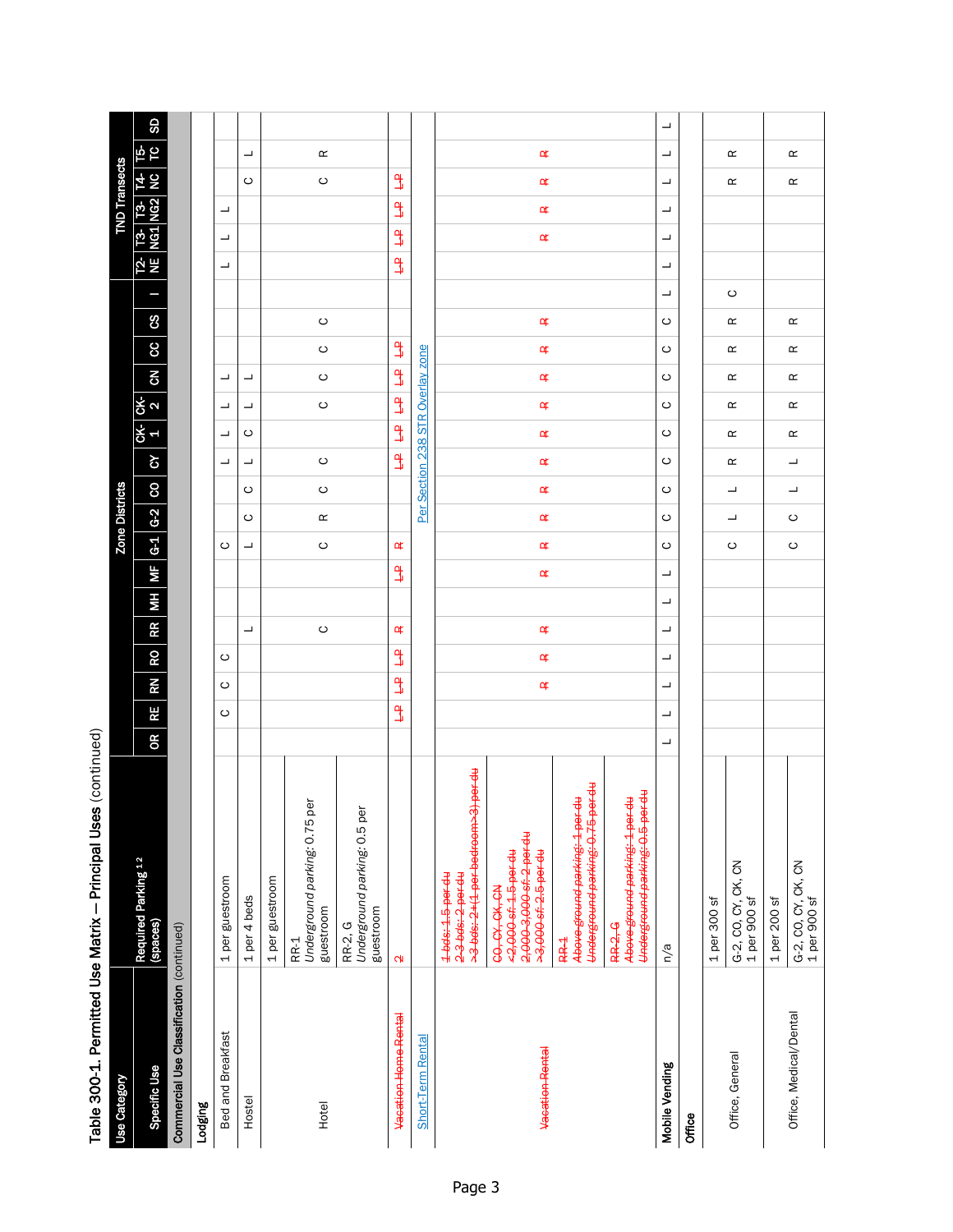| Table 300-1. Permitted Use Matrix - Principal Uses | <b>Use Category</b>   | Specific Use                    | Commercial Use Classification (continued) | Retail Sales and Service (Non-Vehicle/Equipment Related) | Animal Sales and Service       | Animal Hospital                      | Animal Kennel                                    | <b>Bank</b>  | Funeral Home                 | Marijuana Primary Caregiver,<br>Medical   | Marijuana Store                           | Grocery Store/Market | Large-Format Retail<br>(540,000 sf) | Large-Format Retail<br>(>40,000 sf) | Neighborhood Store/Market | Retail/Service, Building<br>Supplies |              | Retail/Service, General<br>Indoor (<3,001 sf) |               | Indoor (3,001-8,000 sf)<br>Retail/Service, General |              | Retail/Service, General<br>Indoor (8,001-12,000 sf) | Retail/Service, Outdoor      |
|----------------------------------------------------|-----------------------|---------------------------------|-------------------------------------------|----------------------------------------------------------|--------------------------------|--------------------------------------|--------------------------------------------------|--------------|------------------------------|-------------------------------------------|-------------------------------------------|----------------------|-------------------------------------|-------------------------------------|---------------------------|--------------------------------------|--------------|-----------------------------------------------|---------------|----------------------------------------------------|--------------|-----------------------------------------------------|------------------------------|
| (continued)                                        |                       | Required Parking 12<br>(spaces) |                                           |                                                          | 1 per 200 sf                   | 1 per 200 sf                         | 1 per 700 sf                                     | 1 per 250 sf | 1 per 50 sf of assembly area |                                           | 1 per 300 sf                              | 1 per 300 sf         | $1per$ 300 sf                       | 3 per 1,000 sf                      | 1 per 500 sf              | 1 per 500 sf                         | 1 per 300 sf | G-2, CO, CY, CK, CN<br>1 per 900 sf           | $1per 300$ sf | G-2, CO, CY, CK, CN<br>1 per 900 sf                | 1 per 300 sf | G-2, CO, CY, CK, CN<br>1 per 900 sf                 | 1 per 600 sf of display area |
|                                                    |                       | œ                               |                                           |                                                          |                                |                                      |                                                  |              |                              | $\mathbb{L}^{\mathsf{D}}$                 |                                           |                      |                                     |                                     |                           |                                      |              |                                               |               |                                                    |              |                                                     | $\circ$                      |
|                                                    |                       | RN<br>RE                        |                                           |                                                          |                                |                                      |                                                  |              |                              | $\mathbb{L}^{\mathsf{D}}$<br>$\mathbf{r}$ |                                           |                      |                                     |                                     | $\tilde{a}$               |                                      |              |                                               |               |                                                    |              |                                                     |                              |
|                                                    |                       | œ                               |                                           |                                                          |                                |                                      |                                                  |              |                              | $\mathbf{r}$                              |                                           |                      |                                     |                                     | $\mathbf{r}$              |                                      |              |                                               |               |                                                    |              |                                                     |                              |
|                                                    |                       | RR                              |                                           |                                                          |                                |                                      |                                                  |              |                              | $\mathbb{L}^{\mathsf{D}}$                 |                                           |                      |                                     |                                     | $\circ$                   |                                      |              |                                               |               |                                                    |              |                                                     |                              |
|                                                    |                       | ΗM                              |                                           |                                                          |                                |                                      |                                                  |              |                              | $\mathbf{r}$                              |                                           |                      |                                     |                                     |                           |                                      |              |                                               |               |                                                    |              |                                                     |                              |
|                                                    |                       | ΜF                              |                                           |                                                          |                                |                                      |                                                  |              |                              | $\mathbb{L}^{\mathsf{D}}$                 |                                           |                      |                                     |                                     |                           |                                      |              |                                               |               |                                                    |              |                                                     |                              |
|                                                    | <b>Zone Districts</b> | $G-2$<br>$\overline{G}$         |                                           |                                                          |                                |                                      |                                                  | ပ<br>ပ       |                              | $\mathbf{r}$<br>$\mathbf{r}$              | $\mathbb{L}$                              | œ<br>ပ               |                                     |                                     | ပ                         |                                      |              | $\simeq$<br>ပ                                 |               | œ<br>$\circ$                                       |              | ပ                                                   | $\circ$                      |
|                                                    |                       | 8                               |                                           |                                                          |                                |                                      |                                                  |              |                              | $\mathbf{r}$                              | $\mathbb{L}^{\mathsf{D}}$<br>$\mathbb{L}$ | œ                    |                                     |                                     |                           |                                      |              | $\simeq$                                      |               | $\simeq$                                           |              |                                                     | $\circ$<br>$\circ$           |
|                                                    |                       | $\mathfrak{S}$                  |                                           |                                                          | ပ                              |                                      |                                                  |              |                              | $\mathbf{r}$                              | $\mathbb{L}^{\mathsf{D}}$                 | ပ                    |                                     |                                     | $\mathbf{r}$              |                                      |              | $\simeq$                                      |               | $\circ$                                            |              |                                                     | $\circ$                      |
|                                                    |                       | <u>ረ</u> ት                      |                                           |                                                          | ပ                              |                                      |                                                  |              |                              | $\mathbf{r}$                              | $\mathbb{L}^{\mathsf{D}}$                 | ပ                    |                                     |                                     | $\circ$                   |                                      |              | $\simeq$                                      |               | $\circ$                                            |              |                                                     | $\circ$                      |
|                                                    |                       | ჭ<br>ვ                          |                                           |                                                          | $\frac{1}{2}$                  |                                      |                                                  |              |                              | $\mathbf{r}$                              | $\mathbb{L}^{\mathsf{D}}$                 | ပ                    |                                     |                                     | $\mathbb{L}$              |                                      |              | $\simeq$                                      |               | $\circ$                                            |              |                                                     | $\circ$                      |
|                                                    |                       | $\overline{6}$                  |                                           |                                                          | $\frac{\rho}{\Box}$            |                                      |                                                  |              |                              | $\mathbf{r}$                              |                                           | ပ                    |                                     |                                     | $\mathbf{r}$              |                                      |              | œ                                             |               | $\circ$                                            |              |                                                     | $\circ$                      |
|                                                    |                       | 8                               |                                           |                                                          | $\frac{\rho}{\Box}$            | ပ                                    |                                                  | œ            | œ                            | ပ                                         | $\tilde{\mathbb{F}}$                      | œ                    | 4<br>$\circ$                        |                                     |                           |                                      |              | œ                                             |               | œ                                                  |              | ပ                                                   | ┙                            |
|                                                    |                       | ფ                               |                                           |                                                          | Ľ                              | ပ                                    | $\overline{a}$                                   | œ            | œ                            | ပ                                         | $\mathbb{L}^{\mathsf{D}}$                 | œ                    | 4<br>$\circ$                        |                                     |                           | $\mathbf{\circ}$<br>┙                |              | œ                                             |               | œ                                                  |              | ပ                                                   | ┙                            |
|                                                    |                       |                                 |                                           |                                                          |                                | ٩J                                   | $\mathbb{L}^{\mathsf{D}}$                        |              | $\propto$                    | C                                         | $\mathbb{L}^{\mathsf{D}}$                 |                      |                                     |                                     |                           | $\mathbf{\circ}$<br>┙                |              |                                               |               |                                                    |              | ပ                                                   | $\circ$                      |
|                                                    |                       | 인<br>은                          |                                           |                                                          |                                |                                      |                                                  |              |                              | $\mathbf{r}$                              |                                           |                      |                                     |                                     |                           |                                      |              |                                               |               |                                                    |              |                                                     |                              |
|                                                    |                       | <b>13</b> 13<br>NG1 NG2         |                                           |                                                          |                                |                                      |                                                  |              |                              | $\mathbf{r}$                              |                                           |                      |                                     |                                     |                           |                                      |              |                                               |               |                                                    |              |                                                     |                              |
|                                                    | <b>TND Transects</b>  |                                 |                                           |                                                          |                                |                                      |                                                  |              |                              | $\mathbf{r}$                              |                                           |                      |                                     | ပ                                   |                           |                                      |              |                                               |               |                                                    |              |                                                     |                              |
|                                                    |                       | ե 5<br>5 z                      |                                           |                                                          | $\frac{a}{b}$                  | ပ                                    |                                                  | ┙            | ပ                            | ပ                                         |                                           | œ                    | œ                                   | ပ<br>S                              | $\frac{\rho}{\Box}$       | ┙                                    |              | $\simeq$                                      |               | œ                                                  |              | ပ                                                   | $\circ$                      |
|                                                    |                       | SD                              |                                           |                                                          | $\frac{1}{2}$<br>$\frac{1}{2}$ | $\mathbb{L}^{\mathsf{D}}$<br>$\circ$ | $\mathop{\mathsf{L}}\nolimits$<br>$\overline{a}$ | œ            | ပ                            | ပ<br>ပ                                    |                                           | œ                    | œ                                   | Б                                   | $\frac{\rho}{\Box}$       | ┙<br>$\circ$                         |              | œ                                             |               | œ                                                  |              | œ                                                   | ┙                            |
|                                                    |                       |                                 |                                           |                                                          |                                |                                      |                                                  |              |                              |                                           |                                           |                      |                                     |                                     |                           | $\mathbf{\circ}$                     |              |                                               |               |                                                    |              |                                                     | $\circ$                      |

Principal Uses (continued) Table 300-1. Permitted Use Matrix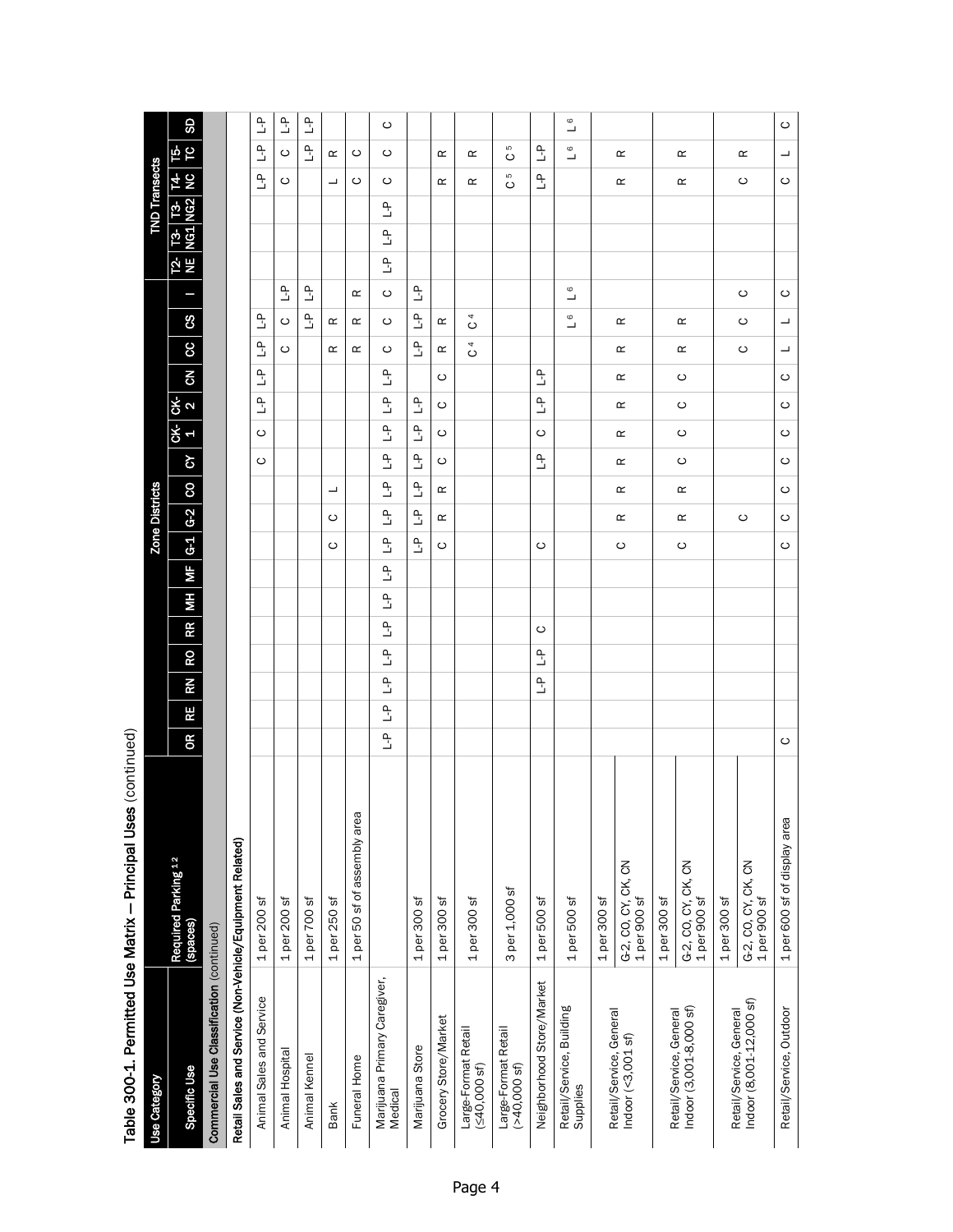| Table 300-1. Permitted Use Matrix - Principal Uses    | (continued)                                     |               |    |                 |          |       |                         |                                     |          |                     |                                              |                |                      |                  |                           |                     |          |   |                                           |                      |                          |                     |
|-------------------------------------------------------|-------------------------------------------------|---------------|----|-----------------|----------|-------|-------------------------|-------------------------------------|----------|---------------------|----------------------------------------------|----------------|----------------------|------------------|---------------------------|---------------------|----------|---|-------------------------------------------|----------------------|--------------------------|---------------------|
| <b>Use Category</b>                                   |                                                 |               |    |                 |          |       |                         | Zone Districts                      |          |                     |                                              |                |                      |                  |                           |                     |          |   |                                           | <b>TND Transects</b> |                          |                     |
| Specific Use                                          | Required Parking <sup>12</sup><br>(spaces)      | RE<br>8       | RN | RO <sub>I</sub> |          | RR MH | $\overline{\mathbf{r}}$ | $G-1$ $G-2$ $\circ$ $\circ$ $\circ$ |          |                     | $\frac{1}{6}$                                | 8 <sup>2</sup> |                      | $\frac{1}{2}$ cc | ვ                         | E                   |          |   | $\frac{12}{12}$ 13 13 14<br>NE NG1 NG2 NC |                      | ե<br>Ե                   | <b>GD</b>           |
| Commercial Use Classification (continued)             |                                                 |               |    |                 |          |       |                         |                                     |          |                     |                                              |                |                      |                  |                           |                     |          |   |                                           |                      |                          |                     |
| Vehicle/Equipment Sales, Service, Rental, and Repair  |                                                 |               |    |                 |          |       |                         |                                     |          |                     |                                              |                |                      |                  |                           |                     |          |   |                                           |                      |                          |                     |
| Automobile Filling Station                            | 3 per fueling station                           |               |    |                 |          |       |                         |                                     |          | $\circ$             |                                              |                |                      | ┙                | ┙                         | ┙                   |          |   |                                           | ပ                    | $\circ$                  |                     |
| Automobile Service, Heavy                             | 3 per service bay                               |               |    |                 |          |       |                         |                                     |          |                     |                                              |                |                      | $\circ$          | $\tilde{\mathbb{F}}$      | Ľ                   |          |   |                                           |                      |                          | $\mathbb{L}$        |
| Automobile Service, Light                             | 3 per service bay                               |               |    |                 |          |       |                         |                                     |          |                     |                                              |                |                      | $\circ$          | $\mathbb{L}^{\mathsf{D}}$ | $\frac{\rho}{\Box}$ |          |   |                                           | $\frac{\rho}{\Box}$  | $\frac{\rho}{\Box}$      | $\frac{\rho}{\Box}$ |
| Automobile Rental                                     | 1 per 400 sf                                    |               |    |                 |          |       |                         | $\circ$                             | ပ        |                     |                                              |                |                      | $\circ$          | $\mathbb{L}^{\mathsf{D}}$ | ပ                   |          |   |                                           |                      | O                        |                     |
| Automobile Sales                                      | 1 per 300 sf of indoor sales area               |               |    |                 |          |       |                         |                                     |          |                     |                                              |                |                      |                  | ပ                         | $\circ$             |          |   |                                           |                      | $\circ$                  |                     |
| Automobile Wash                                       | $\mathbf{\Omega}$                               |               |    |                 |          |       |                         |                                     |          |                     |                                              |                |                      | ┙                | ┙                         | ပ                   |          |   |                                           | ပ                    | ပ                        | ပ                   |
| Electric Vehicle Charging<br>Station                  | n/a                                             | œ<br>$\simeq$ | œ  | œ               | $\simeq$ | œ     | œ                       | $\simeq$                            | $\simeq$ | œ                   | œ<br>œ                                       | œ              | $\simeq$             | œ                | œ                         | œ                   | $\simeq$ | œ | œ                                         | $\simeq$             | $\simeq$                 | $\simeq$            |
| Heavy Vehicle/Equipment<br>Sales, Rental, and Service | 1 per 500 sf of indoor sales area               |               |    |                 |          |       |                         |                                     |          |                     |                                              |                |                      |                  | ပ                         | œ                   |          |   |                                           |                      |                          |                     |
| Vehicle Parking                                       |                                                 |               |    |                 |          |       |                         |                                     |          |                     |                                              |                |                      |                  |                           |                     |          |   |                                           |                      |                          |                     |
| Parking Structure                                     | n/a                                             |               |    |                 | $\circ$  |       |                         | $\circ$                             | $\circ$  | ပ                   | ပ<br>$\circ$                                 | $\circ$        | ပ                    | $\circ$          | ပ                         |                     |          |   |                                           | $\circ$              | ပ                        |                     |
| Surface Lot                                           | n/a                                             |               |    |                 | $\circ$  |       |                         | $\circ$                             | $\circ$  | $\circ$             | $\circ$<br>$\circ$                           | $\circ$        | $\circ$              | $\circ$          | $\circ$                   |                     |          |   |                                           | $\circ$              | $\circ$                  |                     |
|                                                       | 2+(1 per 300 sf of work area)                   |               |    |                 |          |       |                         |                                     |          |                     |                                              |                |                      |                  |                           |                     |          |   |                                           |                      |                          |                     |
| Work/Live, Commercial                                 | CO, CY, CK, CN<br>2+(1 per 900 sf of work area) |               |    |                 |          |       |                         |                                     |          | $\frac{1}{2}$       | $\frac{a}{\sqrt{2}}$<br>$\frac{a}{\sqrt{2}}$ | $\frac{1}{2}$  | $\frac{1}{\sqrt{2}}$ | $\frac{1}{2}$    | $\overline{a}$            |                     |          |   |                                           | Œ                    | œ                        |                     |
| Industrial Use Classification                         |                                                 |               |    |                 |          |       |                         |                                     |          |                     |                                              |                |                      |                  |                           |                     |          |   |                                           |                      |                          |                     |
| Food and Beverage Processing and Manufacturing        |                                                 |               |    |                 |          |       |                         |                                     |          |                     |                                              |                |                      |                  |                           |                     |          |   |                                           |                      |                          |                     |
| Production Facility, Large<br>Alcoholic Beverage      | 1 per 700 sf                                    |               |    |                 |          |       |                         |                                     |          |                     |                                              |                |                      |                  | ┙                         | ┙                   |          |   |                                           |                      |                          |                     |
| Alcoholic Beverage<br>Production Facility, Small      | 1 per 700 sf                                    |               |    |                 |          |       |                         |                                     |          | $\frac{\rho}{\Box}$ | $\overline{\mathcal{L}}$                     |                |                      | $\frac{1}{2}$    | $\overline{a}$            | ┙                   |          |   |                                           | $\frac{1}{2}$        | $\overline{\mathcal{L}}$ |                     |
| Commissary Kitchen                                    | $1$ per 300 sf                                  |               |    |                 |          |       |                         |                                     |          |                     |                                              | œ              | œ                    | œ                | œ                         | œ                   |          |   |                                           |                      |                          |                     |
| Food Processing Facility,<br>Large                    | 1 per 500 sf                                    |               |    |                 |          |       |                         |                                     |          |                     |                                              |                |                      |                  | O                         | œ                   |          |   |                                           |                      |                          |                     |
| Food Processing Facility,<br>Small                    | $1$ per 350 sf                                  |               |    |                 |          |       |                         |                                     |          |                     |                                              | $\mathbb{L}$   | $\mathbb{L}$         | ┙                | ┙                         | $\simeq$            |          |   |                                           |                      |                          |                     |
| Meat Processing Facility                              | 1 per 500 sf                                    |               |    |                 |          |       |                         |                                     |          |                     |                                              |                |                      |                  |                           | $\circ$             |          |   |                                           |                      |                          | $\circ$             |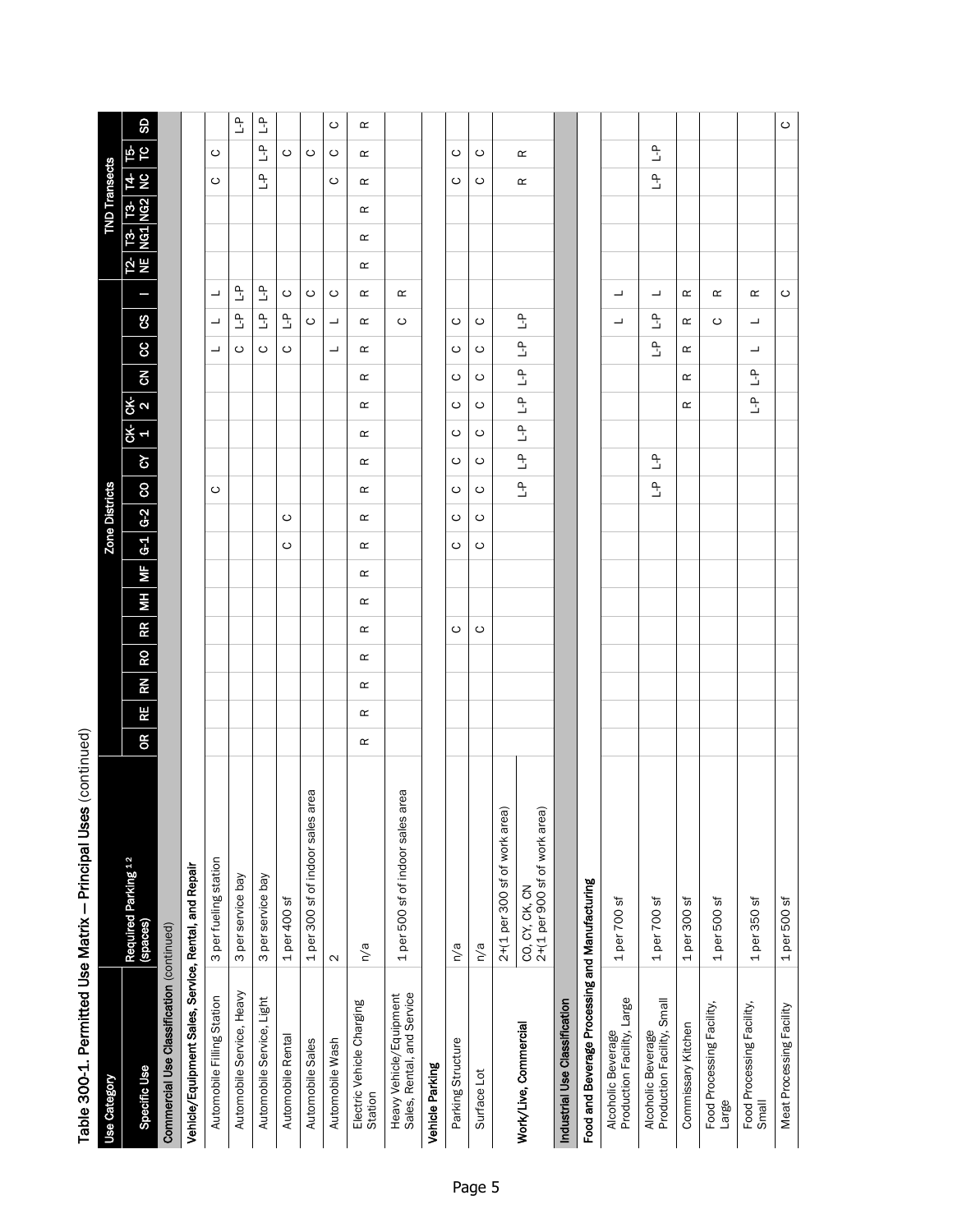|                                                      | Table 300-1. Permitted Use Matrix — Principal Uses (continued) |                                                                            |                                                                                    |                                                        |                                  |                    |
|------------------------------------------------------|----------------------------------------------------------------|----------------------------------------------------------------------------|------------------------------------------------------------------------------------|--------------------------------------------------------|----------------------------------|--------------------|
| Use Category                                         |                                                                | <b>Zone Districts</b>                                                      |                                                                                    |                                                        | <b>TND Transects</b>             |                    |
| Specific Use                                         | Required Parking <sup>12</sup><br>(spaces)                     | $\frac{1}{2}$<br>RR MH MF G-1 G-2 CO<br>RO <sub>.</sub><br>RN<br>RE.<br>OR | $rac{1}{2}$<br>$\overline{5}$<br>야 야<br>1 2                                        | ვ                                                      | T2- T3- T3- T4-<br>NE NG1 NG2 NC | SD<br>եր<br>Ե      |
| Industrial Use Classification (continued)            |                                                                |                                                                            |                                                                                    |                                                        |                                  |                    |
| Industrial Services                                  |                                                                |                                                                            |                                                                                    |                                                        |                                  |                    |
| Contractor Shop <sup>8</sup>                         | 2 per 3 employees                                              |                                                                            |                                                                                    | œ<br>œ                                                 |                                  |                    |
| Contractor Equipment/<br>Materials Yard <sup>8</sup> | 2 per 3 employees                                              |                                                                            |                                                                                    | ٩L<br>$\circ$                                          |                                  |                    |
| Crematorium                                          | 2 per 3 employees                                              |                                                                            | ┙                                                                                  | ┙<br>┙                                                 |                                  |                    |
| Marijuana Testing Facility                           | 1 per 500 sf                                                   |                                                                            | $\circ$                                                                            | ပ<br>$\circ$                                           |                                  |                    |
| Taxidermy                                            | 1 per 500 sf                                                   |                                                                            |                                                                                    | ┙<br>┙                                                 |                                  |                    |
| Manufacturing and Production                         |                                                                |                                                                            |                                                                                    |                                                        |                                  |                    |
| Batching Plant, Asphalt or<br>Concrete               | 2 per 3 employees                                              |                                                                            |                                                                                    | $\frac{0}{1}$                                          |                                  | $\circ$            |
| Craft Manufacturing                                  | 1 per 500 sf                                                   | $\frac{a}{b}$<br>$\mathbf{r}$                                              | $\frac{\rho}{\Box}$<br>$\frac{\rho}{\Box}$<br>$\frac{a}{b}$<br>$\frac{\rho}{\Box}$ | œ<br>$\frac{1}{2}$                                     | $\frac{a}{b}$                    | ٹ<br>$\frac{a}{b}$ |
| Industrial, Heavy                                    | 1 per 500 sf                                                   |                                                                            |                                                                                    | $\circ$                                                |                                  | $\circ$            |
| Industrial, Light                                    | 1 per 500 sf                                                   |                                                                            |                                                                                    | $\overline{\phantom{a}}$                               | $\circ$                          | ┙<br>$\circ$       |
| Marijuana-Infused Products<br>Manufacturing          | 1 per 500 sf                                                   |                                                                            | $\circ$                                                                            | $\circ$<br>$\circ$                                     |                                  |                    |
| Mining                                               | 2 per 3 employees                                              |                                                                            |                                                                                    | ပ                                                      |                                  |                    |
| Transportation                                       |                                                                |                                                                            |                                                                                    |                                                        |                                  |                    |
| Airport                                              |                                                                |                                                                            |                                                                                    | ပ                                                      |                                  |                    |
| Freight Terminal                                     | 1 per 700 sf                                                   |                                                                            |                                                                                    | œ                                                      |                                  |                    |
| Transit Service Facility                             | 1 per 700 sf                                                   |                                                                            |                                                                                    | $\simeq$                                               |                                  | $\simeq$           |
| <b>Waste-Related Services</b>                        |                                                                |                                                                            |                                                                                    |                                                        |                                  |                    |
| Automobile/Equipment Yard <sup>8</sup>               | 2 per 3 employees                                              |                                                                            |                                                                                    | ပ                                                      |                                  |                    |
| Hazardous Material Facility <sup>8</sup>             | 2 per 3 employees                                              |                                                                            |                                                                                    | $\circ$                                                |                                  |                    |
| Recycling Collection Facility <sup>8</sup>           | 4+(2 per 3 employees)                                          |                                                                            | $\frac{\rho}{\Box}$<br>$\circ$<br>ဝ<br>$\circ$                                     | $\mathbb{L}^{\mathsf{p}}$<br>$\mathbb{L}^{\mathsf{D}}$ |                                  | $\circ$<br>ပ       |
| Recycling Processing Facility                        | 2 per 3 employees                                              |                                                                            |                                                                                    | $\circ$<br>ပ                                           |                                  | ပ<br>ပ             |
| Waste Collection Facility                            | 2 per 3 employees                                              |                                                                            |                                                                                    | $\circ$                                                |                                  | $\circ$            |

Table 300-1. Permitted Use Matrix - Principal Uses (continued)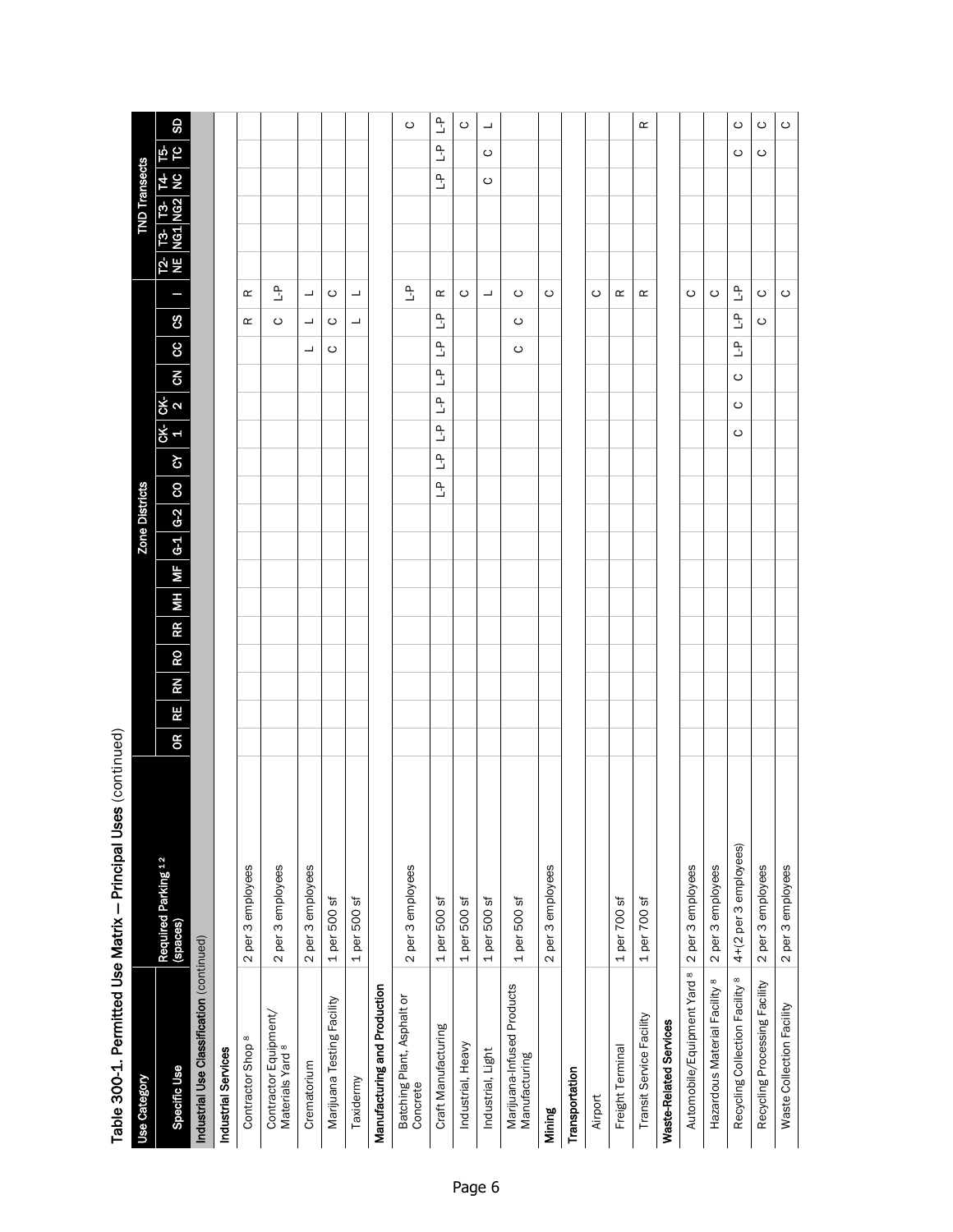|                                                        | Table 300-1. Permitted Use Matrix - Principal Uses (continued) |           |    |    |                          |    |    |                          |                |                       |   |                               |                      |                |         |   |                                    |    |                          |                      |            |     |                           |
|--------------------------------------------------------|----------------------------------------------------------------|-----------|----|----|--------------------------|----|----|--------------------------|----------------|-----------------------|---|-------------------------------|----------------------|----------------|---------|---|------------------------------------|----|--------------------------|----------------------|------------|-----|---------------------------|
| Use Category                                           |                                                                |           |    |    |                          |    |    |                          |                | <b>Zone Districts</b> |   |                               |                      |                |         |   |                                    |    |                          | <b>TND Transects</b> |            |     |                           |
| Specific Use                                           | Required Parking <sup>12</sup><br>(spaces)                     | <b>OR</b> | RE | RN | RO                       | RR | HМ | $\overline{\phantom{a}}$ | $\overline{G}$ | G <sub>2</sub>        | 8 | δ                             | <u>ჭ</u> ი<br>.<br>상 | $\overline{5}$ | 8       | 8 |                                    | 전분 | <b>73-</b><br>№31        | <b>T3-</b><br>NG2    | <u>4 S</u> | ե 5 | SD                        |
| Industrial Use Classification (continued)              |                                                                |           |    |    |                          |    |    |                          |                |                       |   |                               |                      |                |         |   |                                    |    |                          |                      |            |     |                           |
| Wholesale, Storage, Warehouse, and Distribution        |                                                                |           |    |    |                          |    |    |                          |                |                       |   |                               |                      |                |         |   |                                    |    |                          |                      |            |     |                           |
| Outdoor Storage Yard <sup>8</sup>                      | 2 per 3 employees                                              |           |    |    |                          |    |    |                          |                |                       |   |                               |                      |                | ပ       | ပ | $\mathop{\mathbb{L}}^{\mathsf{D}}$ |    |                          |                      |            |     | $\mathbb{L}^{\mathsf{D}}$ |
| Self-Service Storage Facility,<br>Outdoor <sup>8</sup> | 5+(1 per 20 units >100)                                        |           |    |    |                          |    |    |                          |                |                       |   |                               |                      |                | ပ       | ပ | م<br>د                             |    |                          |                      |            |     | ٹ                         |
| Self-Service Storage Facility,                         | 5+(1 per 20 units >100)                                        |           |    |    |                          |    |    |                          |                |                       |   |                               |                      |                |         |   |                                    |    |                          |                      |            |     |                           |
| Indoor <sup>8</sup>                                    | $G-2$<br>$n \geq 0$                                            |           |    |    |                          |    |    |                          |                | $\circ$               |   |                               |                      |                | $\circ$ | ပ | ပ                                  |    |                          |                      |            |     | ပ                         |
| Vehicle Towing Service and<br>Storage Yard 8           | 2 per 3 employees                                              |           |    |    |                          |    |    |                          |                |                       |   |                               |                      |                |         | ပ | $\mathbf{r}$                       |    |                          |                      |            |     |                           |
| Warehouse <sup>8</sup>                                 | $1$ per 800 sf                                                 |           |    |    |                          |    |    |                          |                |                       |   |                               |                      |                |         | ပ | œ                                  |    |                          |                      |            |     | œ                         |
| Wholesale Facility <sup>8</sup>                        | 1 per 700 sf                                                   |           |    |    |                          |    |    |                          |                |                       |   |                               |                      |                |         | ပ | Œ                                  |    |                          |                      |            |     |                           |
| Work/Live, Industrial                                  | 2+(1 per 900 sf of work area)                                  |           |    |    |                          |    |    |                          |                |                       |   |                               |                      |                |         |   | $\mathbf{r}$                       |    |                          |                      | œ          | œ   |                           |
| Civic, Public, and Institutional Use Classification    |                                                                |           |    |    |                          |    |    |                          |                |                       |   |                               |                      |                |         |   |                                    |    |                          |                      |            |     |                           |
| Assembly                                               |                                                                |           |    |    |                          |    |    |                          |                |                       |   |                               |                      |                |         |   |                                    |    |                          |                      |            |     |                           |
| Amenity Space/Structure                                |                                                                | œ         | ပ  | ပ  |                          | œ  | œ  | œ                        | œ              | œ                     | ပ | ပ<br>ပ                        | ပ                    | ပ              | ပ       |   |                                    |    | œ                        | œ                    | œ          | œ   | œ                         |
| Religious Assembly                                     | 1 per 4 seats                                                  |           | ပ  | ပ  | ပ                        | ပ  | ပ  | ပ                        |                |                       | ပ | Œ<br>ပ                        | Œ                    | Œ              | ပ       | ပ |                                    |    | ပ                        | Œ                    | œ          | œ   |                           |
| Community/Public Services                              |                                                                |           |    |    |                          |    |    |                          |                |                       |   |                               |                      |                |         |   |                                    |    |                          |                      |            |     |                           |
| Child Care Center, Large                               | 1 per employee+1 per 6 children                                | ပ         | ပ  | ပ  | ပ                        | ပ  |    | ပ                        | ပ              | ပ                     | ပ | ပ<br>ပ                        | ပ                    | ပ              | ပ       | ပ |                                    |    | ပ                        | ပ                    | ᆜ          | ᆜ   | ┙                         |
| Child Care Center, Small                               | 1 per employee+1 per 6 children                                | ပ         | ပ  | ┙  | $\overline{\phantom{a}}$ | ┙  | ┙  | ┙                        | ပ              |                       | ပ | $\overline{\phantom{a}}$<br>┙ | ┙                    | ┙              | ┙       | ပ |                                    | ┙  | $\overline{\phantom{a}}$ | ┙                    | ┙          | ┙   | ┙                         |
| Community Center                                       | $1per$ 300 sf                                                  | ပ         |    |    | ပ                        | ပ  |    |                          |                | ပ                     | ပ | ပ<br>ပ                        | ပ                    | ပ              | ပ       | ပ |                                    |    | ပ                        | œ                    | œ          | œ   | œ                         |
| Hospital                                               | 1 per 2 beds+parking for medical<br>offices                    |           |    |    |                          |    |    |                          |                |                       |   |                               |                      |                | ပ       | ပ |                                    |    |                          |                      | ပ          | ပ   |                           |
| Institutional                                          |                                                                | O         | ပ  |    |                          | ပ  |    |                          |                |                       | ပ |                               |                      |                | ပ       | ပ | ပ                                  |    |                          |                      | ပ          | ပ   | ပ                         |
| Public Safety Facility                                 | 1 per 300 sf                                                   | ပ         | ပ  | ပ  | ပ                        | ပ  | ပ  | ပ                        | ပ              |                       | ပ | $\circ$                       |                      |                | $\circ$ | ပ | ပ                                  |    |                          | $\circ$              | ပ          | ပ   | ပ                         |

Table 300-1. Permitted Use Matrix - Principal Uses (continued)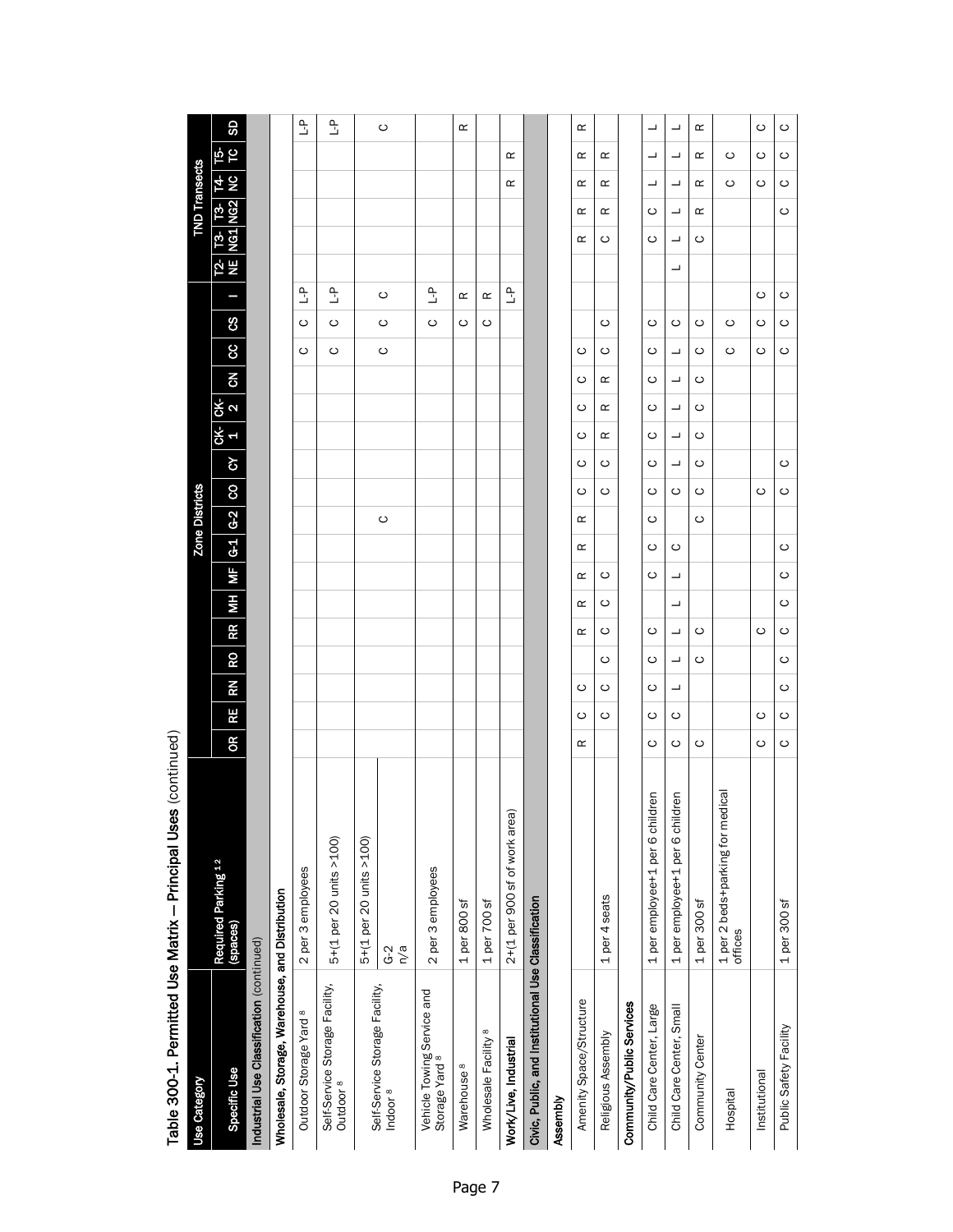| i<br>I |
|--------|
|        |
|        |
|        |
|        |
|        |
|        |
|        |
|        |
|        |

|                                                    | <b>Use Category</b>   | Specific Use                               | Civic, Public, and Institutional Use Classification (continued) | Cultural/Special Purpose, Parks, and Open Space | Cemetery | Library      | Museum       | Open Space - Conservation 8 | Park, Community | Park, Neighborhood      | Park, Pocket  | Plaza  | Sports Complex | Education | College/University | Elementary/Secondary       | School                      | Vocational/Professional<br>School | <b>Public Transportation</b> | <b>Transit Station</b> | Transit Stop | Utilities | Infrastructure, Above Ground <sup>8</sup> | Infrastructure, Underground <sup>8</sup> | Alternative Support Structure<br>Telecommunication Facility- | Telecommunication Facility-<br>Co-Located |
|----------------------------------------------------|-----------------------|--------------------------------------------|-----------------------------------------------------------------|-------------------------------------------------|----------|--------------|--------------|-----------------------------|-----------------|-------------------------|---------------|--------|----------------|-----------|--------------------|----------------------------|-----------------------------|-----------------------------------|------------------------------|------------------------|--------------|-----------|-------------------------------------------|------------------------------------------|--------------------------------------------------------------|-------------------------------------------|
| Table 300-1. Permitted Use Matrix – Principal Uses |                       | Required Parking <sup>12</sup><br>(spaces) |                                                                 |                                                 | n/a      | 1 per 200 sf | 1 per 200 sf | n/a                         | 5 per acre      | 3+(2 per acre >2 acres) | $\frac{a}{a}$ | n/a    | 1 per 4 seats  |           | 1 per 600 sf       | K-8 grade: 2 per classroom | 9-12 grade: 5 per classroom | 1 per 600 sf                      |                              |                        | n/a          |           | n/a                                       | n/a                                      | n/a                                                          | n/a                                       |
| (continued)                                        |                       | œ                                          |                                                                 |                                                 | ပ        | ပ            | $\circ$      | œ                           | œ               | œ                       | œ             |        | $\circ$        |           | œ                  | œ                          |                             |                                   |                              | ပ                      | œ            |           | ပ                                         | œ                                        | ٹ                                                            | ┙                                         |
|                                                    |                       | RE                                         |                                                                 |                                                 | ပ        |              |              | œ                           | ပ               | œ                       | œ             |        |                |           |                    | $\circ$                    |                             |                                   |                              | ပ                      | œ            |           | ပ                                         | œ                                        | $\mathbf{r}$                                                 | ┙                                         |
|                                                    |                       | <b>RN</b>                                  |                                                                 |                                                 |          |              |              | œ                           | ပ               | œ                       | œ             |        |                |           |                    | ပ                          |                             |                                   |                              | ပ                      | œ            |           | ပ                                         | œ                                        | Ľ                                                            | ┙                                         |
|                                                    |                       | <b>RO</b>                                  |                                                                 |                                                 |          |              |              | œ                           | ပ               | $\propto$               | œ             |        |                |           |                    | $\circ$                    |                             |                                   |                              | ပ                      | œ            |           | ပ                                         | œ                                        | $\mathbf{r}$                                                 | ┙                                         |
|                                                    |                       | <b>RR</b>                                  |                                                                 |                                                 |          |              | ပ            | œ                           | ပ               | œ                       | œ             |        |                |           |                    |                            |                             |                                   |                              | ပ                      | œ            |           | ပ                                         | œ                                        | Ľ                                                            | ┙                                         |
|                                                    |                       | ĦМ                                         |                                                                 |                                                 |          |              |              | œ                           | ပ               | $\propto$               | œ             | œ      |                |           |                    |                            |                             |                                   |                              | ပ                      | œ            |           | ပ                                         | œ                                        | $\mathbf{r}$                                                 | ┙                                         |
|                                                    |                       | МF                                         |                                                                 |                                                 |          |              |              | œ                           | ပ               | œ                       | œ             | œ      |                |           |                    | $\circ$                    |                             |                                   |                              | ပ                      | œ            |           | ပ                                         | œ                                        | Ľ                                                            | ┙                                         |
|                                                    | <b>Zone Districts</b> | G <sub>1</sub>                             |                                                                 |                                                 |          |              | ပ            | œ                           | ပ               | $\propto$               | œ             | œ      |                |           |                    |                            |                             |                                   |                              | ပ                      | œ            |           | ပ                                         | œ                                        | $\mathbf{r}$                                                 | ┙                                         |
|                                                    |                       | $G-2$                                      |                                                                 |                                                 |          | ပ            | ပ            | œ                           | ပ               | œ                       | œ             | œ      |                |           |                    |                            |                             |                                   |                              | ပ                      | œ            |           | ပ                                         | œ                                        | Ľ                                                            | ┙                                         |
|                                                    |                       | 8                                          |                                                                 |                                                 |          | ပ            | œ            | œ                           | ပ               |                         | œ             | œ      |                |           | ပ                  | $\circ$                    |                             |                                   |                              | ပ                      | œ            |           | ပ                                         | œ                                        | $\mathbf{r}$                                                 | ┙                                         |
|                                                    |                       | $\delta$                                   |                                                                 |                                                 |          | ပ            | œ            | œ                           | ပ               | œ                       | œ             | œ      |                |           | ပ                  | $\circ$                    |                             |                                   |                              | ပ                      | œ            |           | ပ                                         | œ                                        | Ľ                                                            | ┙                                         |
|                                                    |                       | <u>ረኛ</u><br><u>ች</u><br>4                 |                                                                 |                                                 |          | ပ<br>ပ       | œ<br>œ       | œ<br>œ                      | ပ<br>ပ          | œ<br>$\propto$          | œ<br>œ        | œ<br>œ |                |           | ပ<br>ပ             | $\circ$<br>$\circ$         |                             |                                   |                              | ပ<br>ပ                 | œ<br>œ       |           | ပ<br>ပ                                    | œ<br>œ                                   | Ľ<br>$\mathbf{r}$                                            | ┙<br>┙                                    |
|                                                    |                       | $\overline{6}$                             |                                                                 |                                                 |          | ပ            | œ            | œ                           | ပ               | œ                       | œ             | œ      |                |           | ပ                  | $\circ$                    |                             |                                   |                              | ပ                      | œ            |           | ပ                                         | œ                                        | $\mathbf{r}$                                                 | ┙                                         |
|                                                    |                       | 8                                          |                                                                 |                                                 |          | ပ            | œ            | œ                           | ပ               | œ                       | œ             | œ      |                |           | ပ                  | $\circ$                    |                             |                                   |                              | ပ                      | œ            |           | ပ                                         | œ                                        | Ľ                                                            | ┙                                         |
|                                                    |                       | ၓ                                          |                                                                 |                                                 |          | ပ            |              | œ                           | ပ               | œ                       | œ             | œ      |                |           |                    |                            |                             | $\circ$                           |                              | ပ                      | œ            |           | ပ                                         | œ                                        | $\mathbf{r}$                                                 | ┙                                         |
|                                                    |                       |                                            |                                                                 |                                                 |          | ပ            |              | œ                           | ပ               | ပ                       | œ             | œ      |                |           |                    |                            |                             | $\simeq$                          |                              | ပ                      | œ            |           | ပ                                         | œ                                        | Ľ                                                            | ┙                                         |
|                                                    |                       | 언는                                         |                                                                 |                                                 |          |              |              | œ                           | œ               | œ                       | œ             |        |                |           |                    |                            |                             |                                   |                              | ပ                      | œ            |           | ပ                                         | œ                                        | $\mathbf{r}$                                                 | ┙                                         |
|                                                    |                       |                                            |                                                                 |                                                 |          |              |              | œ                           | œ               | œ                       | œ             |        |                |           |                    |                            |                             |                                   |                              | ပ                      | œ            |           | ပ                                         | œ                                        | Ľ                                                            | ┙                                         |
|                                                    | <b>TND Transects</b>  | <b>13-13-</b><br>NG1 NG2                   |                                                                 |                                                 |          |              |              | œ                           | œ               | œ                       | œ             |        |                |           |                    | $\circ$                    |                             |                                   |                              | ပ                      | œ            |           | ပ                                         | œ                                        | $\mathbf{r}$                                                 | ┙                                         |
|                                                    |                       | <u>4 오</u>                                 |                                                                 |                                                 |          | œ            | œ            | œ                           | œ               |                         | œ             | œ      |                |           | ပ                  | $\circ$                    |                             |                                   |                              | ပ                      | œ            |           | ပ                                         | œ                                        | Ľ                                                            | ┙                                         |
|                                                    |                       | ե<br>5                                     |                                                                 |                                                 |          | œ            | œ            | œ                           |                 |                         | œ             | œ      |                |           | ပ                  | $\circ$                    |                             |                                   |                              | ပ                      | œ            |           | ပ                                         | œ                                        | ٹ                                                            | ┙                                         |
|                                                    |                       | SD <sub>3</sub>                            |                                                                 |                                                 |          |              |              | œ                           | œ               | œ                       | œ             | œ      |                |           | $\circ$            | $\circ$                    |                             | $\simeq$                          |                              | ပ                      | $\simeq$     |           | $\circ$                                   | œ                                        | ٹ                                                            | ┙                                         |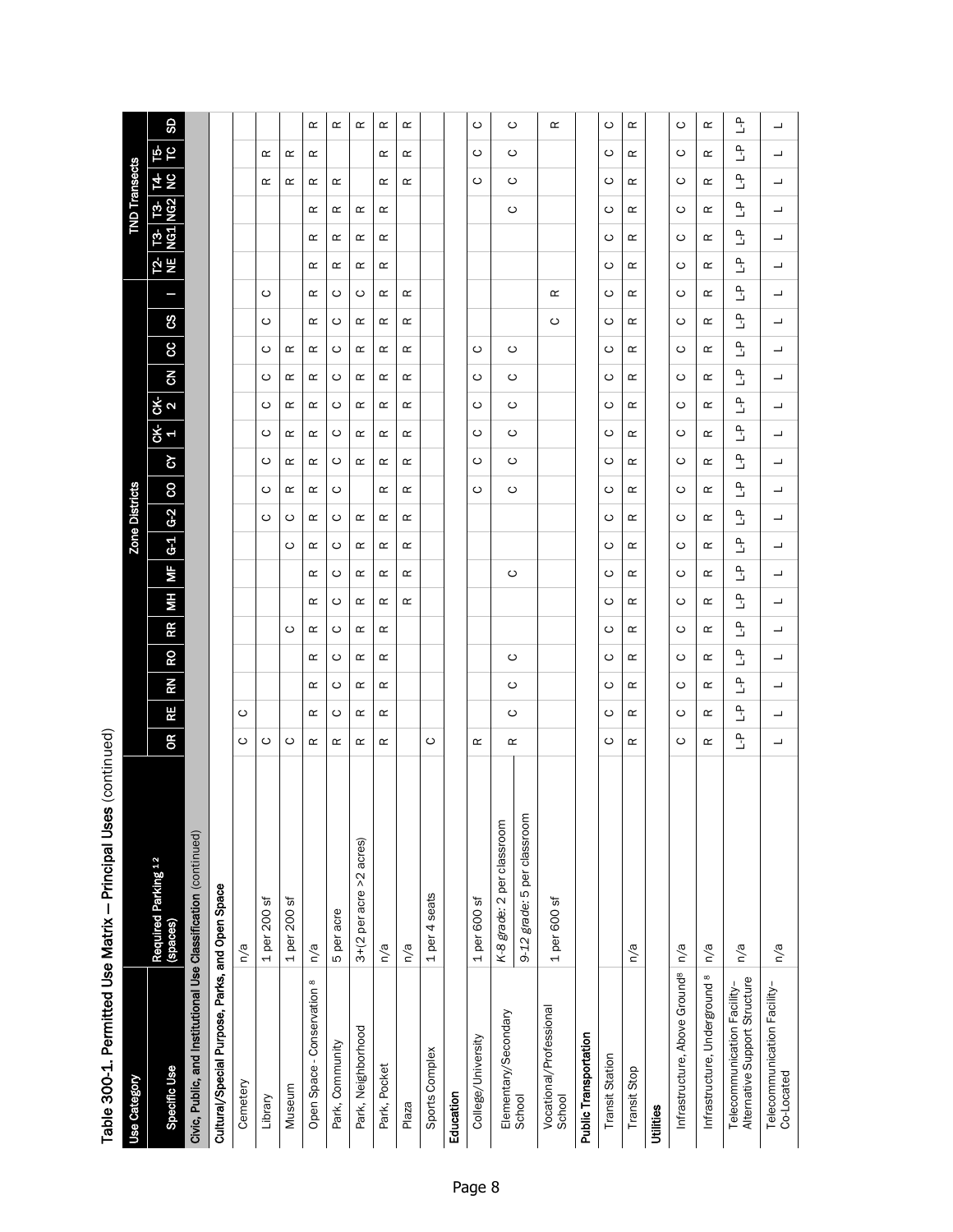| l      |
|--------|
|        |
|        |
|        |
|        |
| í<br>i |

| Table 300-1. Permitted Use Matrix - Principal Uses                       | (continued)                                                                                                                                                                                                                                                                                                                                                                                                                                                                                                                                                                                                                                                                                                                                                                                                                                                                                                                                                                                                                                                                                                                                                                                                                                                                                                                                                    |               |               |               |                |                |                    |               |                |                       |                          |                          |                          |                |                          |                          |                          |               |                         |                      |         |                     |  |
|--------------------------------------------------------------------------|----------------------------------------------------------------------------------------------------------------------------------------------------------------------------------------------------------------------------------------------------------------------------------------------------------------------------------------------------------------------------------------------------------------------------------------------------------------------------------------------------------------------------------------------------------------------------------------------------------------------------------------------------------------------------------------------------------------------------------------------------------------------------------------------------------------------------------------------------------------------------------------------------------------------------------------------------------------------------------------------------------------------------------------------------------------------------------------------------------------------------------------------------------------------------------------------------------------------------------------------------------------------------------------------------------------------------------------------------------------|---------------|---------------|---------------|----------------|----------------|--------------------|---------------|----------------|-----------------------|--------------------------|--------------------------|--------------------------|----------------|--------------------------|--------------------------|--------------------------|---------------|-------------------------|----------------------|---------|---------------------|--|
| Use Category                                                             |                                                                                                                                                                                                                                                                                                                                                                                                                                                                                                                                                                                                                                                                                                                                                                                                                                                                                                                                                                                                                                                                                                                                                                                                                                                                                                                                                                |               |               |               |                |                |                    |               |                | <b>Zone Districts</b> |                          |                          |                          |                |                          |                          |                          |               |                         | <b>TND Transects</b> |         |                     |  |
| Specific Use                                                             | Required Parking 12<br>(spaces)                                                                                                                                                                                                                                                                                                                                                                                                                                                                                                                                                                                                                                                                                                                                                                                                                                                                                                                                                                                                                                                                                                                                                                                                                                                                                                                                | $\epsilon$    | RE            | RN            | RO             | RR             | МF<br>МH           | $G-1$         | $\overline{q}$ | 8                     | $\delta$                 | ርK-<br>1                 | $rac{1}{2}$              | $\overline{5}$ | $\infty$                 | g                        |                          | .<br>같        | <b>13</b> 13<br>NG1 NG2 |                      | 요<br>선  | <b>GD</b><br>ե<br>Ե |  |
| Civic, Public, and Institutional Use Classification (continued)          |                                                                                                                                                                                                                                                                                                                                                                                                                                                                                                                                                                                                                                                                                                                                                                                                                                                                                                                                                                                                                                                                                                                                                                                                                                                                                                                                                                |               |               |               |                |                |                    |               |                |                       |                          |                          |                          |                |                          |                          |                          |               |                         |                      |         |                     |  |
| Utilities (continued)                                                    |                                                                                                                                                                                                                                                                                                                                                                                                                                                                                                                                                                                                                                                                                                                                                                                                                                                                                                                                                                                                                                                                                                                                                                                                                                                                                                                                                                |               |               |               |                |                |                    |               |                |                       |                          |                          |                          |                |                          |                          |                          |               |                         |                      |         |                     |  |
| Telecommunication Facility<br>Stealth Design Structure                   | n/a                                                                                                                                                                                                                                                                                                                                                                                                                                                                                                                                                                                                                                                                                                                                                                                                                                                                                                                                                                                                                                                                                                                                                                                                                                                                                                                                                            | ပ             | ပ             | ပ             | ပ              | ပ              | ပ<br>ပ             | ပ             | ပ              | ပ                     | ပ                        | ပ                        | ပ                        | ပ              | ပ                        | ပ                        | ပ                        | ပ             | ပ                       | ပ                    | ပ       | O<br>$\circ$        |  |
| Telecommunication Facility<br>Tower                                      | n/a                                                                                                                                                                                                                                                                                                                                                                                                                                                                                                                                                                                                                                                                                                                                                                                                                                                                                                                                                                                                                                                                                                                                                                                                                                                                                                                                                            | ပ             | ပ             | ပ             | ပ              | ပ              | ပ<br>ပ             | ပ             | ပ              | ပ                     | ပ                        | ပ                        | ပ                        | ပ              | ပ                        | ပ                        | ပ                        | ပ             | ပ                       | ပ                    | ပ       | $\circ$<br>ပ        |  |
| Telecommunication Facility<br>Small Cell                                 | n/a                                                                                                                                                                                                                                                                                                                                                                                                                                                                                                                                                                                                                                                                                                                                                                                                                                                                                                                                                                                                                                                                                                                                                                                                                                                                                                                                                            | œ             | œ             | œ             | œ              | œ              | œ<br>œ             | œ             | œ              | œ                     | œ                        | œ                        | œ                        | œ              | œ                        | œ                        | œ                        | œ             | œ                       | œ                    | œ       | $\simeq$<br>œ       |  |
| Utility Facility, Major                                                  | n/a                                                                                                                                                                                                                                                                                                                                                                                                                                                                                                                                                                                                                                                                                                                                                                                                                                                                                                                                                                                                                                                                                                                                                                                                                                                                                                                                                            | ပ             | ပ             | ပ             | ပ              | ပ              | ပ<br>ပ             | ပ             | ပ              | ပ                     | ပ                        | ပ                        | ပ                        | ပ              | ပ                        | ပ                        | ပ                        | ပ             | ပ                       | ပ                    | ပ       | ပ<br>ပ              |  |
| Utility Facility, Minor                                                  | n/a                                                                                                                                                                                                                                                                                                                                                                                                                                                                                                                                                                                                                                                                                                                                                                                                                                                                                                                                                                                                                                                                                                                                                                                                                                                                                                                                                            |               |               |               |                |                |                    |               |                |                       |                          |                          |                          |                | ပ                        | ပ                        | ┙                        |               |                         |                      |         | ┙                   |  |
| Agricultural and Cultivation Use Classification                          |                                                                                                                                                                                                                                                                                                                                                                                                                                                                                                                                                                                                                                                                                                                                                                                                                                                                                                                                                                                                                                                                                                                                                                                                                                                                                                                                                                |               |               |               |                |                |                    |               |                |                       |                          |                          |                          |                |                          |                          |                          |               |                         |                      |         |                     |  |
| Agricultural and Cultivation                                             |                                                                                                                                                                                                                                                                                                                                                                                                                                                                                                                                                                                                                                                                                                                                                                                                                                                                                                                                                                                                                                                                                                                                                                                                                                                                                                                                                                |               |               |               |                |                |                    |               |                |                       |                          |                          |                          |                |                          |                          |                          |               |                         |                      |         |                     |  |
| Agriculture                                                              | n/a                                                                                                                                                                                                                                                                                                                                                                                                                                                                                                                                                                                                                                                                                                                                                                                                                                                                                                                                                                                                                                                                                                                                                                                                                                                                                                                                                            | ┙             | ┙             |               |                |                |                    |               |                |                       |                          |                          |                          |                |                          |                          |                          | ┙             |                         |                      |         |                     |  |
| Agriculture, Indoor                                                      |                                                                                                                                                                                                                                                                                                                                                                                                                                                                                                                                                                                                                                                                                                                                                                                                                                                                                                                                                                                                                                                                                                                                                                                                                                                                                                                                                                | ┙             | ┙             |               |                |                |                    |               |                |                       |                          |                          |                          |                |                          | ┙                        | ┙                        | ┙             |                         |                      |         |                     |  |
| Community Garden                                                         | 4 garden plots<br>per<br>$\overline{ }$                                                                                                                                                                                                                                                                                                                                                                                                                                                                                                                                                                                                                                                                                                                                                                                                                                                                                                                                                                                                                                                                                                                                                                                                                                                                                                                        | œ             | œ             | œ             | œ              | œ              | œ<br>œ             | œ             | œ              | œ                     | œ                        | œ                        | œ                        | œ              | œ                        | œ                        | œ                        | œ             | œ                       | œ                    | œ       | œ<br>œ              |  |
| Keeping of Farm Animals                                                  | n/a                                                                                                                                                                                                                                                                                                                                                                                                                                                                                                                                                                                                                                                                                                                                                                                                                                                                                                                                                                                                                                                                                                                                                                                                                                                                                                                                                            | ┙             | ┙             |               |                |                |                    |               |                |                       |                          |                          |                          |                |                          |                          |                          |               |                         |                      |         |                     |  |
| Marijuana Cultivation,<br>Medical/Retail                                 | 2 per 3 employees                                                                                                                                                                                                                                                                                                                                                                                                                                                                                                                                                                                                                                                                                                                                                                                                                                                                                                                                                                                                                                                                                                                                                                                                                                                                                                                                              |               |               |               |                |                |                    |               |                |                       |                          |                          |                          |                | $\circ$                  | C                        | $\circ$                  |               |                         |                      |         |                     |  |
|                                                                          | n/a                                                                                                                                                                                                                                                                                                                                                                                                                                                                                                                                                                                                                                                                                                                                                                                                                                                                                                                                                                                                                                                                                                                                                                                                                                                                                                                                                            |               |               |               |                |                |                    |               |                |                       |                          |                          |                          |                |                          |                          |                          |               |                         |                      |         |                     |  |
| Marijuana Cultivation, Private                                           | 1 per responsible party<br>CC, CS, I                                                                                                                                                                                                                                                                                                                                                                                                                                                                                                                                                                                                                                                                                                                                                                                                                                                                                                                                                                                                                                                                                                                                                                                                                                                                                                                           | $\frac{1}{2}$ | $\frac{1}{2}$ | $\frac{1}{2}$ | $\mathbb{R}^2$ | $\mathbb{R}^2$ | ٹ<br>$\frac{1}{2}$ | $\frac{1}{2}$ | $\mathbb{R}^2$ | $\frac{1}{2}$         | $\mathbb{R}^2$           | $\mathbb{R}^2$           | م<br>ت                   | ٹ              | $\circ$                  | $\circ$                  | $\circ$                  | $\frac{1}{2}$ | $\frac{a}{b}$           | ٹ                    | $\circ$ | $\circ$<br>$\circ$  |  |
| Plant Nursery/ Greenhouse                                                |                                                                                                                                                                                                                                                                                                                                                                                                                                                                                                                                                                                                                                                                                                                                                                                                                                                                                                                                                                                                                                                                                                                                                                                                                                                                                                                                                                |               |               |               |                |                |                    |               |                |                       | $\overline{\phantom{a}}$ | $\overline{\phantom{0}}$ | $\overline{\phantom{0}}$ | ┙              | $\overline{\phantom{0}}$ | $\overline{\phantom{0}}$ | $\overline{\phantom{0}}$ |               |                         |                      | ┙       | ┙                   |  |
| 2 sf=square feet net floor area; du=dwelling unit; bds=bedrooms per unit | requirements unless a parking study demonstrates additional parking is necessary to serve the use. In the CY-1 zone district, parking requirements are waived for all uses except one-family residential, two-family residenti<br>1 Parking standards contained in the Permitted Use Matrix are minimum requirements except in the C's zone districts. In the CC and CS zone districts, parking standards for commercial uses are maximum<br>7 For properties that are within Subzone B of the AO zone, this use is prohibited.<br>8 For properties that are within Subzone D of the AO zone, this use is permitted. Uses not specifically identified as permitted are prohibi<br>4 In CC and CS zone districts, large format retail 40,000 square feet or less shall only be permitted through the Planned Unit Development process.<br><sup>6</sup> Building supplies retail/service uses over 12,000 square feet shall be classified and permitted as large-format retail uses.<br>5 Large-format retail greater than 40,000 square feet shall only be permitted in the Large-Format Retail overlay zone.<br>and their accessory uses. Refer to Section 406 for additional off-street parking standards, credits, and reductions.<br><sup>3</sup> Parking standards for deed restricted affordable housing shall be reduced to one space per dwelling unit. |               |               |               |                |                |                    |               |                |                       |                          |                          |                          |                |                          |                          |                          |               |                         |                      |         |                     |  |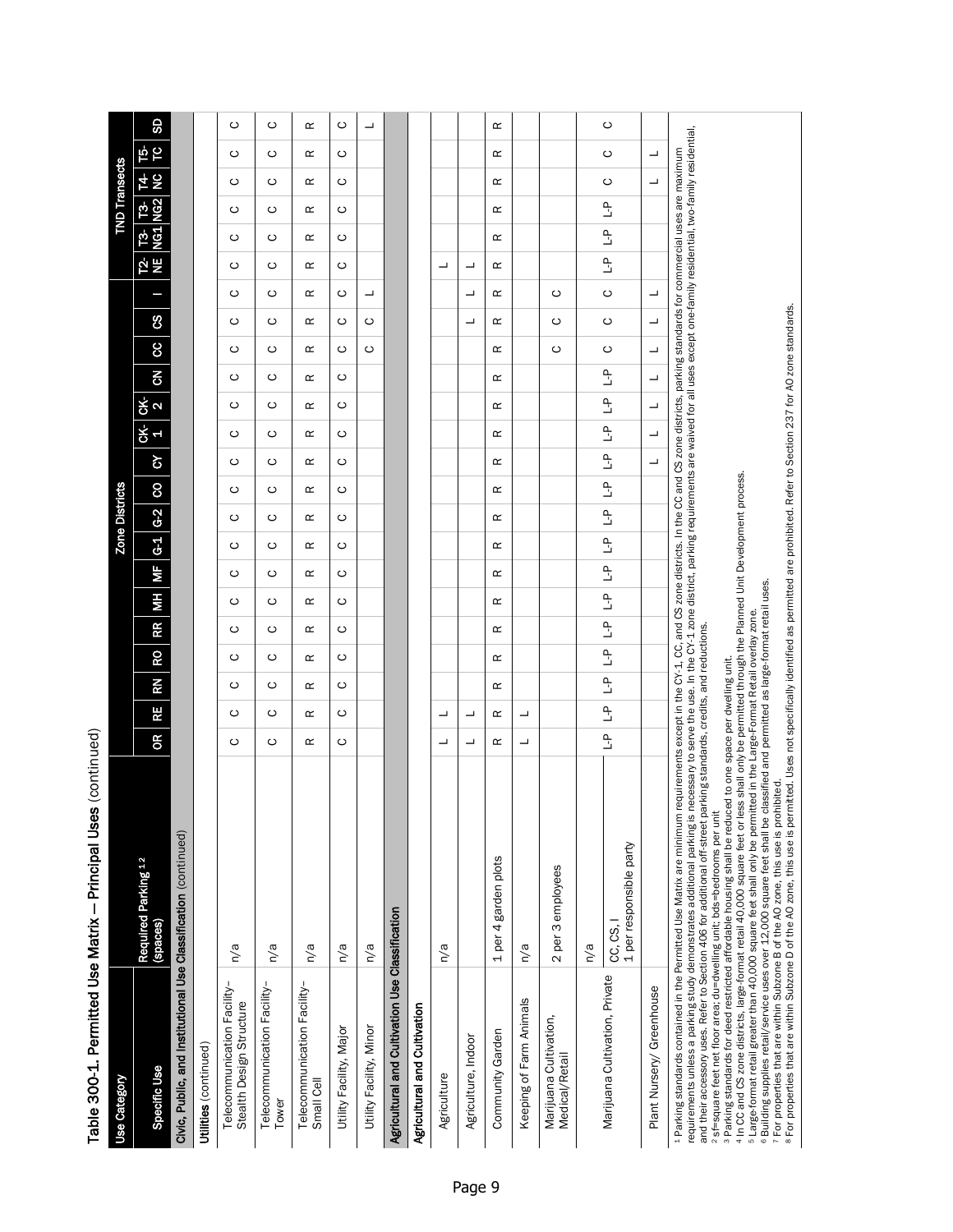| Table 300-2. Permitted Use Matrix - Accessory Uses                                                                                      |                                                                                                                                                                                                                                                                                                                                                                                                                                                                                         |    |                                |                     |                                |               |               |                    |                         |                       |              |                     |                          |               |                     |               |               |                     |                     |                                |               |             |               |
|-----------------------------------------------------------------------------------------------------------------------------------------|-----------------------------------------------------------------------------------------------------------------------------------------------------------------------------------------------------------------------------------------------------------------------------------------------------------------------------------------------------------------------------------------------------------------------------------------------------------------------------------------|----|--------------------------------|---------------------|--------------------------------|---------------|---------------|--------------------|-------------------------|-----------------------|--------------|---------------------|--------------------------|---------------|---------------------|---------------|---------------|---------------------|---------------------|--------------------------------|---------------|-------------|---------------|
| Use Category                                                                                                                            |                                                                                                                                                                                                                                                                                                                                                                                                                                                                                         |    |                                |                     |                                |               |               |                    |                         | <b>Zone Districts</b> |              |                     |                          |               |                     |               |               |                     |                     | <b>TND Transects</b>           |               |             |               |
| Specific Use <sup>3</sup>                                                                                                               | Required Parking 12<br>(spaces)                                                                                                                                                                                                                                                                                                                                                                                                                                                         | OR | Æ                              | RN                  | RO                             | RR            | ĦМ            | МF                 | $G-2$<br>$\overline{5}$ | 8                     | ઠ            | CK-<br>F            | CK-<br>$\mathbf{\Omega}$ | 3             | 8                   | ၓ             | I             | Ψ<br><u>12-</u>     | .<br>이 프            | <b>13</b><br>NG2               | <b>NA</b>     | ե<br>Ե      | SD            |
| Accessory Uses 34                                                                                                                       | n/a                                                                                                                                                                                                                                                                                                                                                                                                                                                                                     | ┙  | ┙                              | ┙                   | ┙                              | ┙             | ┙             | ┙<br>┙             | ┙                       | ┙                     | ┙            | ┙                   | ┙                        | ┙             | ┙                   | ┙             | ┙             | ┙                   | ┙                   | ┙                              | ┙             | ┙           | ᆜ             |
| Accessory to All Uses                                                                                                                   |                                                                                                                                                                                                                                                                                                                                                                                                                                                                                         |    |                                |                     |                                |               |               |                    |                         |                       |              |                     |                          |               |                     |               |               |                     |                     |                                |               |             |               |
| Accessory Antenna                                                                                                                       | n/a                                                                                                                                                                                                                                                                                                                                                                                                                                                                                     | ┙  | ┙                              | ┙                   | ┙                              | ┙             | ┙             | ┙<br>┙             | ┙                       | ┙                     | ┙            | ┙                   | ┙                        | ┙             | ┙                   | ┙             | ┙             | ┙                   | ┙                   | ┙                              | ┙             | ┙           | ┙             |
| Keeping of Chickens/Ducks                                                                                                               | n/a                                                                                                                                                                                                                                                                                                                                                                                                                                                                                     | ┙  | ᆜ                              | ┙                   | ᆜ                              | $\frac{a}{b}$ | $\frac{a}{b}$ | $\mathbf{r}$       |                         |                       |              | ٹ                   | $\frac{a}{b}$            | $\frac{a}{b}$ | $\frac{a}{b}$       | $\frac{a}{b}$ | ٹ             | ┙                   | ┙                   | ᆜ                              | $\frac{a}{b}$ | ٹ           | $\frac{a}{b}$ |
| Keeping of Domestic Animals                                                                                                             | n/a                                                                                                                                                                                                                                                                                                                                                                                                                                                                                     | œ  | œ                              | œ                   | œ                              | œ             | œ             | œ<br>œ             | œ                       | œ                     | œ            | œ                   | œ                        | œ             | œ                   | œ             | œ             | œ                   | œ                   | œ                              | œ             | $\simeq$    | œ             |
| Marijuana Cultivation, Accessory<br>Private                                                                                             | n/a                                                                                                                                                                                                                                                                                                                                                                                                                                                                                     | ┙  | ┙                              | ┙                   | ┙                              | ┙             | ┙             | ┙<br>┙             | ┙                       | ┙                     | ┙            | ┙                   | ┙                        | ┙             | ┙                   | ┙             | ┙             | ┙                   | ┙                   | ┙                              | ┙             | ┙           | ┙             |
| Minor Utility Structures                                                                                                                | n/a                                                                                                                                                                                                                                                                                                                                                                                                                                                                                     | œ  | œ                              | œ                   | œ                              | œ             | œ             | œ<br>œ             | œ                       | œ                     | œ            | œ                   | œ                        | œ             | œ                   | œ             | œ             | œ                   | œ                   | œ                              | œ             | œ           | œ             |
| Solar Energy System, Accessory                                                                                                          | n/a                                                                                                                                                                                                                                                                                                                                                                                                                                                                                     | œ  | œ                              | ≃                   | ≃                              | ≃             | ≃             | ≃<br>≃             | œ                       | ≃                     | œ            | ≃                   | ≃                        | œ             | œ                   | œ             | œ             | œ                   | œ                   | œ                              | œ             | œ           | œ             |
| Accessory to Residential Uses                                                                                                           |                                                                                                                                                                                                                                                                                                                                                                                                                                                                                         |    |                                |                     |                                |               |               |                    |                         |                       |              |                     |                          |               |                     |               |               |                     |                     |                                |               |             |               |
| Day Care Home                                                                                                                           | $\mathbf{\Omega}$                                                                                                                                                                                                                                                                                                                                                                                                                                                                       |    | ≃                              | œ                   | œ                              | ပ             | œ             | ပ                  |                         |                       | œ            | œ                   | œ                        | œ             |                     |               |               | œ                   | œ                   | œ                              | œ             | œ           |               |
| Home Occupation                                                                                                                         | ployee)<br>$1+(1$ per nonresident em                                                                                                                                                                                                                                                                                                                                                                                                                                                    |    | ┙                              | ┙                   | ┙                              | ┙             | ┙             | ┙<br>┙             | ᆜ                       | ┙                     | ┙            | ᆜ                   | ┙                        | ┙             | ┙                   | ᆜ             | ┙             | ᆜ                   | ┙                   | ┙                              | ┙             | ┙           |               |
| Hosted Short-Term Rental 5                                                                                                              |                                                                                                                                                                                                                                                                                                                                                                                                                                                                                         | ᅴ  | ᅴ                              | ᅴ                   | ᅴ                              | ᅴ             | ᅴ             | ᅴ<br>ᅴ             | ᅴ                       | ᅴ                     | ᅴ            | ᅴ                   | ᅴ                        | ᅴ             | ᅴ                   | ᅴ             | ᅴ             | ᅴ                   | ᅴ                   | ᅴ                              | ᅴ             | ᅴ           | ᅴ             |
| Keeping of Goats                                                                                                                        | n/a                                                                                                                                                                                                                                                                                                                                                                                                                                                                                     | ┙  | ┙                              | ┙                   | ┙                              | ┙             |               | ┙                  |                         |                       |              |                     |                          |               |                     |               |               | ┙                   | ┙                   | ┙                              | ┙             |             |               |
| Secondary Unit                                                                                                                          | 1 per du                                                                                                                                                                                                                                                                                                                                                                                                                                                                                |    | $\mathop{\mathbb{L}}\nolimits$ | $\frac{\rho}{\Box}$ | $\mathop{\mathbb{L}}\nolimits$ | ပ             |               | 오                  |                         |                       | $\mathbb{L}$ | $\frac{\rho}{\Box}$ | $\frac{\rho}{\Box}$      | ٩L            |                     |               |               | $\frac{\rho}{\Box}$ | $\frac{\rho}{\Box}$ | $\mathop{\mathbb{L}}\nolimits$ | $\mathbb{L}$  |             |               |
| Accessory to Nonresidential Uses                                                                                                        |                                                                                                                                                                                                                                                                                                                                                                                                                                                                                         |    |                                |                     |                                |               |               |                    |                         |                       |              |                     |                          |               |                     |               |               |                     |                     |                                |               |             |               |
| Outdoor Display 4                                                                                                                       |                                                                                                                                                                                                                                                                                                                                                                                                                                                                                         |    |                                |                     |                                |               |               | ┙                  | ┙                       | ┙                     | ┙            |                     | ┙                        | ┙             | ┙                   | ┙             | ┙             |                     |                     |                                | ┙             | ┙           |               |
| Outdoor Seating                                                                                                                         |                                                                                                                                                                                                                                                                                                                                                                                                                                                                                         |    |                                |                     |                                |               |               | œ                  | œ                       | œ                     | œ            | ပ                   | œ                        | œ             | œ                   | œ             | œ             |                     |                     |                                | œ             | œ           |               |
| Outdoor Storage, Accessory 4                                                                                                            |                                                                                                                                                                                                                                                                                                                                                                                                                                                                                         |    |                                |                     |                                |               |               | Ê<br>$\frac{1}{2}$ | $\frac{\rho}{\Box}$     | $\tilde{a}$           | $\tilde{a}$  | $\frac{a}{b}$       | $\tilde{a}$              | $\tilde{a}$   | $\frac{\rho}{\Box}$ | $\frac{1}{2}$ | $\frac{1}{2}$ |                     |                     |                                |               | $\tilde{a}$ | $\frac{1}{2}$ |
|                                                                                                                                         | $1per 150$ sf                                                                                                                                                                                                                                                                                                                                                                                                                                                                           |    |                                |                     |                                |               |               |                    |                         |                       |              |                     |                          |               |                     |               |               |                     |                     |                                |               |             |               |
| Tasting/Tap Room                                                                                                                        | G-2, CO, CY, CK<br>1 per 900 sf                                                                                                                                                                                                                                                                                                                                                                                                                                                         |    |                                |                     |                                |               |               |                    |                         | ┙                     | ┙            |                     |                          |               | ┙                   | ┙             | ┙             |                     |                     |                                | ┙             | ┙           |               |
| and their accessory uses. Refer to Section 406 for additional off-street<br>2 sf=square feet net floor area                             | requirements unless a parking study demonstrates additional parking is necessary to serve the use. In the CY-1 zone district, parking requirements are waived for all uses except one-family residential, two-family residenti<br>1 Parking standards contained in the Permitted Use Matrix are minimum requirements except in the CS zone districts. In the CC and CS zone districts, parking standards for commercial uses are maximum<br>parking standards, credits, and reductions. |    |                                |                     |                                |               |               |                    |                         |                       |              |                     |                          |               |                     |               |               |                     |                     |                                |               |             |               |
| <sup>3</sup> Accessory uses that are not specifically listed in Table 300-2 are subje<br><sup>5</sup> Per Section 238 STR Overlay zone. | ect to the general standards for accessory uses in Section 306.B. Accessory uses specifically listed in Table 300-2 shall be permitted as indicated in the<br>4 For properties that are within Subzone D of the AO zone, this use is permitted. Refer to Section 237 for AO zone standards.<br>Table and subject to the applicable standards in Section 306.C, Section 306.D, and Section 306.E.                                                                                        |    |                                |                     |                                |               |               |                    |                         |                       |              |                     |                          |               |                     |               |               |                     |                     |                                |               |             |               |

an Ilses Table 300-2. Permitted Use Matrix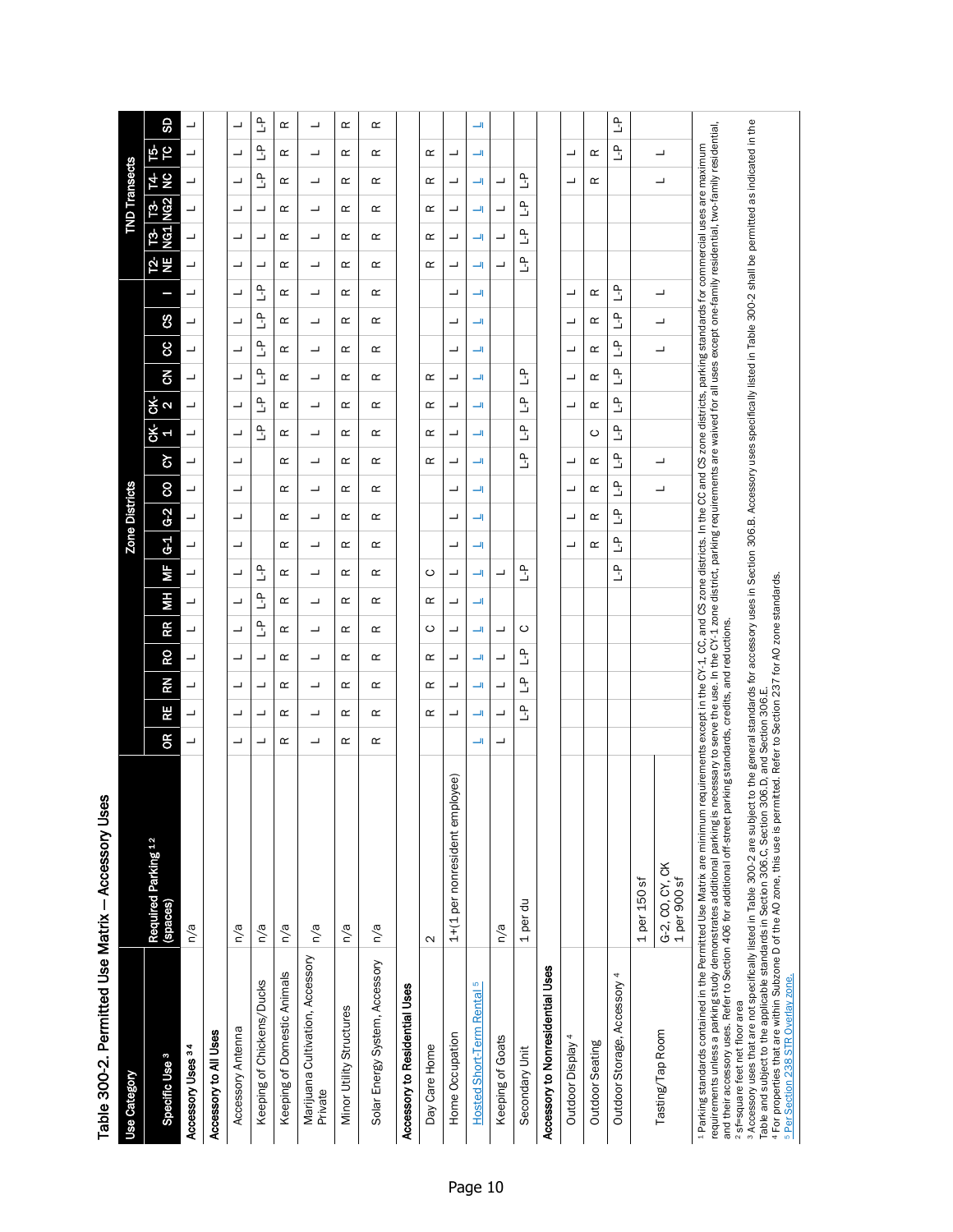|                                                                                                                | Table 300-3. Permitted Use Matrix - Temporary Uses                                                                                                                                                                                                                                                                                                                                                                                                                                     |     |    |    |    |         |           |                |                       |                          |         |               |                                 |                |               |               |   |          |          |                      |         |                        |         |
|----------------------------------------------------------------------------------------------------------------|----------------------------------------------------------------------------------------------------------------------------------------------------------------------------------------------------------------------------------------------------------------------------------------------------------------------------------------------------------------------------------------------------------------------------------------------------------------------------------------|-----|----|----|----|---------|-----------|----------------|-----------------------|--------------------------|---------|---------------|---------------------------------|----------------|---------------|---------------|---|----------|----------|----------------------|---------|------------------------|---------|
| <b>Use Category</b>                                                                                            |                                                                                                                                                                                                                                                                                                                                                                                                                                                                                        |     |    |    |    |         |           |                | <b>Zone Districts</b> |                          |         |               |                                 |                |               |               |   |          |          | <b>TND Transects</b> |         |                        |         |
| Specific Use <sup>3</sup>                                                                                      | Required Parking 12<br>(spaces)                                                                                                                                                                                                                                                                                                                                                                                                                                                        | OR. | RE | ΚŽ | RO | HМ<br>Æ | <b>SP</b> | G <sub>1</sub> | $\frac{62}{5}$        | 8                        | ১       | άk<br>a       | <b>CK-</b><br>$\mathbf{\Omega}$ | $\overline{6}$ | 8             | g             |   | ¥<br>T2- | NG1<br>բ | NG <sub>2</sub><br>բ | š<br>14 | SD<br>P<br>Ъ,          |         |
| Temporary Uses <sup>3</sup>                                                                                    | n/a                                                                                                                                                                                                                                                                                                                                                                                                                                                                                    | ပ   | ပ  | ပ  | ပ  | ပ<br>ပ  | ပ         | ပ              | $\circ$               | ပ                        | ပ       | ပ             | ပ                               | ပ              | $\circ$       | ပ             | ပ | $\circ$  | $\circ$  | $\circ$              | $\circ$ | $\circ$                | $\circ$ |
| Construction Trailer                                                                                           | n/a                                                                                                                                                                                                                                                                                                                                                                                                                                                                                    | ┙   | ┙  | ┙  | ┙  | ┙<br>┙  | ┙         | ┙              | ┙                     | ┙                        | ┙       | ┙             | ┙                               | ┙              | ┙             | ┙             | ┙ | ┙        | ┙        | ┙                    | ┙       | ┙                      | ┙       |
| Farmers' Market                                                                                                | n/a                                                                                                                                                                                                                                                                                                                                                                                                                                                                                    |     |    |    |    |         |           | œ              | œ                     | œ                        | œ       | œ             | œ                               | œ              |               |               |   |          |          |                      | œ       | œ                      |         |
| Garage Sale                                                                                                    | n/a                                                                                                                                                                                                                                                                                                                                                                                                                                                                                    | œ   | œ  | œ  | œ  | œ<br>œ  | œ         | œ              | œ                     | œ                        | œ       | œ             | œ                               | œ              | œ             | œ             | œ | œ        | œ        | œ                    | œ       |                        |         |
| Keeping of Goats, Temporary   n/a                                                                              |                                                                                                                                                                                                                                                                                                                                                                                                                                                                                        | œ   | œ  | œ  | œ  | œ<br>œ  | œ         | œ              | œ                     | œ                        | œ       | œ             | œ                               | œ              | œ             | œ             | œ | œ        | œ        | œ                    | œ       | œ                      | œ       |
| Real Estate Sales Office,<br>Temporary On-Site                                                                 | n/a                                                                                                                                                                                                                                                                                                                                                                                                                                                                                    | ┙   | ┙  | ┙  | ┙  | ┙<br>┙  | ┙         | ┙              | ┙                     | $\overline{\phantom{0}}$ | ┙       | ┙             | $\overline{\phantom{0}}$        | ┙              | ┙             | ┙             | ┙ | ┙        | ┙        | ┙                    | ┙       | ┙                      | ┙       |
| Real Estate Sales Trailer                                                                                      | ო                                                                                                                                                                                                                                                                                                                                                                                                                                                                                      |     | ┙  | ┙  |    | ┙<br>┙  | ┙         | ┙              | ┙                     |                          | $\circ$ | ပ             | $\circ$                         | ပ              | ┙             | ┙             | ┙ | ┙        |          | ┙                    |         |                        | ┙       |
| Seasonal Outdoor Sales                                                                                         | n/a                                                                                                                                                                                                                                                                                                                                                                                                                                                                                    |     |    |    |    |         |           |                |                       | $\mathbb{R}^2$           | ٹ       |               | 오                               | ٹ              | م<br>ت        | ٹ             |   |          |          |                      |         |                        |         |
| Short-Term-Rental                                                                                              | ç                                                                                                                                                                                                                                                                                                                                                                                                                                                                                      |     | ىب | 4  | щ  | щ<br>╜  | ب         | ╜              |                       |                          | 4       | ىب            | 4                               | ⋥              |               |               |   | ىب       | 4        | ⋥                    | ىب      |                        |         |
| <b>Temporary Event</b>                                                                                         | per Limited Use Permit                                                                                                                                                                                                                                                                                                                                                                                                                                                                 | ٹ   |    |    |    | ٹ       |           | $\frac{1}{2}$  | ۹<br>د                | $\frac{1}{2}$            | م<br>ٺ  | $\frac{1}{2}$ | $\frac{1}{2}$                   | $\frac{1}{2}$  | $\frac{1}{2}$ | $\frac{1}{2}$ | Ê |          |          |                      | م<br>ت  | م<br>ت<br>$\mathbf{r}$ |         |
| and their accessory uses. Refer to Section 406 for additional off-street pa<br>2 sf=square feet net floor area | requirements unless a parking study demonstrates additional parking is necessary to serve the use. In the CY-1 zone district, parking requirements are waived for all uses except one-family residential, two-family residenti<br>4 Parking standards contained in the Permitted Use Matrix are minimum requirements except in the C's and Giscricts. In the CC and CS zone districts, parking standards for commercial uses are maximum<br>arking standards, credits, and reductions. |     |    |    |    |         |           |                |                       |                          |         |               |                                 |                |               |               |   |          |          |                      |         |                        |         |
| subject to the applicable standards in Section 307.                                                            | 3 Temporary uses that are not specifically listed in Table 300-3 may be permitted as Conditional Uses in all zone districts. Temporary uses specifically listed in Table 300-3 shall be permitted as indicated in the Table an                                                                                                                                                                                                                                                         |     |    |    |    |         |           |                |                       |                          |         |               |                                 |                |               |               |   |          |          |                      |         |                        |         |

# Table 300-3. Permitted Use Matrix - Temporary Uses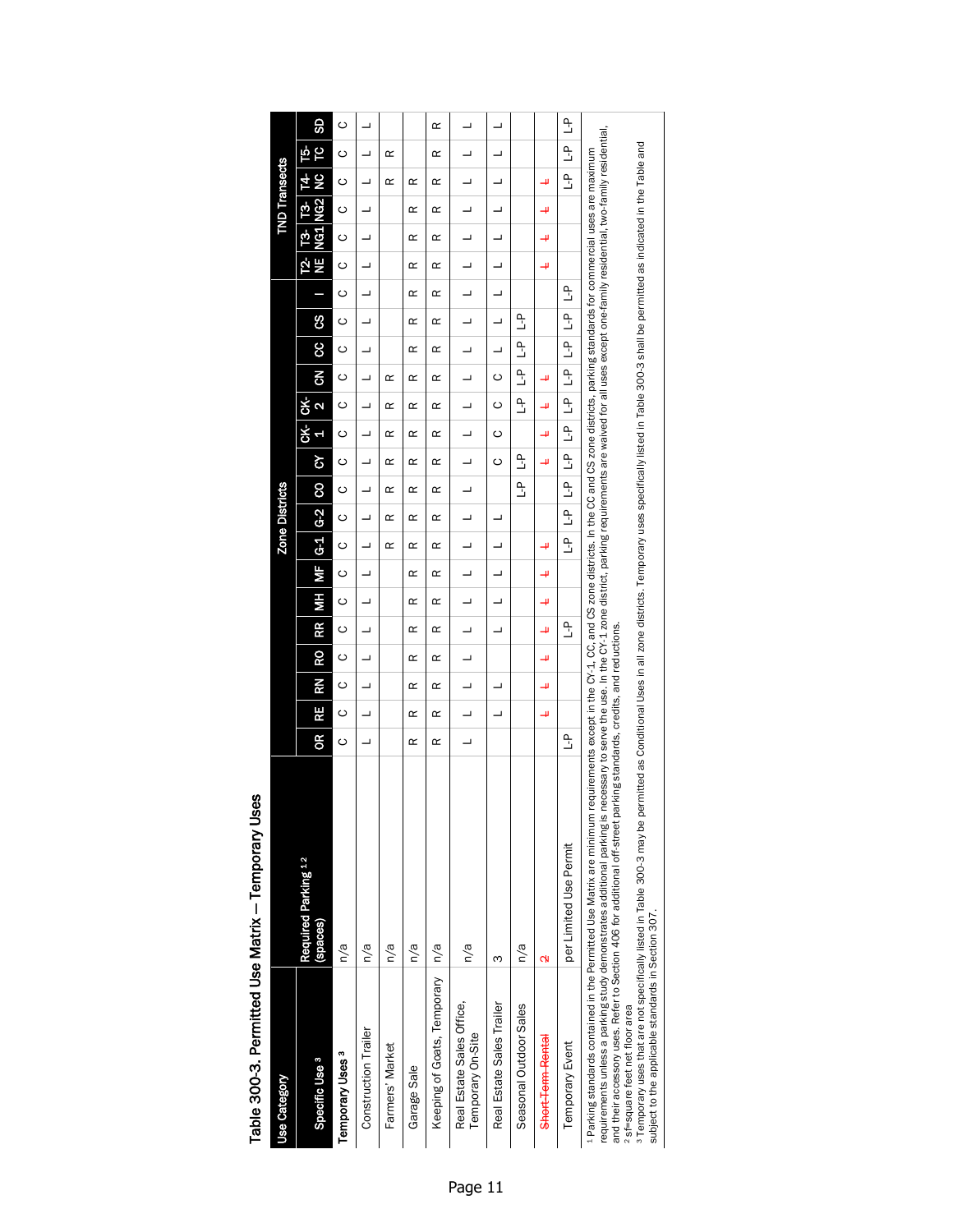# **Exhibit C. Table 702-1 Amendment**

|                                     | <b>Public</b>       |                | Administrative<br><b>Review</b> |         | <b>Public Hearing</b> |                |           |                  |
|-------------------------------------|---------------------|----------------|---------------------------------|---------|-----------------------|----------------|-----------|------------------|
| Application Type 1                  | Notice <sub>2</sub> | <b>DRT</b>     | <b>Director</b>                 | HPC BOA |                       | <b>PC</b>      | cc        | Form of Decision |
| <b>Land Use</b>                     |                     |                |                                 |         |                       |                |           |                  |
| <b>Limited Use Permit</b>           |                     |                | DM                              |         |                       |                |           | Permit           |
| <b>Vacation Home Rental Permit</b>  |                     |                | <b>DM</b>                       |         |                       |                |           | Permit           |
| <b>Conditional Use</b>              | ■                   | □              |                                 |         |                       | <b>DM</b>      | CU        | Resolution       |
| <b>Site Development</b>             |                     |                |                                 |         |                       |                |           |                  |
| Conceptual Development Plan         | ■                   | п              |                                 | □       |                       | <b>DM</b>      | СU        | Resolution       |
| Development Plan                    |                     |                |                                 |         |                       |                |           |                  |
| <b>Minor Modification</b>           |                     | □              | DM                              | □       |                       | CU             | <b>CU</b> | Letter           |
| Development Plan-Administrative     | ш                   | ■              | DM                              | □       |                       | CU             | CU        | Letter           |
| Development Plan-Public Hearing     | ■                   | ■              |                                 | □       |                       | DM             | CU        | Resolution       |
| Floodplain Development Permit       |                     | □              | <b>DM</b>                       |         |                       |                |           | Letter           |
| Sign Plan                           |                     | □              | <b>DM</b>                       |         |                       |                |           | Letter           |
| Sign Permit                         |                     | П              | <b>DM</b>                       |         |                       |                |           | Permit           |
| Subdivision                         |                     |                |                                 |         |                       |                |           |                  |
| <b>Preliminary Plat</b>             | ■                   | ■              |                                 |         |                       | DM             | <b>CU</b> | Resolution       |
| <b>Final Plat</b>                   |                     |                |                                 |         |                       |                |           |                  |
| <b>Major Subdivision</b>            |                     | ■              | DM                              |         |                       | CU             | <b>CU</b> | Plat             |
| <b>Minor Subdivision</b>            | ■                   | ■              | DM                              |         |                       | CU             | CU        | Plat             |
| Replat                              |                     | ■              | <b>DM</b>                       |         |                       |                |           | Plat             |
| Condominium/Townhome Plat           |                     | ■              | DM                              |         |                       |                |           | Plat             |
| Waiver of Replat                    |                     | □              | <b>DM</b>                       |         |                       |                |           | Waiver           |
| <b>Extraterritorial Subdivision</b> | ■                   | ■              |                                 |         |                       | □              | DM        | Letter           |
| Variance                            |                     |                |                                 |         |                       |                |           |                  |
| Adjustment                          |                     |                |                                 |         |                       |                |           |                  |
| Minor Adjustment                    | ■                   | $\Box$         | <b>DM</b>                       |         |                       |                |           | Letter           |
| Major Adjustment                    | ■                   | □              |                                 |         | DM                    |                |           | Resolution       |
| Variance                            |                     |                |                                 |         |                       |                |           |                  |
| <b>Minor Variance</b>               | ■                   | ■              | <b>DM</b>                       |         |                       |                |           | Letter           |
| Major Variance                      | ■                   | ■              |                                 |         |                       | П              | DM        | Resolution       |
| Zoning                              |                     |                |                                 |         |                       |                |           |                  |
| Zone Map Amendment                  | п                   | ■              |                                 |         |                       | $\blacksquare$ | <b>DM</b> | Ordinance        |
| Planned Unit Development            | ■                   | ■              |                                 |         |                       | ■              | <b>DM</b> | Ordinance        |
| <b>TND Regulating Plan</b>          | ■                   | ■              |                                 |         |                       | ■              | <b>DM</b> | Ordinance        |
| <b>CDC Text Amendment</b>           | ■                   | $\Box$         |                                 | □       | $\Box$                | ■              | <b>DM</b> | Ordinance        |
| Other                               |                     |                |                                 |         |                       |                |           |                  |
| <b>Community Plan Amendment</b>     | ■                   | □              |                                 |         |                       | ■              | DM        | Resolution       |
| Annexation                          | ш                   | П              |                                 |         |                       | ■              | DM        | Ordinance        |
| Pre-Application Review              |                     | П              |                                 |         |                       |                |           | Letter           |
| Written Interpretation              |                     | □              | DM                              |         |                       |                |           | Letter           |
| Substantial Conformance             | $\square$ 3         | $\Box$         | DM                              |         |                       |                |           | Letter           |
| Appeal of Decision                  |                     | □              |                                 |         |                       | □              | DM        | Resolution       |
| <b>Easement Vacation</b>            | п                   | $\blacksquare$ |                                 |         |                       | □              | DM        | Ordinance        |

### Table 702-1. Development Review Application Types and Procedures

 $\begin{array}{c} \hline \end{array}$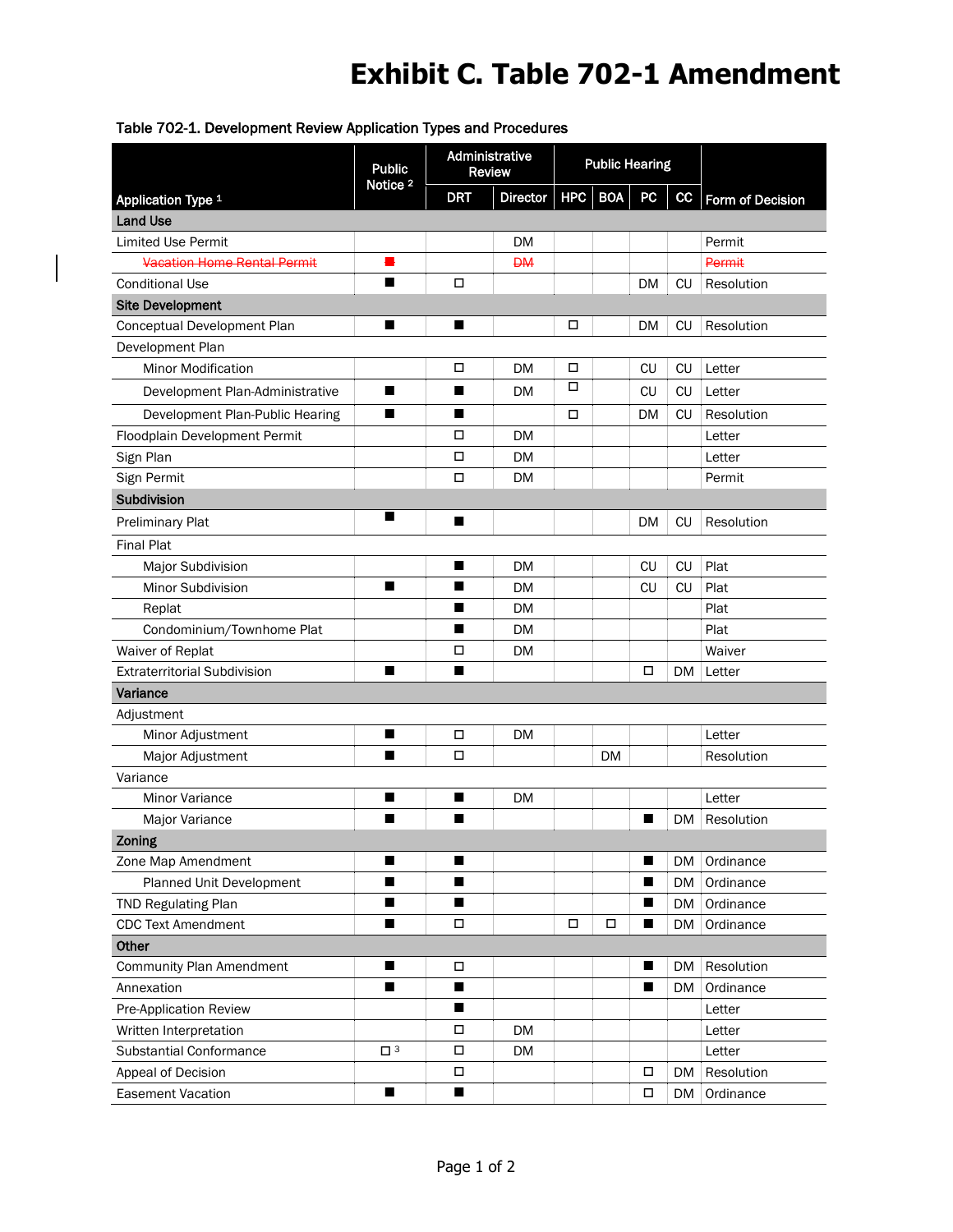### Legend

DRT=Development Review Team BOA=Board of Adjustment

■=Required DM=Decision Maker

Director=Planning Director PC=Planning Commission

HPC=Historic Preservation Commission CC=City Council

=May be required by the Planning Director or as specified elsewhere in this CDC CU=May call up the final decision for review

<sup>1</sup> Refer to Section 705 through Section 729 for applicability of each application type.

<sup>2</sup> Refer to Section 703 for specific public notice requirements.

<sup>3</sup> Minor amendments to PUDs and TND Regulating Plans reviewed through Substantial Conformance shall require public notice.